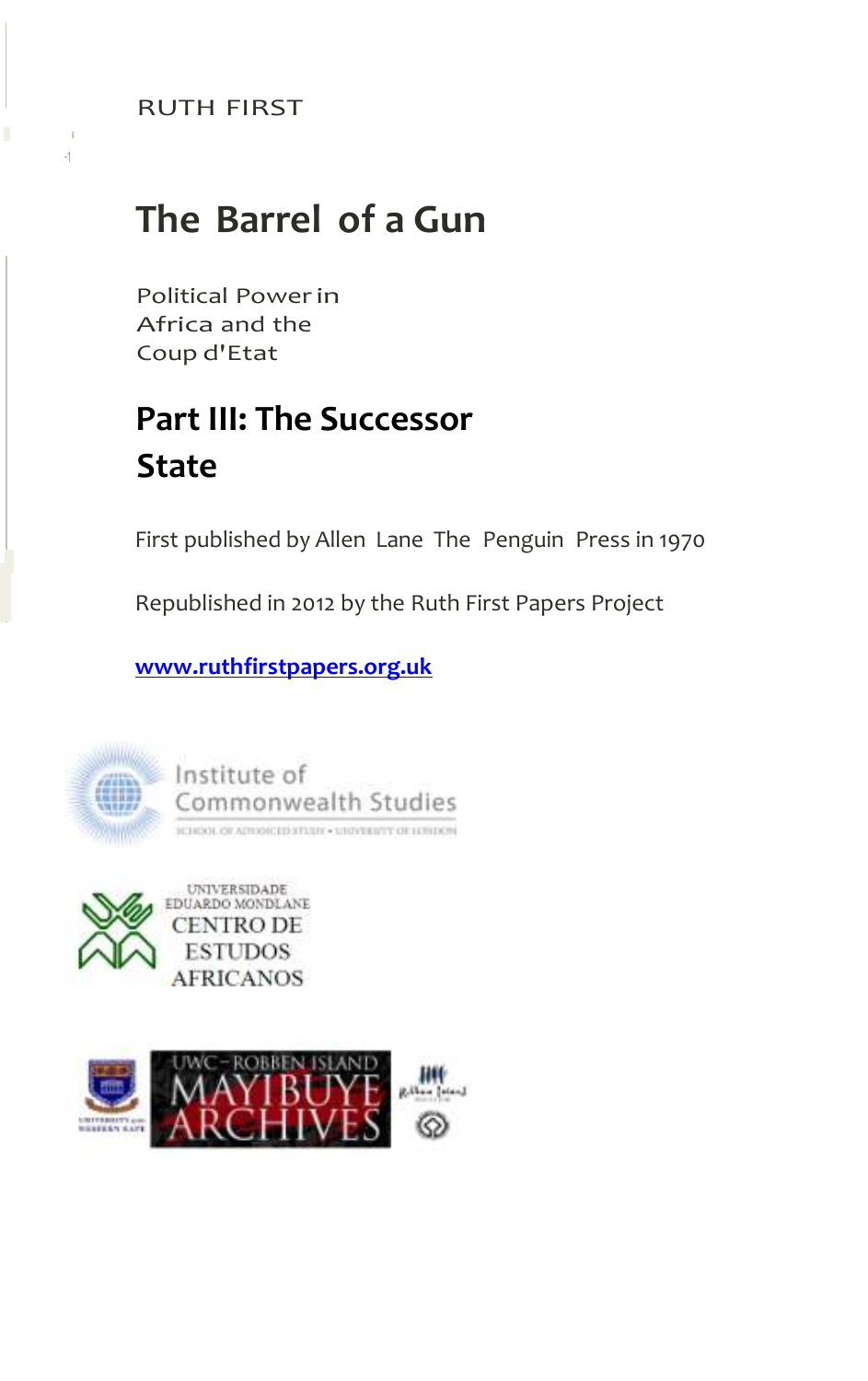Part III

The Successor State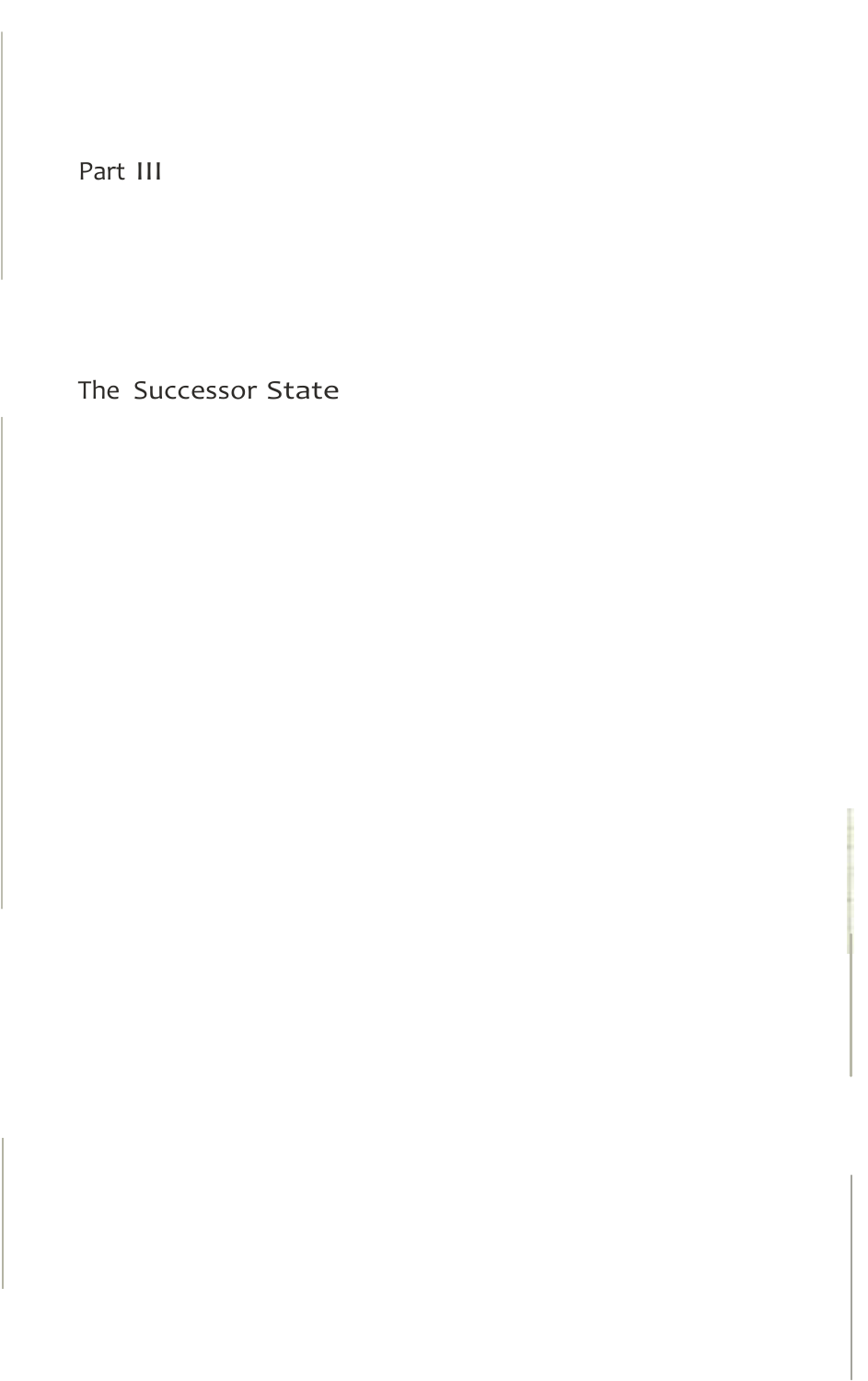# **White Power, Black Parody**

The *evolues* are well dressed and wear fashionable clothes. They meet in front of bookshops and look for new books. They read Georges Duhamel, Henri Bordeaux, Roland Dorge!es, all the modern writers. They discuss, rightly or wrongly, current affairs. You meet them in the cafes exchanging ideas on current problems with a rare exuberance.

*La Voix du Congolais,* writing in 1945

When government was transferred to Africans in the era of independence, there existed, in each independent state, a select circle of heirs. Except in circwnstances like those in Northern Nigeria, where the new men of politics were linked with traditional sources of power, political control passed to a Westerneducated elite which headed independence movements of relatively recent, effectively post-Second World War origin. These political representatives had not always been the obvious inheritors of government. Older, more traditional heads, the chiefs and the elders, had at first been used as the instruments of the colonial administration; and, after them, an earlier educated elite had expected to inherit. But these groups had either come to terms with the newer aspirants, or been beaten at the post by them. Were these conflicts between contesting social groups and heirs to power decisive and lasting? Were the different streams in the elite always separate from one another, or did they converge ? How did the newest displace the older-established ? What was the power base of the inheritors? Did they, indeed, possess such a base ? Or were they impotent ? What were their goals? Mostly, they had acquisitive aspirations, if not resources, and envious eyes fixed on the white man and his estate, together with a marked inability to conceptualize the promise of independence other than in terms of their own immediate interest.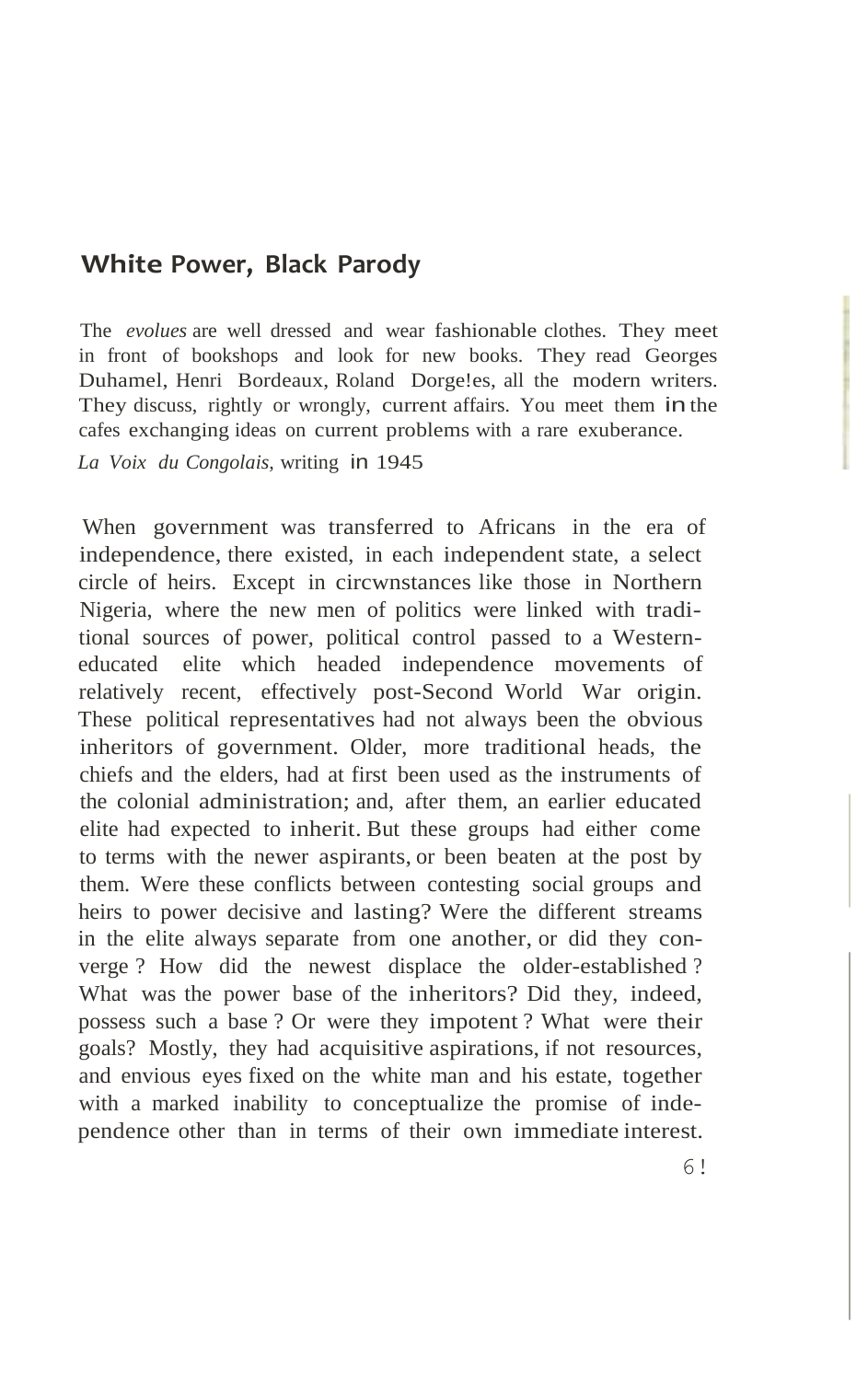Here and there a section of the elite had a firmer commitment to national rather than to narrow goals, but over time it encountered obstacles either under-estimated or blithely ignored. Were the failings inherent in the independence contract; or were they the consequence of an inept political leadership ? Did Africa possess power that she squandered or mis-used; or did she fail because, however she might propose, other forces disposed ?

## AFRICA FOR THE AFRICANIZED

Under colonialism, power lay with the 'imported oligarchy': 1 the alien administration (in the last resort, its army); the representatives on the spot of government in Europe;and the powerful foreign firms that controlled the economy. Capital came from abroad, and profits were remitted there. External needs and imposed controls began to change the face of African society. The administration needed intermediaries- interpreters, clerks, policemen, junior administrators and teachers - to form a network of communication between the imported oligarchy and its subjects. Colonialism began to fashion an elite.

In West Africa, the first to fashion themselves in the image of the white man were the old coastal elites, which rose in the towns along the shore line where the trading posts were built. Up and down the coast, across the map lines drawn between French and British possessions, these old coastal families produced not only traders, but lawyers, judges, doctors, academics and other pillars of the liberal professions.

By the end of the nineteenth century, however, the coastal elites were no longer regarded as the ideal agents of colonialism. They had begun to show signs of trying to take controlling positions into their own hands. In any event, the colonial phase was passing from relatively simple trading operations to the more intense exploitation of land and people. Once subsistence economies had to be prompted into producing cash crops for the market, and men had to be induced to work on plantation, mine and public works, different kinds of intermediaries were needed.

'If dangerous revolts are to be obviated,' Sir George Taubman Goldie advised,<sup>2</sup>'the general policy of ruling on African principles through native rulers must be followed for the present.'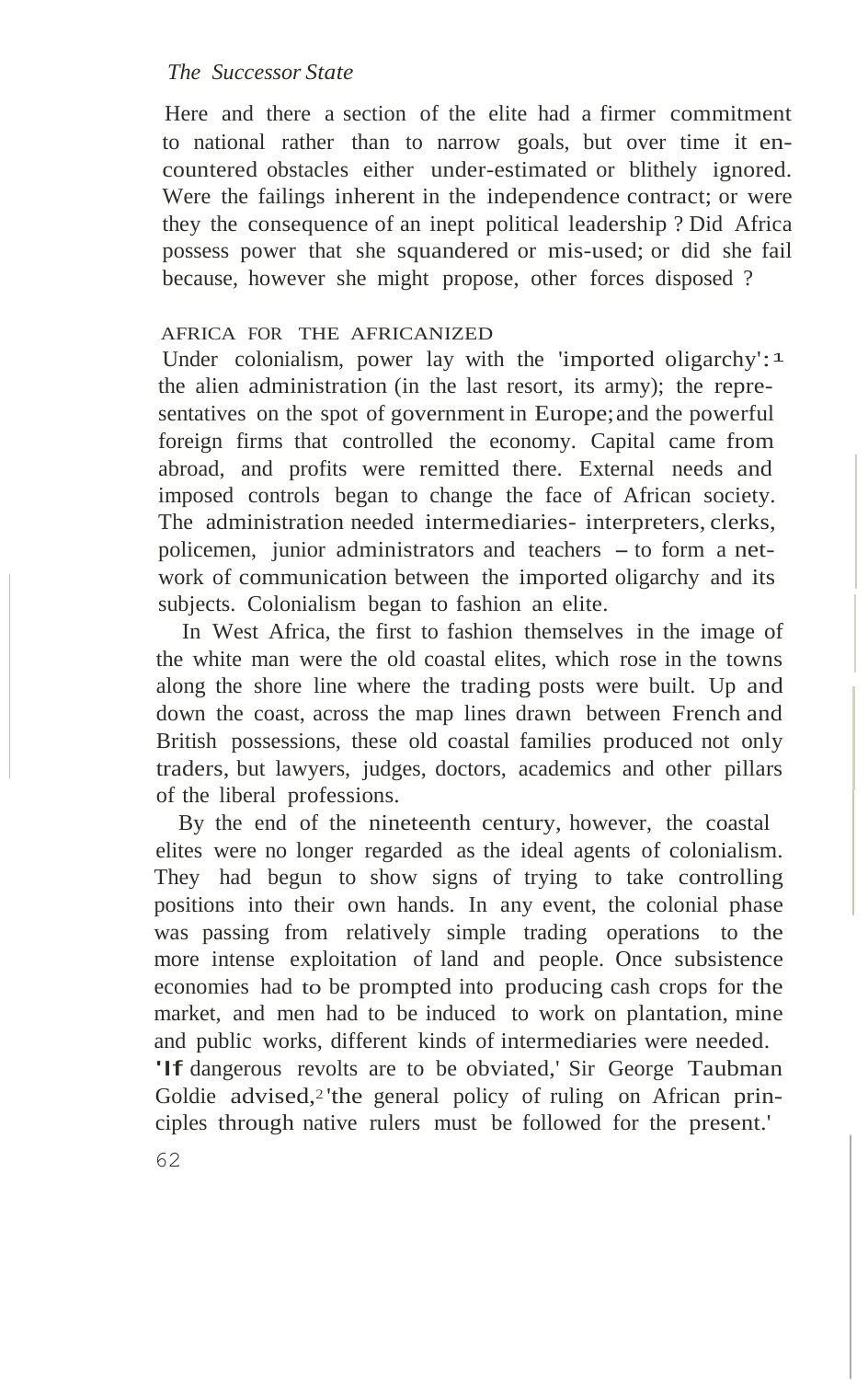What more natural, and economical, than to confirm the traditional authority of chiefs, once this authority had been bent to the purposes of the colonial administration ? The old coastal elite receded in importance. Whereas, by the second half of the nineteenth century, the Gold Coast, for instance, was well on the way to developing its own African civil service, with African administrators appointed to high authority, by 1890 the tempo and orientation of British colonization had changed. <sup>3</sup> Members of the educated African elite were being edged not into, but out of, command; and their influence in politics, trade and religion was being curtailed. As late as the 1930s, the British in West Africa were still reducing the percentage of Africans in senior civil service posts, and were up-grading formerly African-held junior posts so that more expatriates might be employed at the centres of administration. Only in Liberia, never a colony in the same sense as the others, did the old creole elite keep its dominance up to the present day; there, its influence on government coincided with the foundation of the state itself. Elsewhere, the political ascendancy of the old elite declined – to revive briefly once again, in alliance with the traditional chiefs, in a contest with the newer generation of educated elite, over which element, in the late 1950s, was to inherit power. Yet if the political vigour of the old elite faded, its tradition of exclusiveness from the people of the interior, the uneducated, the poor and contemptible, did not die. It persists in present-day educated African prejudices and unconcern for the plight of the undistinguished mass.

For the greater period of colonial rule, the chiefs and traditional heads were the most malleable instruments of the alien government. Running the administration through the chiefs was 'colonialism-on-the-cheap'.<sup>4</sup> And, of course, it also gave the chiefs new sources of authority, influence and wealth. Martin Kilson has shown, in his study of Sierra Leone, how initially the colonial administration granted chiefs a variety of financial incentives to administer their subjects. These included stipend payments, rebates on the collection of taxes, court fines, and entertainment allowances; and by 1930, such represented roper cent of the expenditure on administration. The cost undermined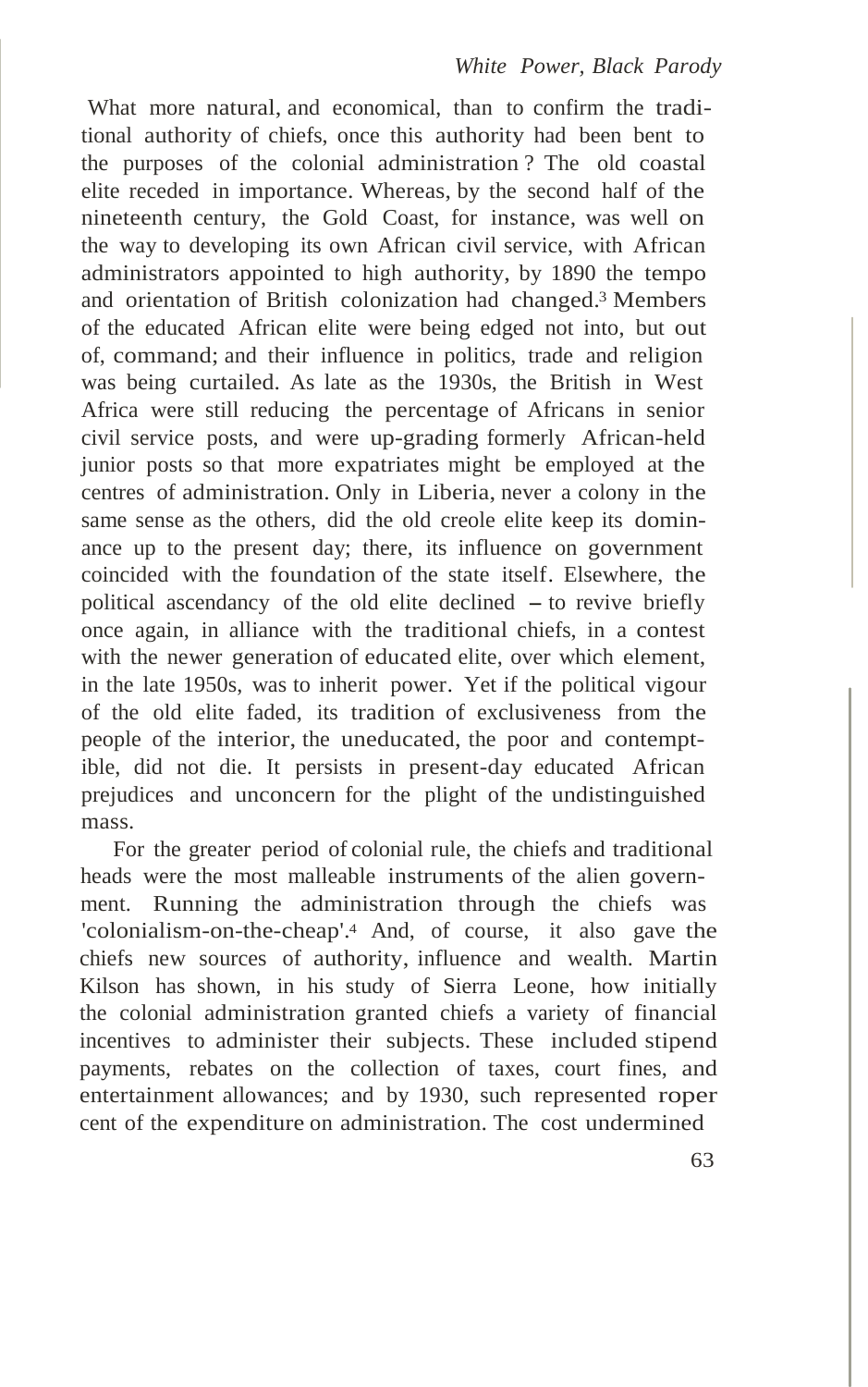the capacity of the administration to pay for the social services so needed by the local populace; and meanwhile it augmented the wealth of the traditional rulers at the expense of their subjects, enabling them to enter, and stake important claims in, the modern sector of the economy. Often the man of traditional authority and the man of wealth was one and the same person; and as traditional forms of authority and wealth began to be superseded by new sources of influence, the chiefs and their kin involved themselves to profit from the process. In this way, the new elite that grew was not entirely new, but developed in part from the old.

In the French colonies the administration encouraged the formation of *administratif* parties, based on the appointed chiefs, and particularly after 1951 when the extension of the franchise in the rural areas enabled the chiefs to swing election results, the administration supported chief-based parties to offset the influence of the *Rassemblement Democratique Africain.* <sup>5</sup>In the Gold Coast, as late as 1946, chiefs played an important part. Two years later the Watson Report declared: 'The star of rule through the chiefs is on the wane.' (Though in 1949, the Coussey Committee reverted: 'We believe there is still a place for the Chief in a new constitutional set-up.') The colonial powers had been in some dilemma: was it safer to leave authority with the chiefs or entrust it to the new elite? By the time that power came to be transferred, however, the colonial governments had abandoned the chiefs as the main medium of political authority and had decided to use instead a new elite, more directly sprung from the needs of the colonial system. What were the origins of this new elite; from where had *it* sprung; and what were its inclinations?

*'lnstruire la masse et degager I'elite,'* the French ordained in their colonies. It was Western education that disengaged an elite and drove the cleavage in colonial society between the chosen minority and the ranks of the commoners. This education i at first helped traditional elites to entrench themselves in the new society; for, in the early schools, the sons of chiefs were favoured for entry above others. But the colonial classrooms soon began raising new candidates for elite status. They became

64

I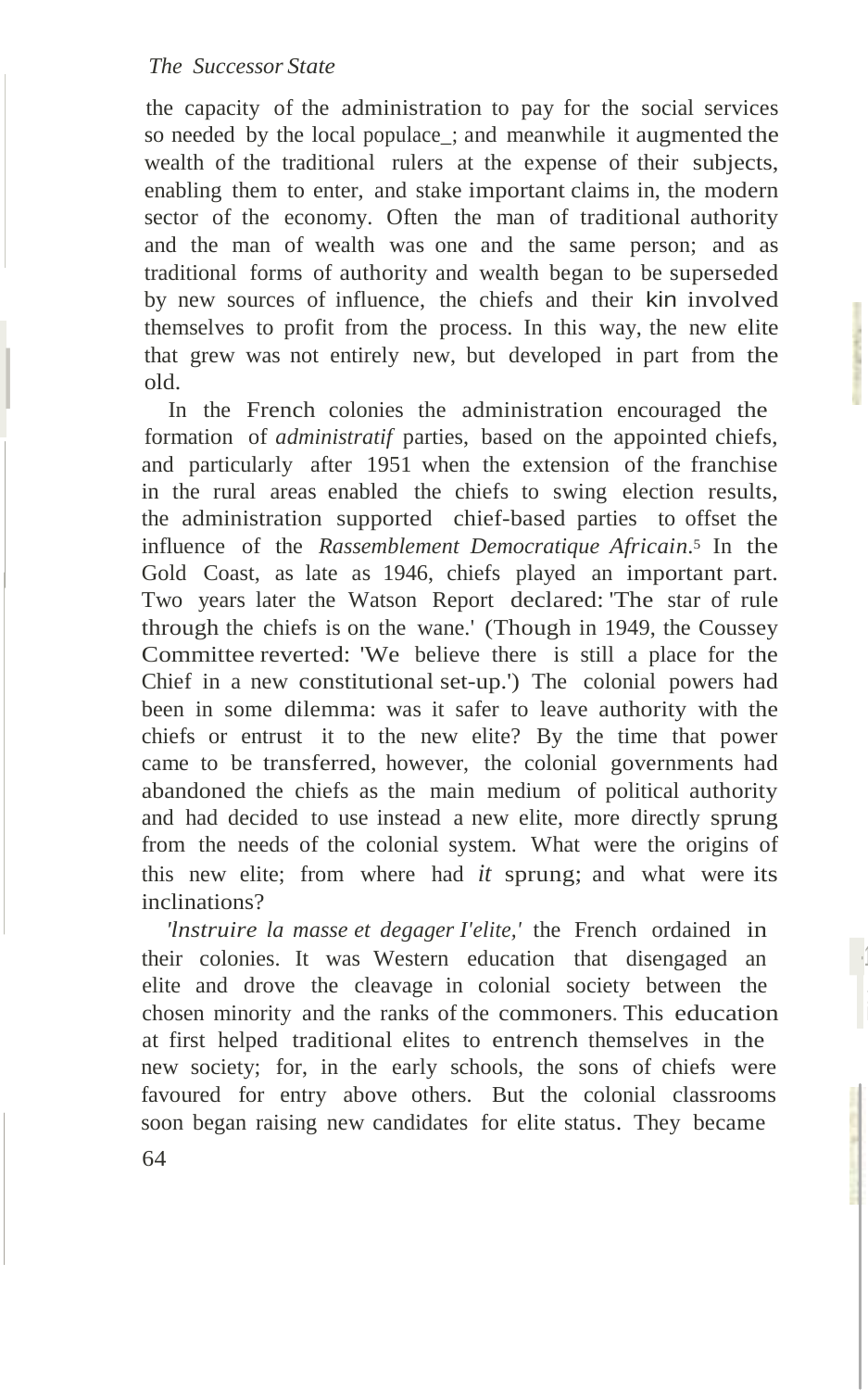the great equalizers. Education was the ladder to a post in the administration or the rank above labourer in the money economy; and because education was free, the sons of humble parents could climb the rungs. The early elites maintained their footholds; but new entrants fast outnumbered them, and the members of the present elites in the African states are drawn predominantly from humble homes.<sup>6</sup> Most rapid expansion occurred in the late 1940s, when the colonial administrators began responding to pressures within the colonies, and in the late 1950s, as independence approached. <sup>7</sup>The French were careful to train only those numbers for which they were willing to find a place in their administrative structure as subordinates to European superiors. <sup>8</sup> In a quarter of a century, the Ecole Normale William Panty at Dakar, the nerve centre of the African elite in the French colonies, graduated fewer than 2,ooo qualified Africans, of whom a third were trained as medical assistants. Only in the late 1950s did a significant number of African graduates - apart from the privileged 'citizens' of Senegal – return from universities in France or the post-war University of Dakar. 9

Among these and their British-trained equivalents, were the first prime ministers and cabinet ministers of the independent states: the first permanent secretaries, ambassadors and representatives at the United Nations; those at the top of academies, the professions and the civil service. Western education was the curriculum of the new elite; independence, and with it Africanization, constituted graduation. As members of the imported oligarchy left, Africans stepped in to fill their jobs, play their roles, inherit their rates of pay and their privileges, and assume their attitudes, in particular the conviction that the educated in power have a divine right to rule and to prosper. 10

Between teachers and pupils alike in the colonial schools, there had been a conspiracy to groom Africans in the image of their masters. Edmund Blyden's warning at the end of the nineteenth century - that the subjection of Africans to 'unmodified European training' would produce a 'slavery far more subversive of pean training would produce a slavery far more subversive of the real welfare of the race than the ancient physical fetters '<sup>11</sup>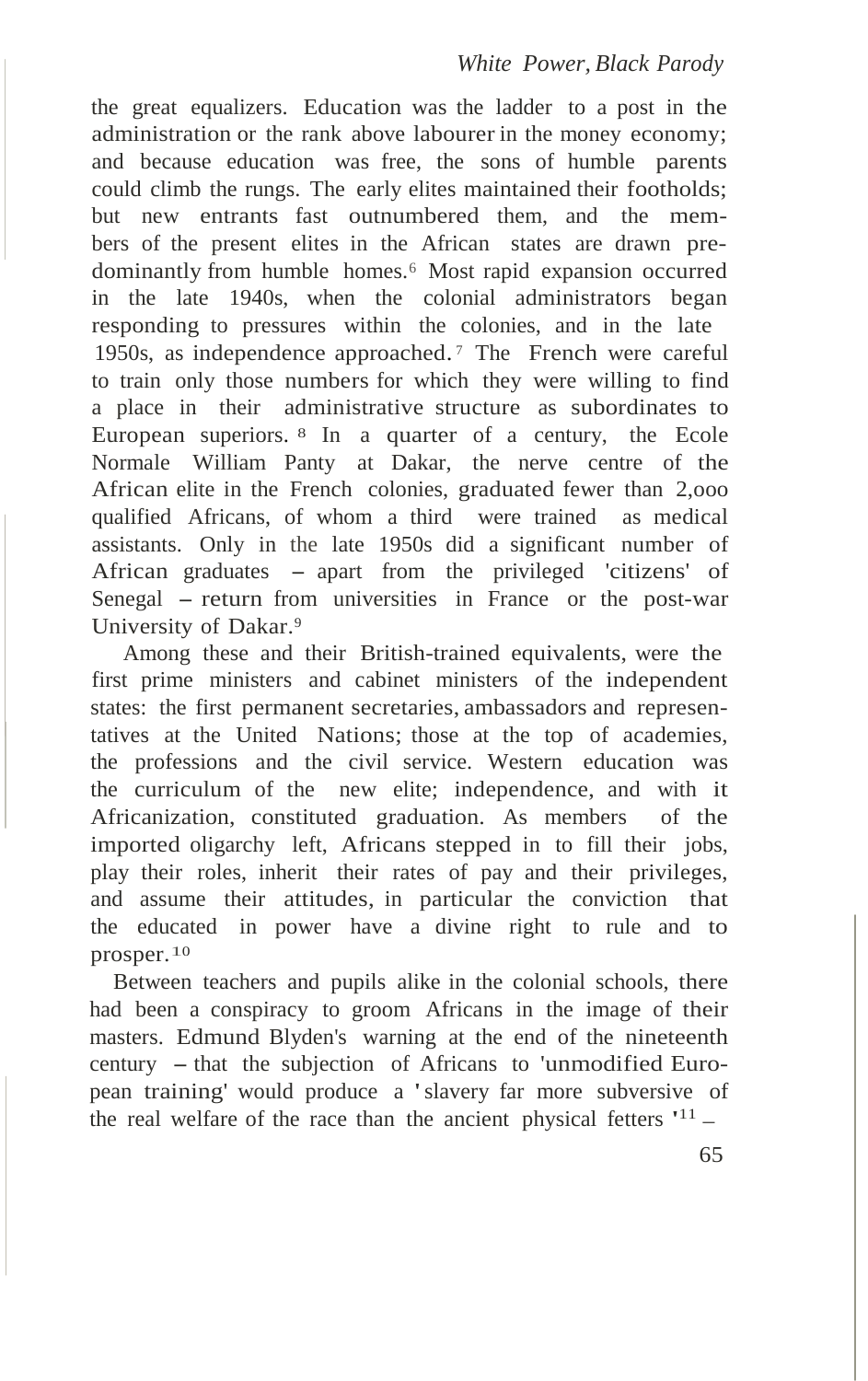had fallen on unhearing ears. The elite wanted an unmodified European training. The early elites had to convince themselves as much as others that they could reach the standards set by the 'superior' White race; and so they insisted on competing by white man's standards for the most prestigious posts in the white man's world. What the early elite generations needed for their self-respect, later generations refused to change. White man's values were pursued not so much to prove equality, as because they were regarded as virtuous in themselves.

The educational system was geared not to Africa but to Europe. School textbooks were written and published in metropolitan capitals; students wrote the examinations of metropolitan universities. In British colonies, African children recited the tables of English kings and the dates of English wars. In the French colonies<sub>1</sub> the children chanted from a history book, 'Our ancestors were the Gauls, and they had red hair.' The language of the elite was the language of the colonial power. Education and a white collar were the gateway to the White world; and what that world practised, the pupils imitated. Before independence, these standards were regulated by the colonial order. After independence, they were retained virtually intact by an elite that needed to entrench itself behind them. In the African universities, it was African academics who resisted changes in the curricula. They showed, wrote an educational critic, a pedantic acquiescence in a pattern which was already abandoned by the new universities in Britain. 12 Indeed, the African universities clung not only to the curricula, but to the archaic traditions of their models: High table; Latin graces; those Michaelmas, Lent and Trinity terms; the separation of the sexes in bars and common rooms. With their large cement buildings in grounds splendidly landscaped, the campuses sited themselves as far as possible, in distance and attitude, from the nearest rumbustious African town, and there did their best to emulate the organized reticence of Oxford and Cambridge. Gown had to be not only superior to town, but well insulated from it.

Many African academics [wrote a critic, himself an academic], rather than ask themselves how best they can adapt their foreign intellectual baggage to the needs of their country, manifest a concern for 'keeping

I .I .I, .( I I .I

I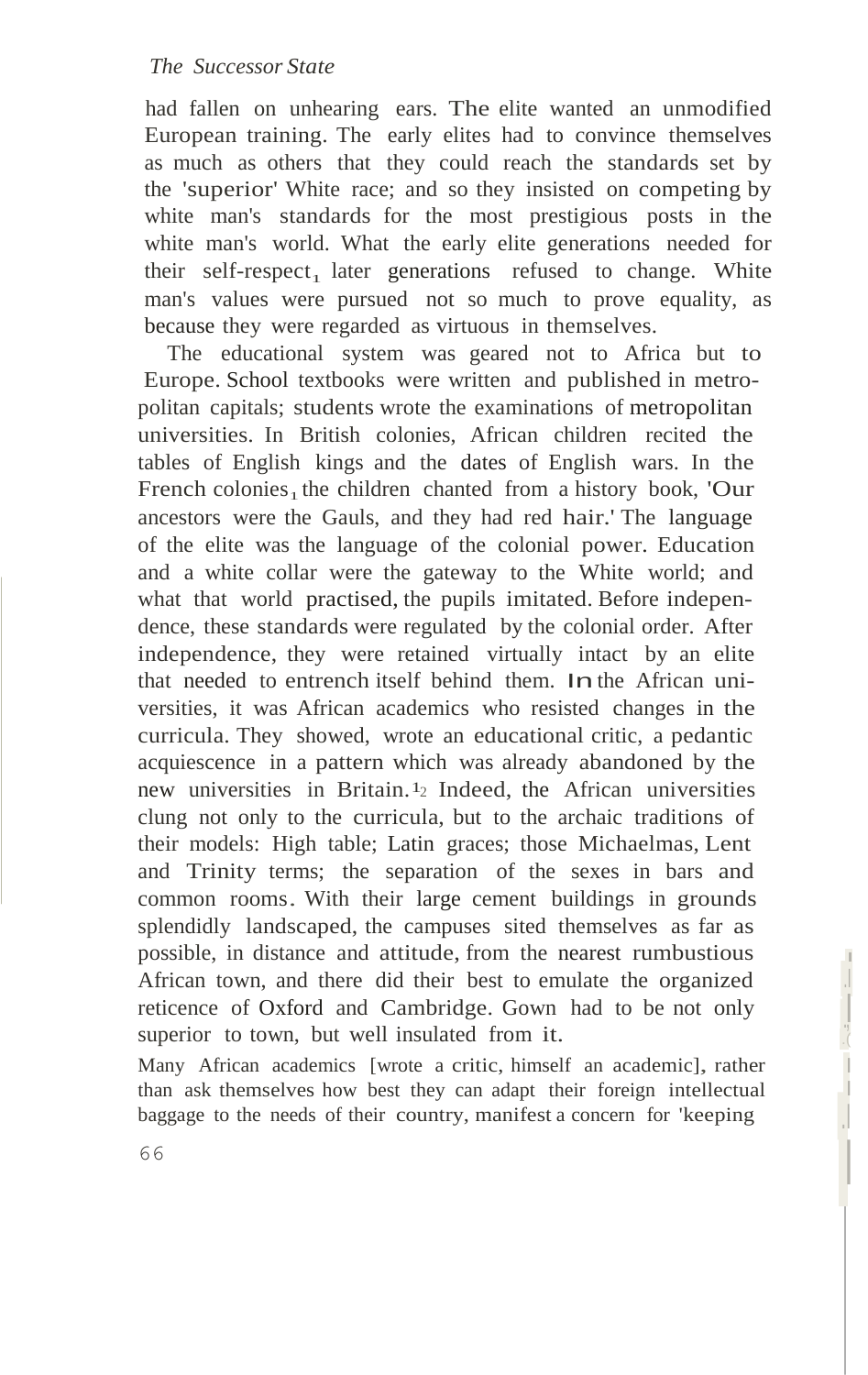the standards' of their alma mater. Their status as scholars seems to depend almost solely on their ability to demonstrate that they can write as pedantically as their European colleagues in esoteric journals, and that they can train students who are as successful as Europeans at taking highly ritualised examinations that bear little practical relationship to European conditions, much less African ones.... They suffocate in their gowns, say grace in Latin, quote Shakespeare and Racine (or indeed Nkrwnah and Castro) while the masses remain Racine (or inc<br>illiterate....<sup>13</sup>

Elite status consisted in this distance from the mob or the 'bush'. ('He's really bush', the wife of the academic, or the academic himself, will say, like the colonial did in his day, of a new countryman arrived in the town.) Itlay, too, in the stifling social respectabilities and affectations of a colonial order and a colonial ruling class. Narcissus-like, the elite adored this image of itself in the shape of its colonial predecessor, and worked avidly to enhance it. The imitation was a parody not of twentiethcentury society but of the nineteenth, the age of colonialism ; not of the average British or French home, but of the middle- or upper-class background or affectation of colonial officials. The deference was to manners as antiquated and as unsuited to Africa as were those steamy tropical coastal town houses of the older coastal elite, stuffed with chandeliers, four-poster beds, parlour mantelpiece knick-knacks and Victorian head-of-thefamily portraits. The elite was opinionated and snobbish. It was extravagant and flamboyant. Consumption had to be conspicuous, even spectacular. Partly this was because the new acquisition of wealth and the traditional role of a wealthy, important man converged;for, much as the elitist tried to emulate the insularity of exclusive (white) society, the hullabaloo of the gregarious neighbourhood and the claims of his kinsmen invaded it. Partly, too, the conspicuous consumption was to make up for time lost when it was the white man who was busily inheriting the earth. Now that the black heirs were coming into their own the long ingrained habit of emulation found fresh spurs.

Some of the new men preened themselves in the perfection of the white man's life. Others were torn by ambivalences, admiration and resentment, aggression and subservience, need

I,

I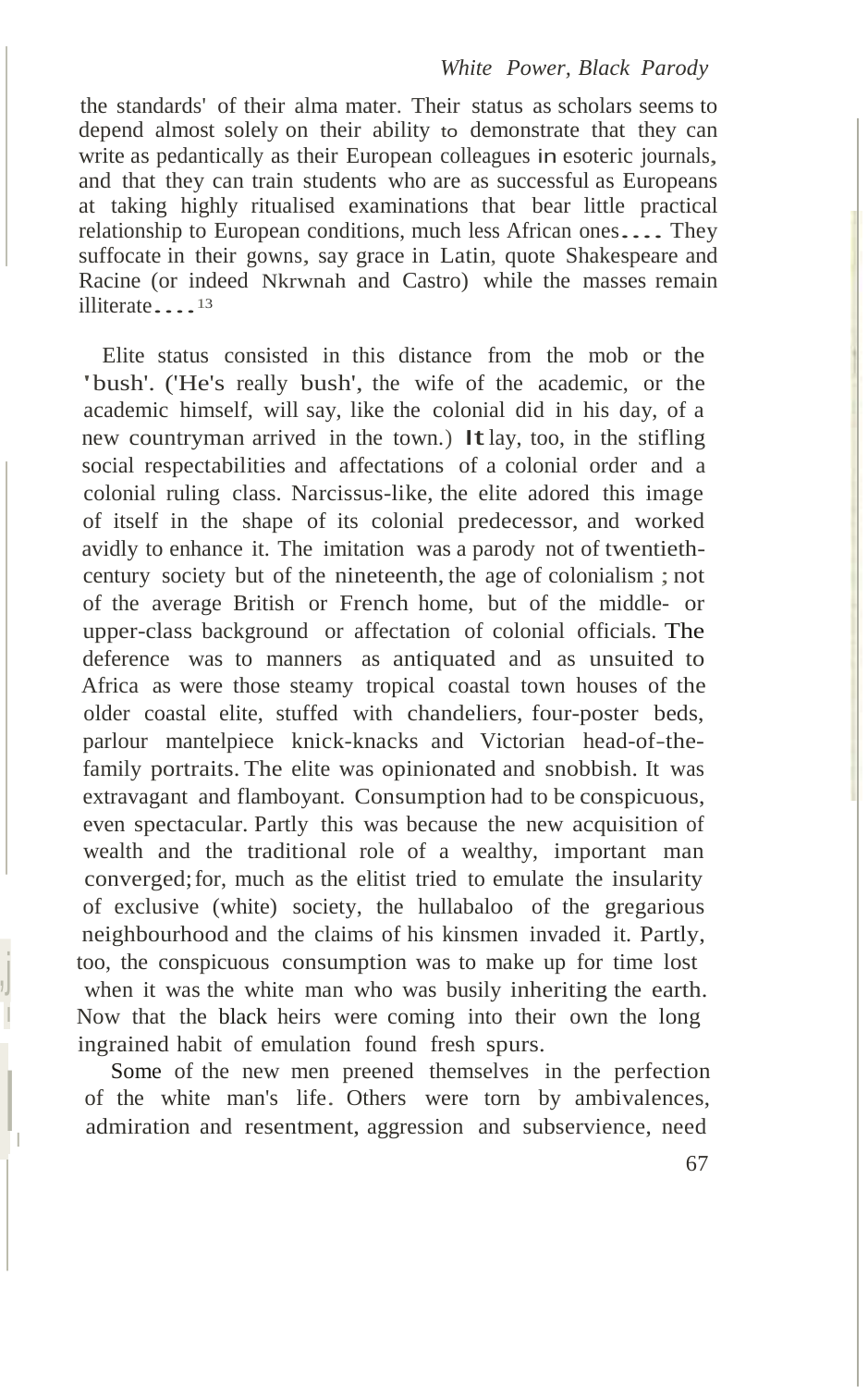.'!

and rejection. The poets of *negritude* passionately rejected the ways of the white world and the pulls of assimilation. 'I feel ridiculous,' wrote Leon Damas

> *in their shoes,in their dinner jackets in their stiff shirts, their paper collars, with their monocles and bowler hats I feel ridiculous with my toes that were not made to sweat from morning to evening in their swaddling clothes that weaken my limbs and deprive my body of its beauty.*

Yet despite the poet's rejection, elite status in Africa is instantly recognizable in its habit of over-dress, as though the tropics were the Georges Cinq in Paris or the Dorchester in London; more camel-hair jackets and gold-rimmed spectacles for the one, and sober double-breasted suits for the other, of course, as befits such sartorial distinctions.

In pre-independence Clays, the cries of the intellectuals were vibrant and their needs passionate after what the continent had suffered. Influenced by the poets and philosophers·of negritude, and by the painful awareness of how colonialism was racking African society, African students, especially those who studied abroad, talked, and even planned revolution in Paris and London, as Europe's 1848 generation had done in the same cosmopolitan meeting-grounds. In their heyday, FEANF in Paris, uniting all African students from the French colonies, and WASU and <sup>C</sup> <sup>A</sup> 0for the British, were the radical leaven of the independence movements. Then came independence. Students who had been volubly dissident went home to be absorbed in the elite. Some of the most politically skilful renounced their opposition to the regimes in power and were rewarded with appropriate posts.l 4 Some found it too difficult to leave at all and remained in the metropolis. Sometimes victimization awaited them at home if they persisted in their radicalism. Others, when they were back home, like Mbella Sonne Diphoko's character on the Mungo River of the Cameroun, sitting beside the hurricane lamp and waiting for the first rains, remembered with longing 'the often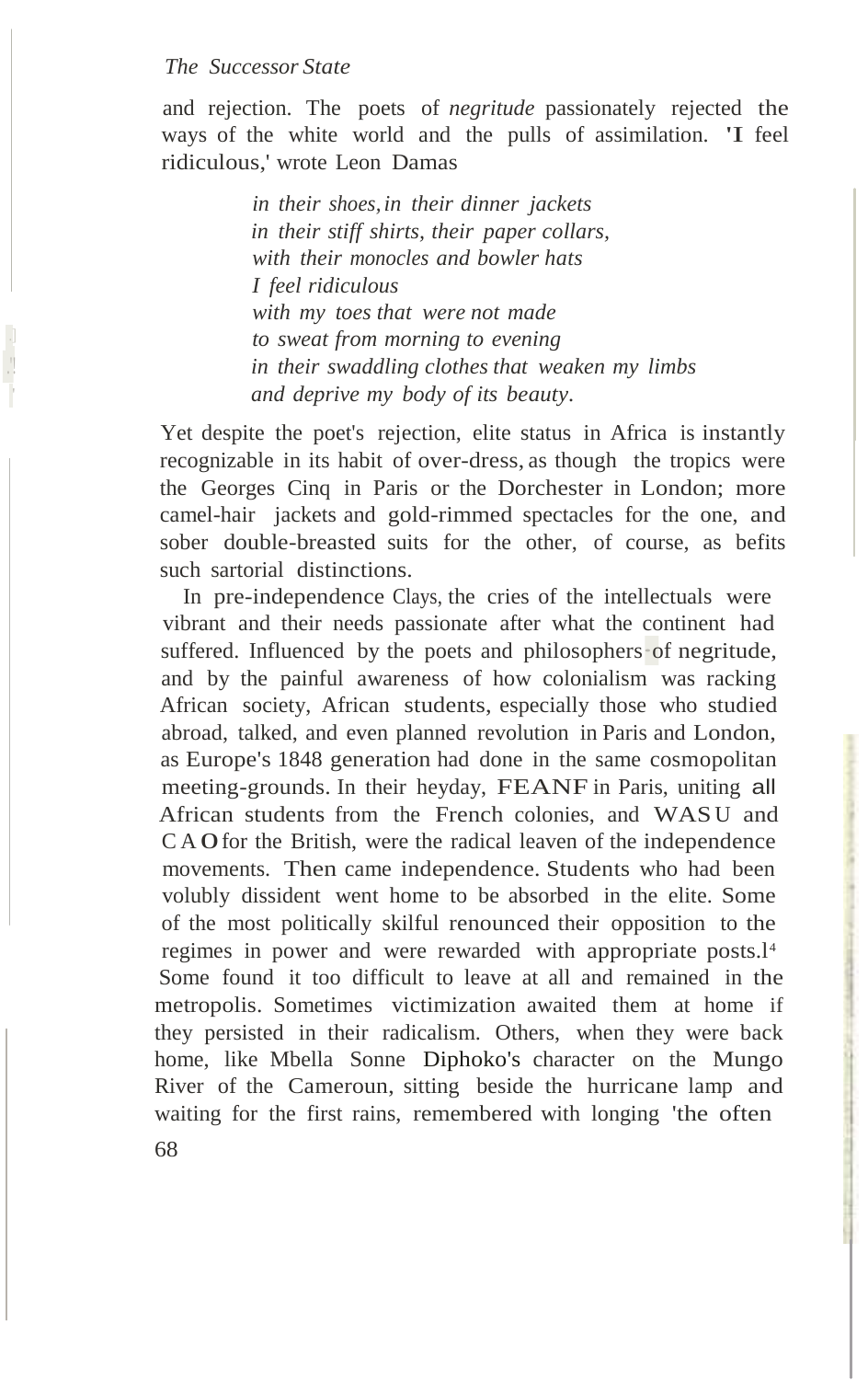#### *White Power, Black Parody*

frivolous conversations with women, the talking and re-talking of what had been talked and re-talked ... the morning mail and the letters of the afternoon, all those books, breasts, embraces and the caresses under the indulgent look of time', 15 Before they returned home, many of the students insisted on guarantees from their governments of a high wage, housing, a car. Some returned, and left again, disappointed. The younger generation wanted everything at once- jobs, security, reforms, power and adulation from the masses and their own elders.<sup>16</sup> It was once again Awolowo's first glimpse of white-man superior: a British official, carried in a hammock, an open book on his chest, escorted by carriers, messengers and police constables. <sup>17</sup> Pomp and circumstance, comfort, education and authority, all together: these were the rewards of the elite. When students went on strike in 1968 at Nigeria's Ife University, it was because they objected to having to return their own plates to the service counter of the student dining room. At one of the colleges in the university of East Africa, they rose in protest when asked to double up in their dormitories so as to make room for more students. The conditioning was not only to set an elite apart from and above the common people, but against them.

Yet, like an emergent bourgeoisie everywhere, the African elite identified the general interest with its own. 'I cherish politics and journalism as a career,' wrote the young Awolowo, 'and I desire advocacy as a means of livelihood.' He was writing a request to a prospering compatriot for a twelve-year interestfree loan. 'By helping me to achieve my ambition you are indirectly and even directly helping Nigeria, or even Africa.' 18 Personal initiative was the key to individual success; and individual achievement, a credit to the society as a whole. Were the interests of its shining sons not paramount in any community ? Within the elite, the preoccupation with personal initiative was a short step to policies that talked of African socialism but really meant private ownership - by Africans. The members of the African elite were spiritually company directors or propertyowners long before they became them in reality.

.,

African socialism and negritude served to equate elite goals with those of the people at large; but once independence had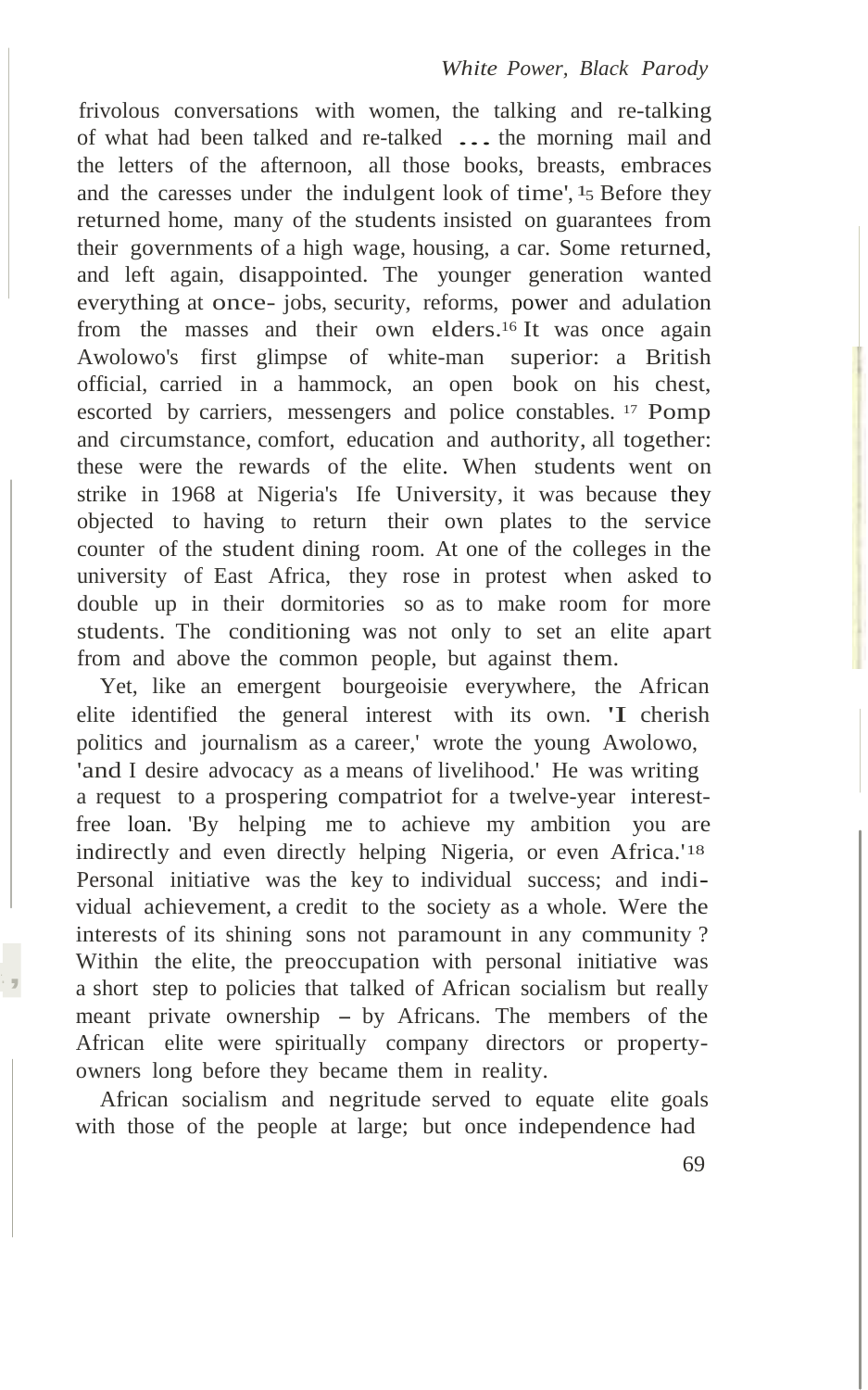been achieved, the elite addressed itself single-mindedly to its interests. They had become heirs to a successor state that they had, with few exceptions, little inclination to change. They had criticized not so much the system as its incumbents. With independence, they were the incumbents.

## WHITE EMINENCE

Always brooding over African society is the presence of the Whites. Mter independence, when they vacated political and administrative seats, metropolitan economic interests stayed behind, and so, too, did a deeply enduring subservience to colonial standards and attitudes. In many African states, the influence of White disapproval has been as inhibiting as the earlier physical omnipotence. White power could subdue by force, and corrupt with patronage, but also control with contempt. The press was and still is overwhelmingly expatriateowned and thus influenced. 'Public opinion' is interpreted by editors trained in Western standards and served by Western news agencies. Administrators model themselves on systems devised for European conditions; and military men think of what Alexander, or Napoleon, a Sandhurst or StCyr instructor might do in their place. Direct or snide criticism from London, Paris or Brussels, wounds deeply. Approval from Europe compensates for estrangement from the poor and illiterate at home. Ghanaians had ample domestic reason to question Nkrumah's policies in the waning years of the CPP; but if anything goaded their military and civil elite into active opposition, it was the withering effect on their self-esteem of the disapproval from the White, Western world. It is never all that remote. White influences continue to renew themselves in the years since independence. The recent arrivals are international businessmen, technicians and expert advisers, rather than the administrators of earlier days. Their sojourn will be as temporary as that of those who once served out their contracts and then went 'home'. But for as long as they stay, they endorse White standards, and dispense White approval and White patronage to an elite desperately eager for appro- $\blacksquare$ 

Whites also make their influence felt more permanently and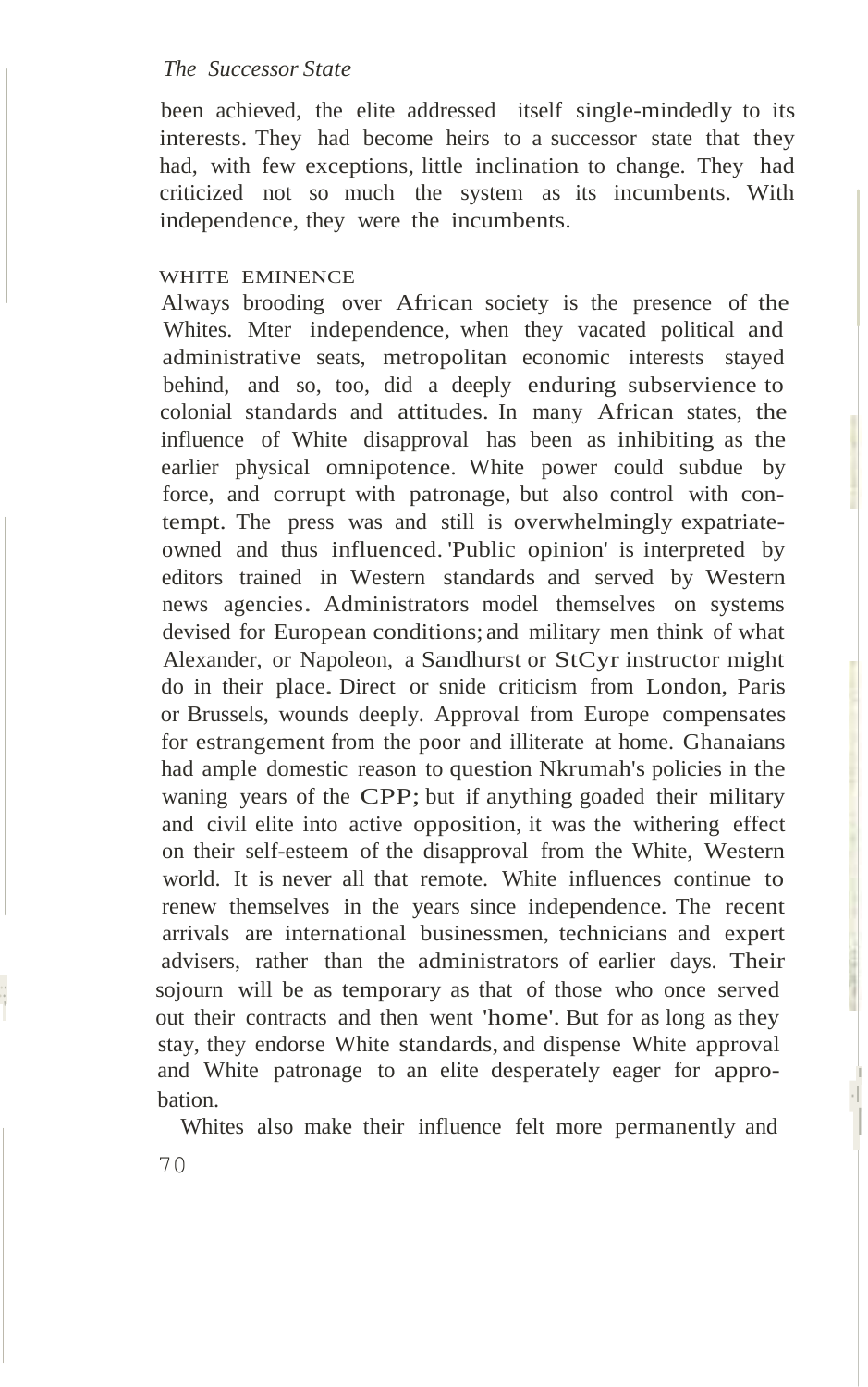#### *White Power, Black Parody*

more directly. In colonial days, below the tiny but powerful group of administrators and senior officials, there were the settlers or 'expatriates' in the British colonies, the colons or the *petits blanc* in the French, who constituted significant minorities of small-scale businessmen and artisans. In the decade after the Second World War, the White population of French West Africa trebled. The rate of exchange<sup>19</sup> gave each franc made or saved in Africa double its worth at home. Whites and their wives dominated the urban labour market and the middle posts of the administration in the colonies. In 1958, in the Ivory Coast, for instance, there were fewer than a score of top-level African administrative and technical officers. In Senegal, likewise, there were twice as many Whites as Africans in middle-level posts.

Whites living and working in the colonies made their political influence felt. Politicians were offered, or sought, the advice of White lobbies and White political groups. If the advice was followed, protection and sponsorship were not far behind. In the Congo, Whites were behind the formation of African political parties. In Gabon, rival African parties aligned themselves with rival European economic groups.<sup>20</sup> Direct White intrusion into African political activity was especially marked in the former French Equatorial colonies. Administrative officials manipulated employment and patronage as well as election procedures to prevent the spread of parties which they opposed, *I*ohn Ballard wrote. 'Mter several years of frustration in fighting the administration, each of these (leaders) had learned to temper his ideas in favour of a partially effective compromise with official views.' 21

When Africans succeeded to political authority as heads of government, the policies they formulated had to reckon with the presence of potential opposition of Whites – influentially placed not only in the economy but also in the administration. Some African states quite soon found themselves struggling to absorb a surplus of qualified elite members. Others were sorely understaffed and, especially in the former French colonies, drew heavily on France and the French administration. The commitment of almost all the former French colonies to close involvement with France in their economic development brought with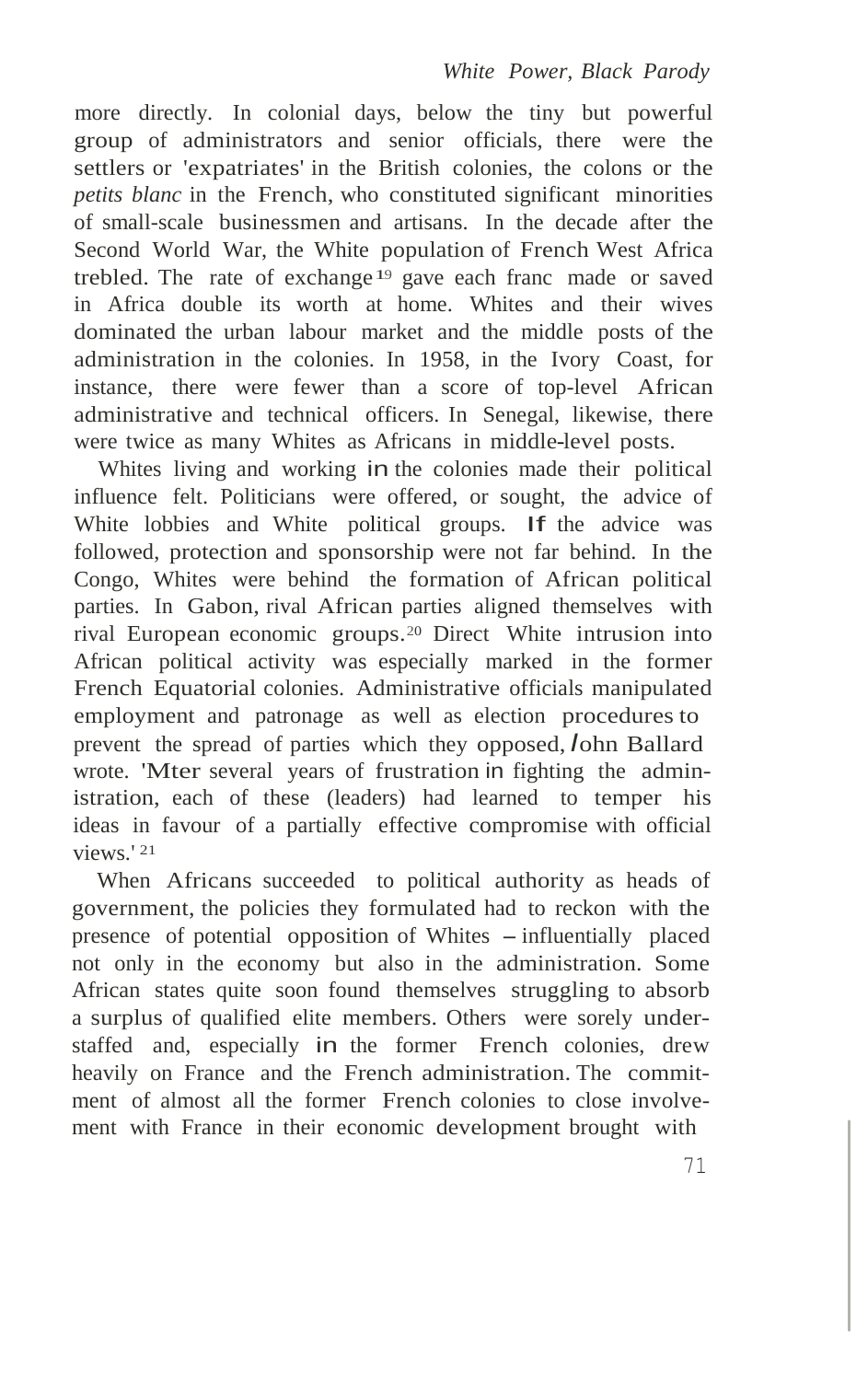it the 'corollary of *political* commitment by the leaderships of these countries to the employment of French expatriates, even when indigenous university graduates were available. Furthermore the French government pays the salaries of its civil servants who are seconded to work with African governments, thus providing an important subsidy to African budgets that would be lost to Africanization.<sup>'22</sup> Only in the Ivory Coast, where expatriate income has grown faster than the gross domestic product, and where the share of gross profits enjoyed by the large corporations has doubled since 1950, has the White population gone as far as trebling itself from 1950 to 1965. But an *eminence blanche* is everywhere present; sometimes out in the front of Ministry offices, sometimes in the rooms behind.

President Banda of Malawi, incurably sycophantic, believes in having his European advisers in the front room. He outraged young administrators and politicians when on one occasion he left the country on official business and appointed his private secretary, a Briton to act in his place. He is given to instructing his Cabinet by holding consultations with the permanent secretaries, all Whites, and then sending messages requiring Ministers to get their briefings from their officials. In Malawi until recently, the highest administrative post held by an African was district officer; in the police force, warrant officer; and in the army,second lieutenant.In many African states, if permanent secretaryships were fairly rapidly Africanized, the command of army, police and security remained the last in White hands. Major decisions hinged frequently not on the purposiveness of the independence government but on the equivocations of White officials. Above all, especially in the French territories, the ultimate arbiters in political crisis were the French military forces. This was so before independence, and afterwards. 'French military forces and the French commandants of national armies (after 1961, when separate national armies were formed ...) were for several years looked upon as the ultimate source of power behind each regime's authority, and friendship with the French military commanders was often of greater importance to a president than good relations with the French High Commissioner.'  $\frac{1}{2}$ 

I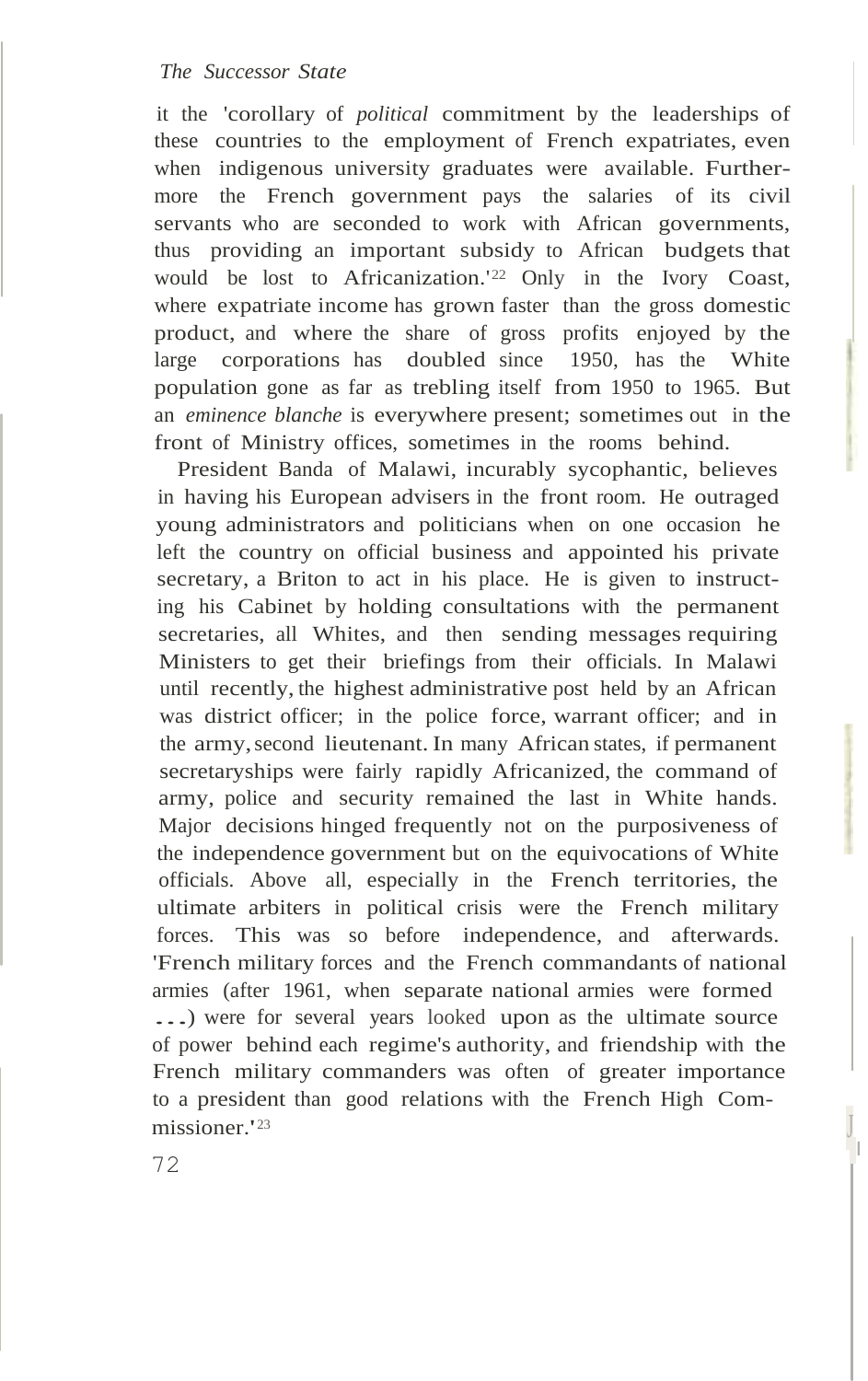# **Narcissus in Uniform**

I *1* ·l

I

·.

Yes, I am a Francophile, the whole of Dahomey is Francophile. We like your country because we have never been asked to do this or that.

General Soglo, *Le Monde,* 30 June 1966

The Nigerian Army distinguished itself in the Ashanti Wars and other punitive expeditions which resulted in the pacification of Nigeria. Nigerian Ministry of Information, *100 Facts About Nigeria,* Lagos, 1966

More than any institution left behind by colonialism, the armies of Africa were set in the colonial pattern. More than this, the armies of the new states were the identical armies that the colonial powers bad built to keep their empires quiescent. Mter independence they retained, with few exceptions, their colonial pattern of army organization; their dependence on the West for officer training, specialist advice and equipment; and their affinity with the foreign and defence policies of the metropolitan countries. Even when Africanized and run by commanders-inchief who were nationals of their own countries, Africa's armies were an extension of the West. Where they had gone into battle in the pre-independence period, it had been for, not against the colonial power. And, except for Algeria and to some extent Morocco, they played no part in the independence struggle.

The French and the British empires used their African armies in different ways. Britain had the Indian army as her main reserve of imperial military might, with Africa as a minor recruiting station. The West Africa Frontier Force, which was founded in 1897 as a counter to the French during the critical period of Anglo-French rivalry on the Niger, was to be Lugard's crack corps in opening and guarding the new territories; and he pressed the War Office for the 'best' officers, preferably *with*  Indian or Egyptian experience. At the outset, two W **AFF**  battalions were responsible for the control of something like 30o,ooo square miles. Then, when conquest was succeeded by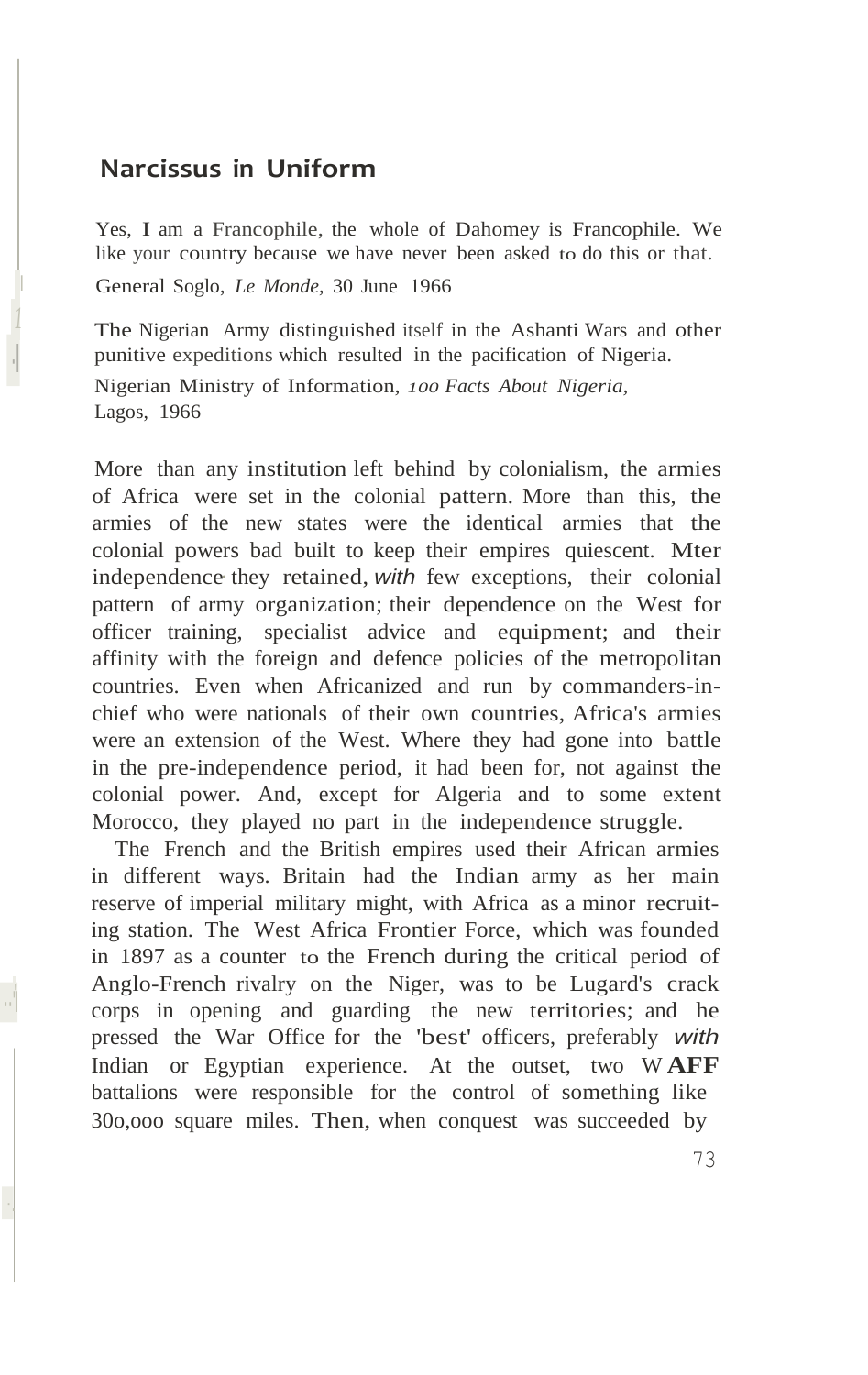administration, the British colonial armies became local constabularies on internal security duty. Except for recruiting spurts during the two world wars, the armies were small. Between the two wars, the British-run units in Britain's African empire comprised some 19,000 Africans altogether.l Only in 1939, on the eve of war, did the control of theW AFF pass from the Colonial Office (in fact, the Colonial Governors, who used them as domestic trouble-shooters) to the War Office. Only after the war and the loss of India was it decided in West Africa, as in the Sudan, not to cut the force back to its pre-war size.

France, on the other hand, having no Indian army, used her colonial possessions in Africa as the main colonial reservoir of her military manpower. African armies were used to fight France's wars in Europe and to conquer her colonies around the world. Throughout the nineteenth century, Senegalese troops were used: in the Napoleonic wars, in the Crimean war, in the assault on Madagascar in 1838, and against Mexico. It was African troops under French officers who provided the bulk of the fighting force that brought French Equatorial Africa to heel. The cost of acquiring Congo-Brazzaville, the Central African Republic, Chad and Gabon, was estimated at not more than 700 soldiers killed and 1,2oo-r,soo wounded, of whom fourfifths were Africans.<sup>2</sup> African troops were thrown into the Moroccan war of 1912 and against the Rjf rising of 1925. And African armies not only helped to conquer the empire; they also took part in unsuccessful attempts to defend it. rs,ooo African troops fought in France's war in Indo-China, up to and including the last stand at Dien Bien Phu. <sup>3</sup> Over 30,000 were used in the war against Algeria. African forces took part in the French-British-Israeli assault on Suez in 1956.

Until 1910, recruitment into the army in French-controlled Africa was on a voluntary basis. After 1912, obligatory military service was introduced for men between the ages of twenty and twenty-eight. It was hoped to recruit a million men from French West Africa alone.<sup>4</sup> But torn between the demands of the Minister of War for more men under arms, and the demands of the Minister of Production for more provisionsfrom African village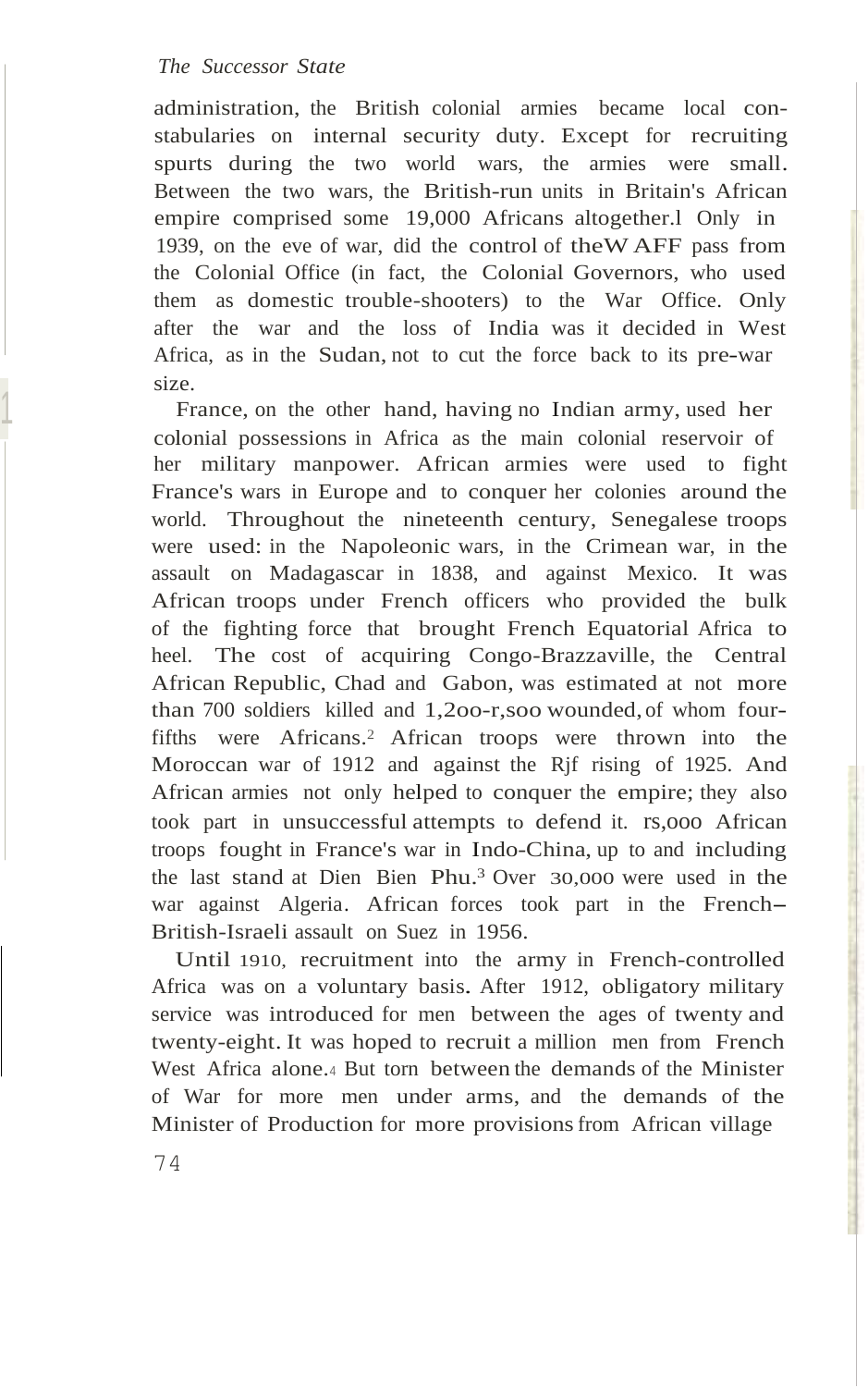economies to sustain an embattled France, the Governor was unable to meet the recruiting targets, and he warned that the colonies were in grave danger of revolt against the unrelenting manhunt. At this point M. Blaise Diagne, Deputy of Senegal who was later to become Under-Secretary of State for the Colonies, came to the rescue of the empire. Appointed High Commissioner for the Recruitment of Troops in French West and Equatorial Africa, with powers equal to those of the Governor-General (who promptly resigned *in* protest),M. Diagne succeeded in recruiting more than the quota- or 63,378 instead of the 40,000 men required of the West African territories- in his year of office. By the end of the First World War, the French had recruited into the army some 2oo,ooo men from a population of eleven million, compared with only 3o,ooo West Africans in the British forces (some 2,ooo of whom were sent to fight in East Africa and were repatriated just in time to put down the Egba revolt against indirect rule).<sup>5</sup> In the Second World War, however, Britain drew heavily on Africa. Over 372,000 men, including carriers and porters, were enlisted, of whom 166,ooo served outside their home territories, with more than half of these in Burma. <sup>6</sup> West African troops fought within Africa in the Abyssinian campaign and in Italian Somaliland.

The Second World War saw a burst of sympathetic enthusiasm for the cause of the Allies from the educated elite of British West Africa, some of whose speeches about the defence of the empire would have graced any London club.\* In the French territories, the French forces were, as usual, carried along in the drift of French fortunes. French Equatorial Africa went over to the Free French cause: but in West Africa, the navy, the army and the administration opted for Vichy; and with them, the Legion Fran<:: aise des Combattants de l'Afrique Noire, which in 1941 held a mass parade of  $6,000 -$  including African  $$ legionnaires in Vichy's support. When Free French forces took their place on allied war fronts, African soldiers made up half their total strength. 7

At home, the ex-servicemen in the French colonies were \*Though, on the whole, support also demanded the application of the Atlantic Charter to the colonies.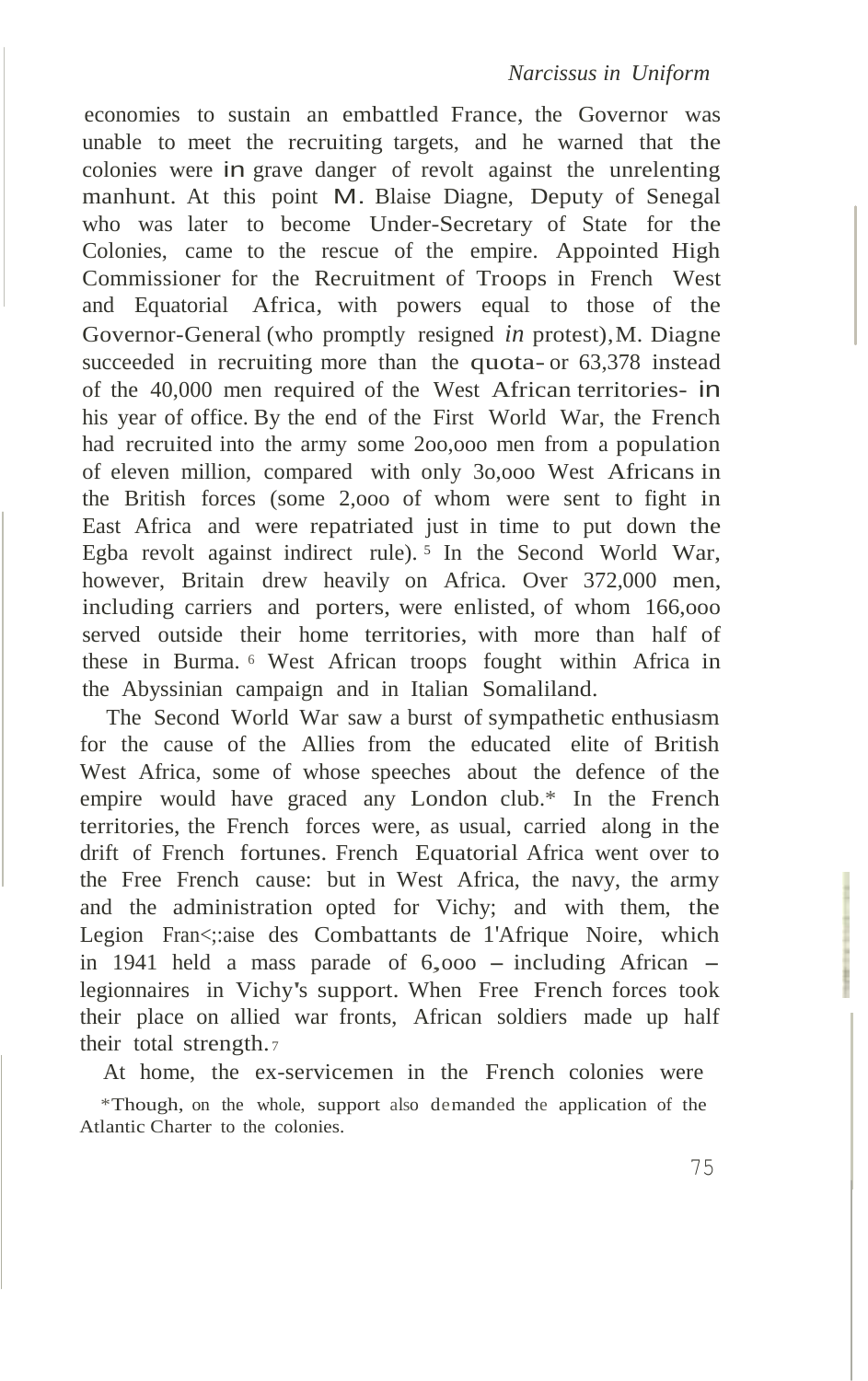among the most loyal and cohesive supporters of the administration. Blaise Diagne, as chief recruiter of French African troops, had stipulated a *quid pro quo* of citizenship rights for help in the First World War. The vote was given to service veterans, men on active service and the widows of veterans who had died in the service of France. In Dahomey by 1948, some 58 per cent of an electorate totalling 54,000 consisted of ex-servicemen or serving soldiers. 8 In 1954, one in five of the job openings in the administration of the French colonies was reserved for veterans. A decision to pay equal rates to metropolitan and overseas troops was well-timed to bring a rush of recruits for the war in Indo-China; and in Chad, for instance, there were said to be so many volunteers that a large number had to be turned away. <sup>9</sup> France's armies in Africa fought the battles for empire, but they were also an opening for the unemployed. Which other branch of the economy offered steady jobs and such good pay?

## COLOURING THE TROOPS

Like the Persia of Darius and Xerxes, or the Rome of the Caesars, modern empire looked a bout for the ' barbarians ' of remote areas to do their fighting for them. In British West Africa, the model was India. Few British officers in *Africa* during the early days had not served with the Indian army, and for a while there were even some Indians in the W AFF. 10 Lugard had gained his military experience in India, and it has been said that the layout of Kaduna was based on a typical Indian cantonment in the last days of the British Raj.U The precedent for officer and other recruitment policies was laid in India. There, it was directed, officers should be 'confined to the small class of nobility or gentry ... it would rest upon aristocracy of birth ... to gratify legitimate ambitions ... and to attach the higher ranks of Indian society, and more especially the old aristocratic families to the British Government by closer and more cordial ties...*.'1 2* Seeking to apply the Indian model to Africa, a Governor of Sierra Leone expressed his perplexity. There was, he said, 'no gentleman class in Sierra Leone from which men of a high sense of honour and duty could be found'.<sup>13</sup> The WAFF, accordingly, had no African officers.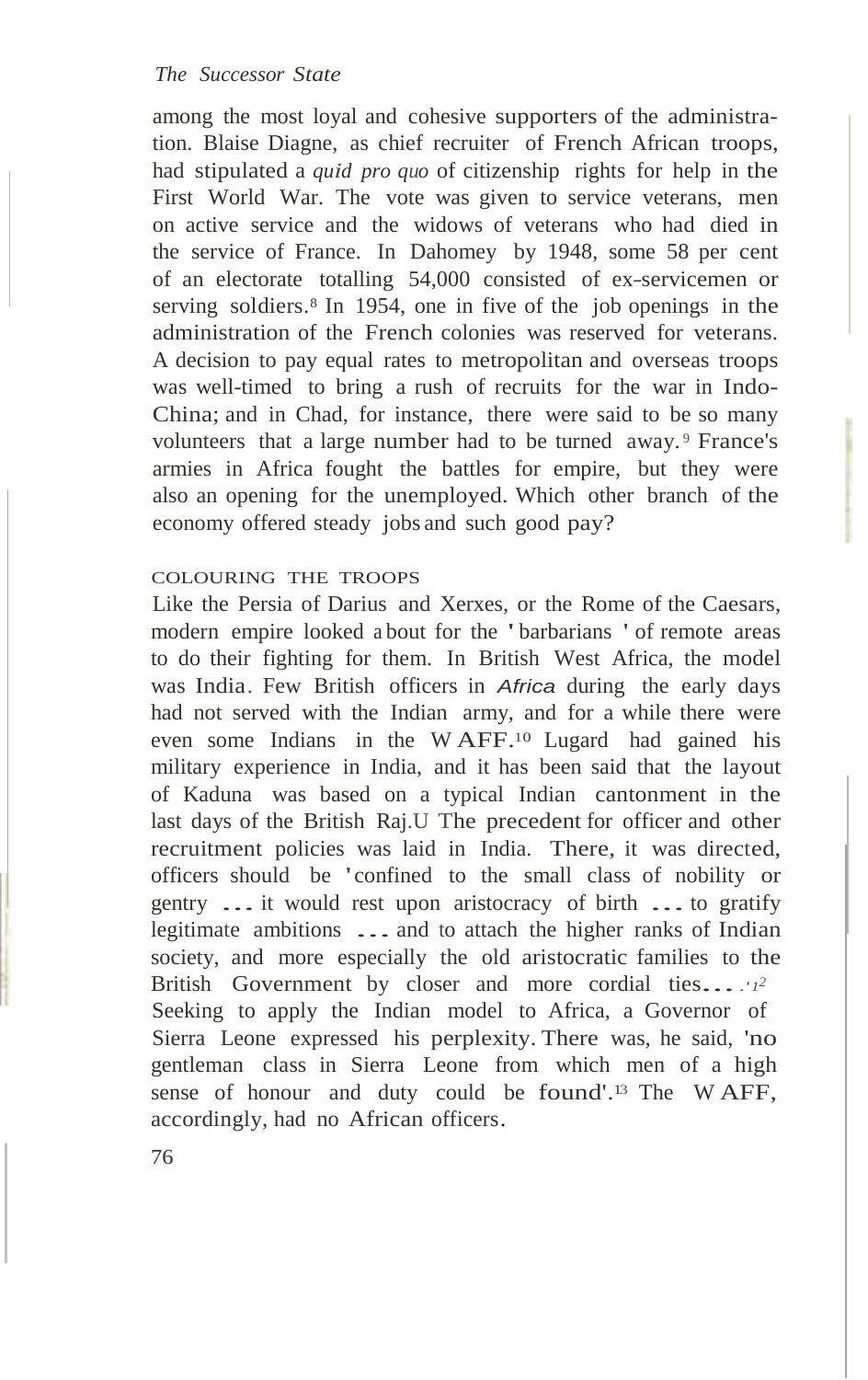In India, the British army had improvised the theory of the 'martial races', and recruitment had been confined to peoples of supposedly unique fighting qualities, such as the Sikhs. Men with an urban background were distrusted and kept out of the officer corps, for they were likely to be infected with nationalist sentiment. 'The clever young men ofthe Universities were quite unfitted for military work ... the army officers had long realized that the Indian intelligentsia would never make officers.'<sup>14</sup> This reliance on so-called martial races became conventional army wisdom, as did the principle that officers should, on the whole, be drawn from one tribe or group of tribes, and ground troops from others. In West Africa, recruitment was pressed among tribes with 'warlike traditions' and 'the useful attributes of cheerfulness and loyalty'.<sup>10</sup> These qualities were not necessarily found together. British army officers had a certain reluctant admiration for the military prowess of the Ashanti, who had mounted successive wars against them, with the last as late as 19oo; but the recruitment of Ashanti into the Gold Coast regiment of the W AFF was bitterly opposed on political grounds. Armies, after all, were needed as reliable instruments against internal discontent. Between wars they were super police forces, organized for rapid deployment to put down tax revolts, labour disputes or nationalist demonstrations. Thus, it was sound policy for colonial regimes to recruit from groups with manageable aspirations. And these were generally in the economically less developed areas, where army employment offered one of the few openings to young men. The armies were built on recruits from remote tribal groups; and a careful ethnic balance, or imbalance, was developed. In Nigeria and Ghana, recruiting concentrated on the Northern areas, with the result that by the mid-r96os, about 70 per cent of the service troops in the Nigerian army were drawn from the North: not the 'true' North, but provinces like Adamawa and Benue; from the Tiv, the Idoma and the Igbirra; and from Bornu. In Ghana, northern peoples supplied 8o per cent of the non-commissioned officers until r96r. In Uganda, recruiting concentrated on the Acholi; in Kenya, it was chiefly among the Kamba and the Kalenjin, and deliberately not among the politically aggressive Kikuyu.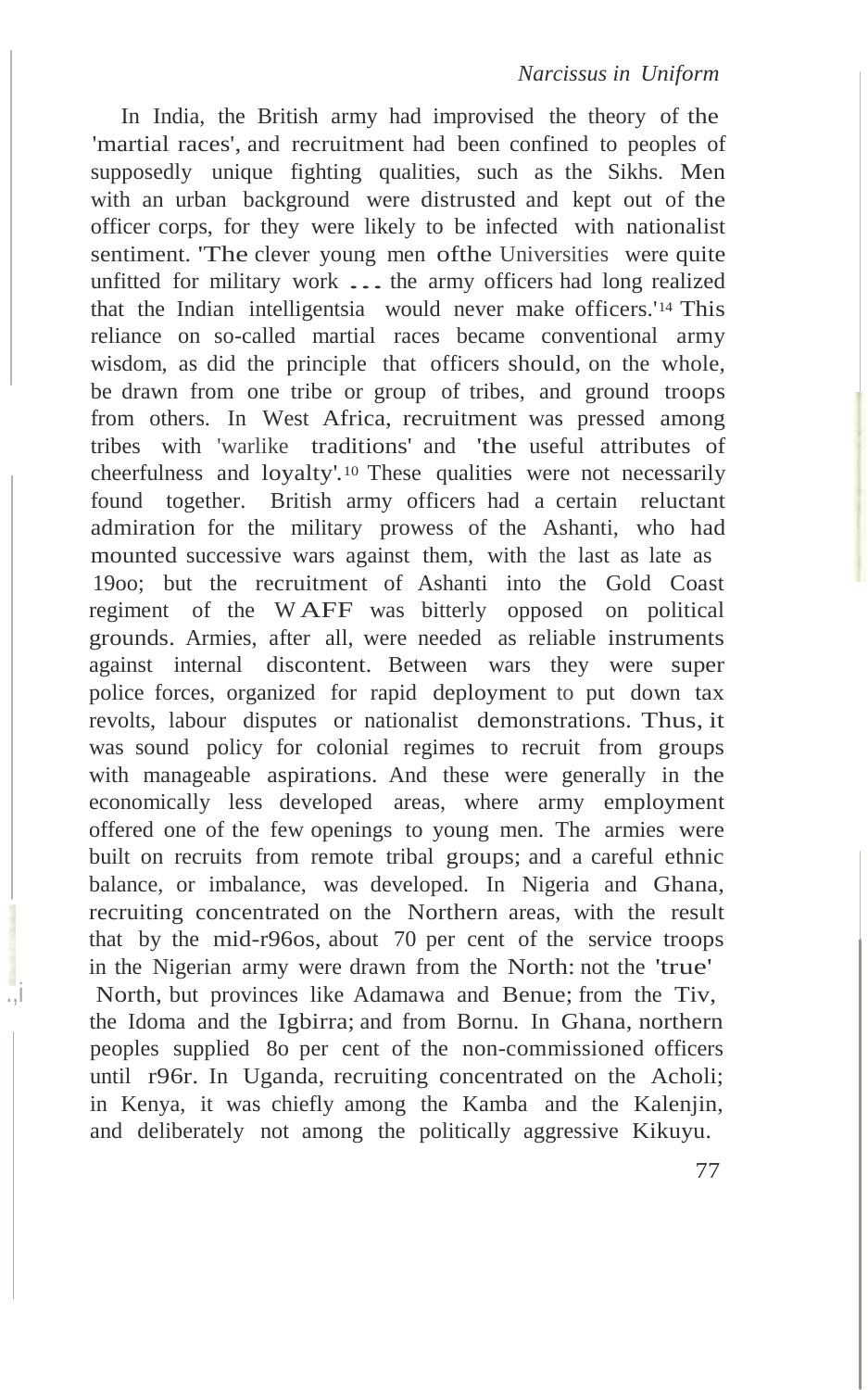Even in Tanganyika, where a great number of small tribes and the absence of any dominant majority group promoted national unity, army recruits were drawn chiefly from the Hehe and the Kuria. 16

#### MEN OF WAR

Nowhere was the army used more ruthlessly as the tool of colonial coercion than in the Belgian Congo. The Belgians, unlike the French, the British and the Portuguese, sent no metropolitan troops for the colonial contingent. 'The Congo had to be quickly organized so that it would conquer itself.<sup>'17</sup> The Force Publique was founded in r888; by 1897 it numbered r4,ooo men, of whom 12,ooo were Congolese. Throughout most of its existence, its strength was about 2o,ooo. By 1953 there were only 788 Europeans with the army, forming a very small corps of expatriate officers. Again, unlike its other partners in colonialism, the Belgians did not draw for recruits almost exclusively on special tribes-though they, too, sought out those 'martial races' - but followed a deliberate policy of having all ethnic groups represented in the army. There were explicit instructions that platoons had to be scrambled to contain representatives of at least four tribes. <sup>18</sup> This was to reduce the chances of mutiny. And certainly the Force Publique attained a high degree of cohesive proficiency in 'disciplining' troublemakers, from tax defaulters to religious zealots, acquiring in the process a reputation for strong-arm methods that verged on gangsterism. 'Who was sent into the Force Publique ? ' asked its Belgian commander, General Emile Jannsens: 'The least promising individuals, the pupils who had been expelled from school, the refuse of the nation.'<sup>19</sup> It was General Jannsens' implacable refusal to permit any acceleration of the army's Africanization programme that provoked the post-independence army mutiny, and so placed the Congo at the mercy of foreign intervention. At independence, the Force Publique had three Congolese sergeant-majors. What plans there were for Africanization would have taken generations to fulfil. Overnight the expatriate officer corps disappeared and discipline disintegrated. <sup>1</sup> General Jannsens wrote on a blackboard in front of a few

78

l

I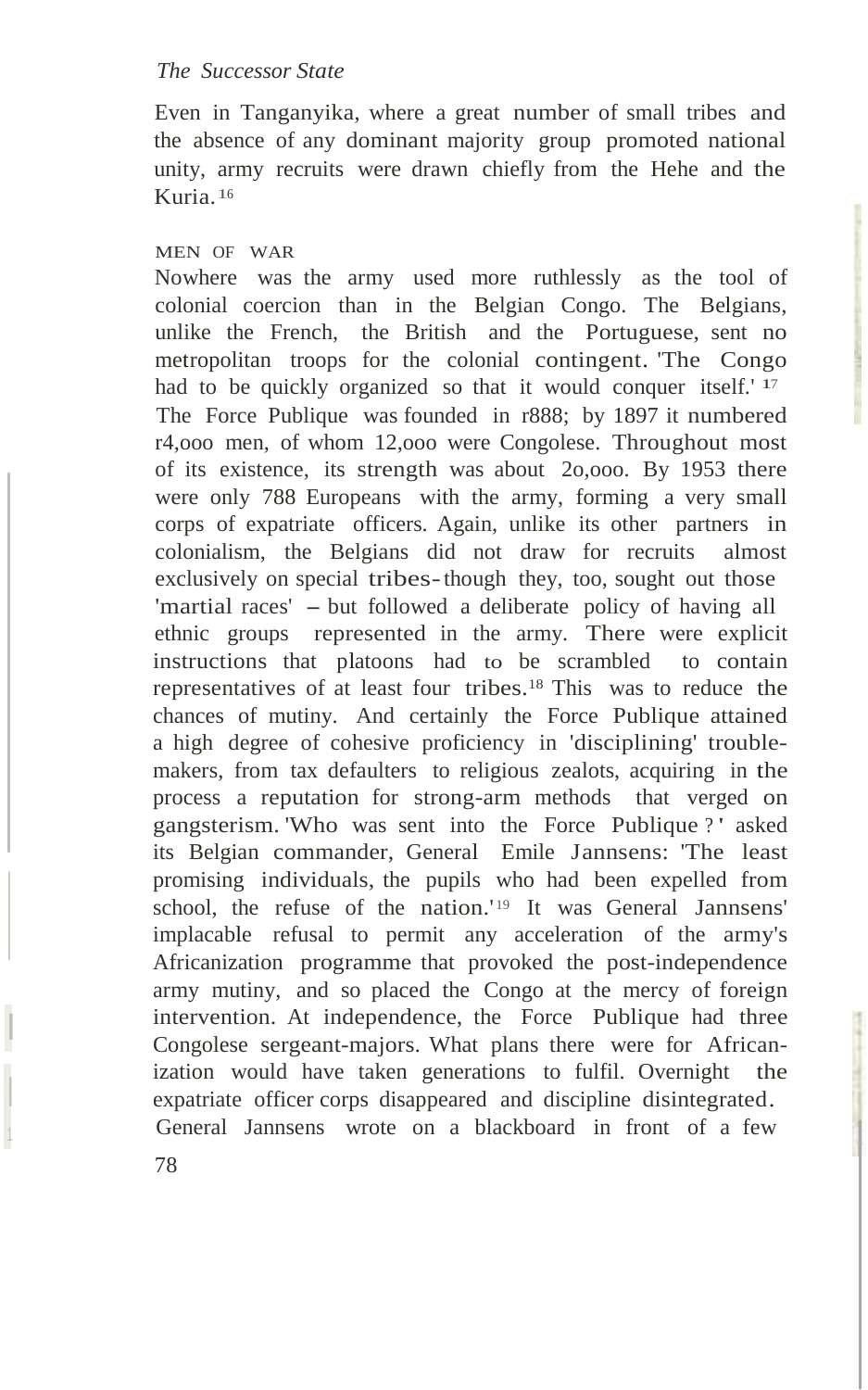hundred incensed Congolese non-commissioned officers: 'After Independence  $=$  Before Independence'.<sup>20</sup> Later that same afternoon, the first instances of outright disobedience to remaining Belgian officers began. That evening, when a column of reinforcements summoned from the near-by garrison at Thysville refused to march and arrested its officers instead, the mutiny was on; and, with it, the breakdown of the Congo's newly independent state.

It was an ex-servicemen's demonstration,demanding Africanization in the army and the granting of regular commissions to African officers, that triggered off the riots of February 1948 in Ghana and the positive action phase which changed the face of Ghanaian politics. 'The large number of African soldiers returning from service with the Forces where they had lived under different and better conditions made for a general communicable state of unrest, ' wrote the Watson Commission. 21 The ex-servicemen's march to Christianborg Castle presented a petition to the Governor. 'Your Excellency's loyal and dutiful ex-servicemen who saw active service in World Wars I and II found that r8s or 30s a month disability pension can hardly keep together the life and soul of a disabled ex-soldier, especially when he has a wife and children to look after.' The week before the riot, Danquab and Nkrumab had expressed public support for the claims of the ex-servicemen, who formed a significant slice of the population, especially as they tended not to return to their villages but to settle round the towns, and in particular the capital. A Commission bad been set up to handle the Demobilization and Resettlement of Gold Coast Africans in the Armed Forces,<sup>22</sup> but plans for re-settling ex-servicemen were thin on the ground. 'When you get home,' said the instruction formulated by the Commission, 'obey your Native Authority, give honour to age, and be willing to teach others all that you have learned without shouting about what you have done.' Ghana, with a population one-seventh of Nigeria's, had contributed half as many enlisted men.<sup>23</sup> Two-thirds of the soldiers from the Gold Coast had served abroad. About a third had learned army trades; but large numbers of these, among others, found themselves jobless and the war promises made to them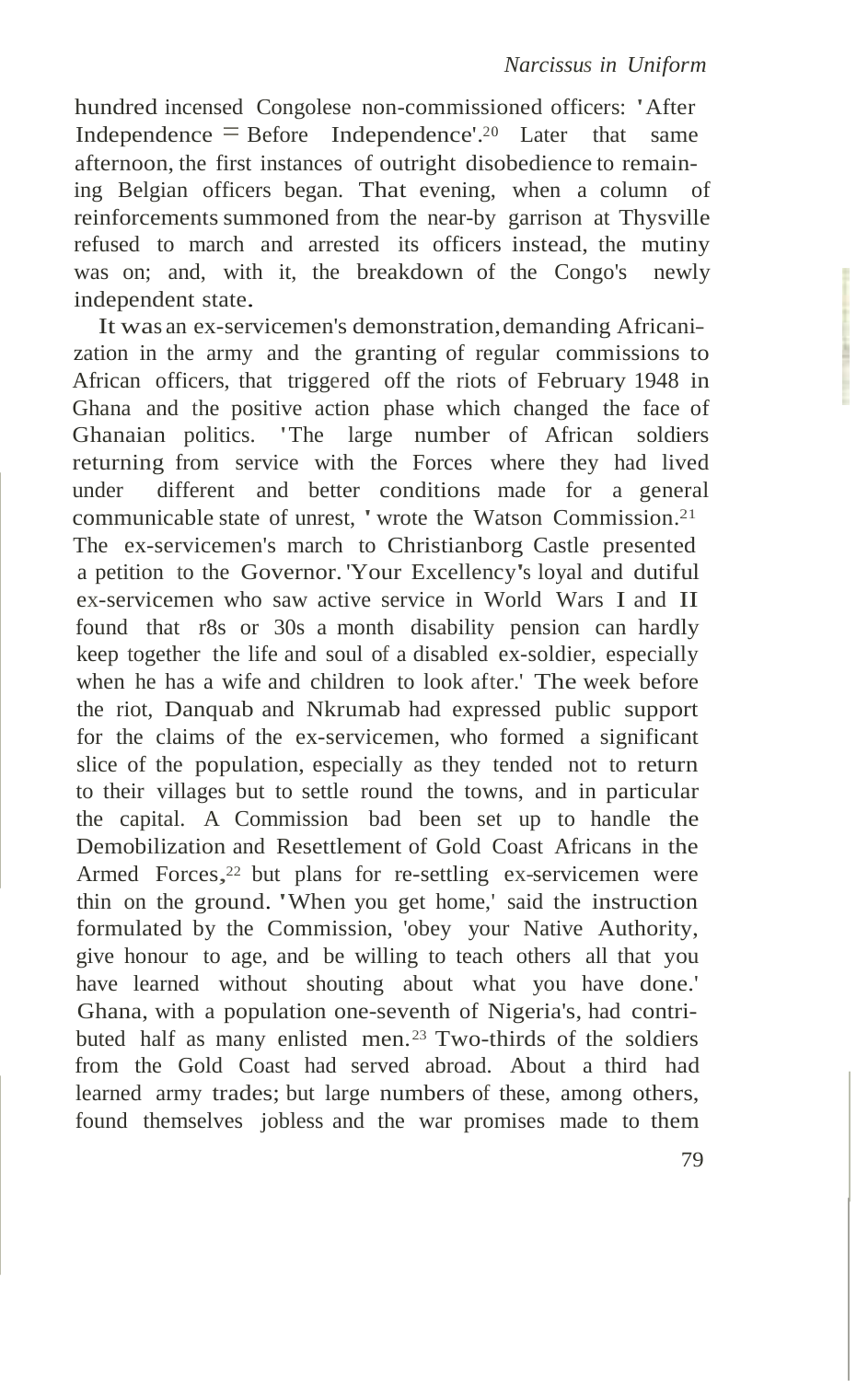unkept. After the firing by police on the demonstrators, the administration declared that an increase in disability pensions had, in fact, been approved and was about to be announced when the trouble broke. But by then the police action had given an enormous fillip to the demands of the nationalist movement and its militant phase of struggle for independence.

In Nigeria, returned soldiers were resentful of inadequate pensions and gratuities (an ex-serviceman with roo per cent disability drew only £3 a month) and at discrimination in army pay scales and general treatment. Both before and after the war, indeed, the army was a stronghold of discrimination.<sup>24</sup> From the formation of the WAFF until the outbreak of the Second World War, Nigerian soldiers had not been allowed footwear on parade or ordinary duties, only on long marches. African feet were supposedly hardened enough not to need shoes. Their uniform was deliberately made baggy: for free movement, the army decreed; but' to make us look native', as a Nigerian soldier who rose to the rank of brigadier remarked.<sup>25</sup> The knee-length shorts (known as a longshort) were not provided with pockets, and whether this was official thinking or not, Nigerians suspected it was because the average 'native' soldier was supposed to be a thief, and the provision of pockets would encourage stealing. In the pre-war Nigerian army, the highest post a Nigerian could reach was battalion sergeant-major. A Nigerian soldier of whatever rank had to stand to attention even to a British sergeant, and he had to salute White civilians. Then there was the glaring discrimination in pay scales. 'Those who enlist expect a good salary just as their White brothers earn. To the people death knows no colour and, as such, rates of pay should be adjusted 1n that spirit,' wrote the *West African Pilot* during the war. 26

But in Nigeria, unlike Ghana, the grievances and frustration of ex-servicemen were dissipated in the multiplicity of their different organizations, each highly localized. There were, for instance, the Supreme Council of Ex-Servicemen; an organization for Lagos ex-servicemen; a National Federation of Ex-Servicemen's Associations for Nigeria and the Cameroons. Northern ex-servicemen were not even represented in the

8o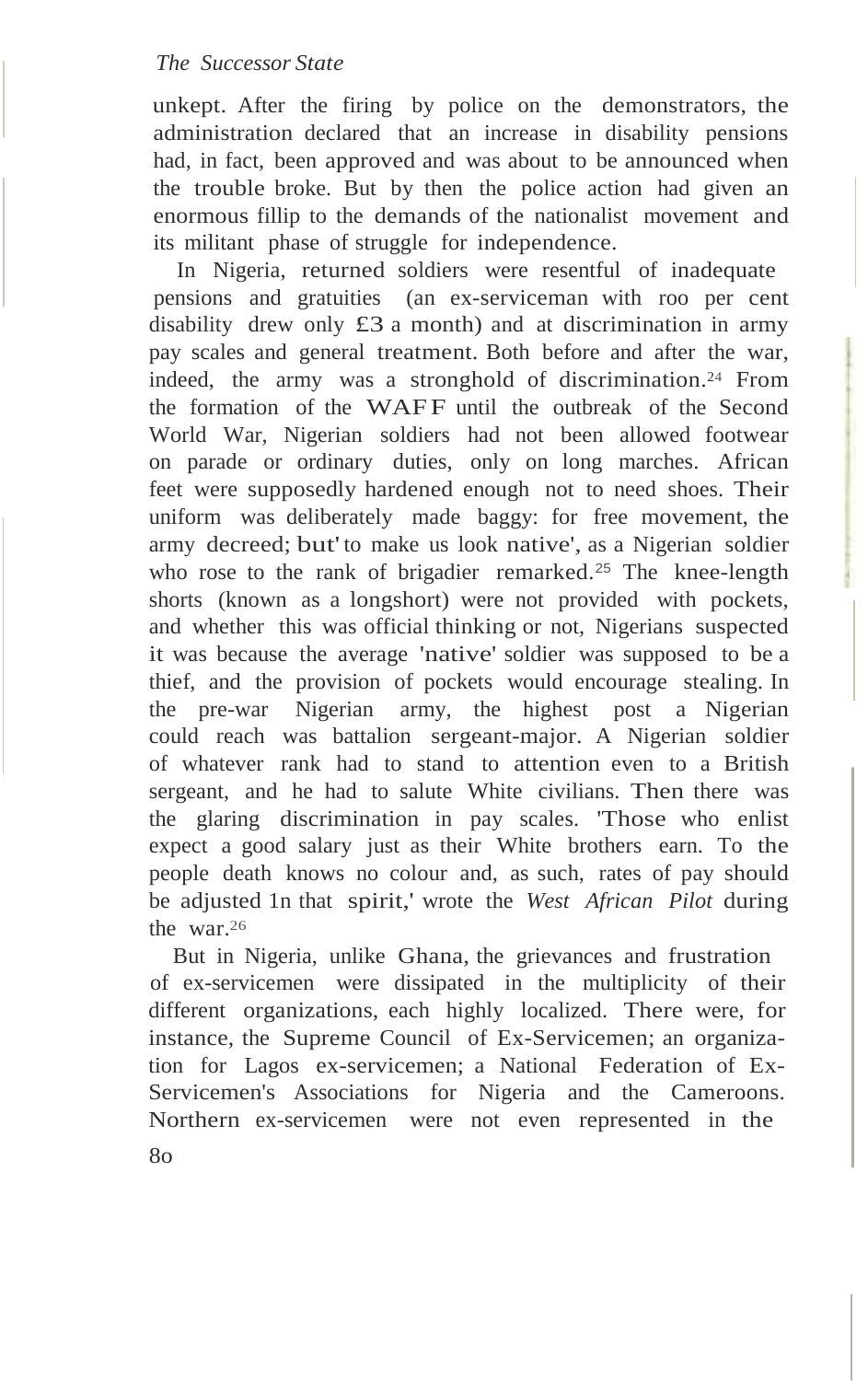Supreme Council, though they constituted the majority of exservicemen in the country at large. The returned soldiers were caught up in the regional politics that dominated Nigeria. But the region too, was sometimes not parochial enough. An attempt to organize all ex-servicemen in the Western region failed because Warri and Ilesha did not like the idea of being led by those in lbadan, which had been projected as the headquarters.

'The brave new world they had fought for has very easily faded into the rotten world of unemployment and frustration,' wrote M. Okoye.27 There was very little opportunity and sense of direction for the individual man, and Nigerian politicians were too busy with their mutual recriminations, too confused over means and ends, to consider how to use such excellent material in the national cause. The reabsorption of Nigeria's ex-servicemen was punctuated by only one outburst, which was the disturbance at Umuahia in 1951, when the town was held by ex-servicemen for a few days in protest against the requirement that they pay tax even though they were jobless. The protest was suppressed and the ringleaders were jailed; the exservicemen dispersed to their homes or the job queues in the towns. For them 'this is the way the world ends, not with a bang but a whimper'.<sup>2</sup><sup>8</sup>

After the war and the loss to the Empire of India, Pakistan and Ceylon, Britain's African armies became more important in imperial defence strategies. They needed to be bigger, better equipped and better trained. Up to the war they had been mainly infantry battalions with conventional and often anachronistic equipment, and, apart from some African warrant officers, officered by expatriates with no great level of professionalism. If progress towards independence in the 1950s was slow, Africanization in the armies was even slower. In 1953 it was decided that the W AFF, which embraced all four British colonies in West Africa, would be broken down into constituent national forces.<sup>29</sup> This was done in 1956. It was agreed that the four governments would invite the Army Council of Great Britain to appoint a General Officer Commanding-in-Chief. And it was also agreed that Sandhurst should hold twenty places a year for West African cadets. But these places were not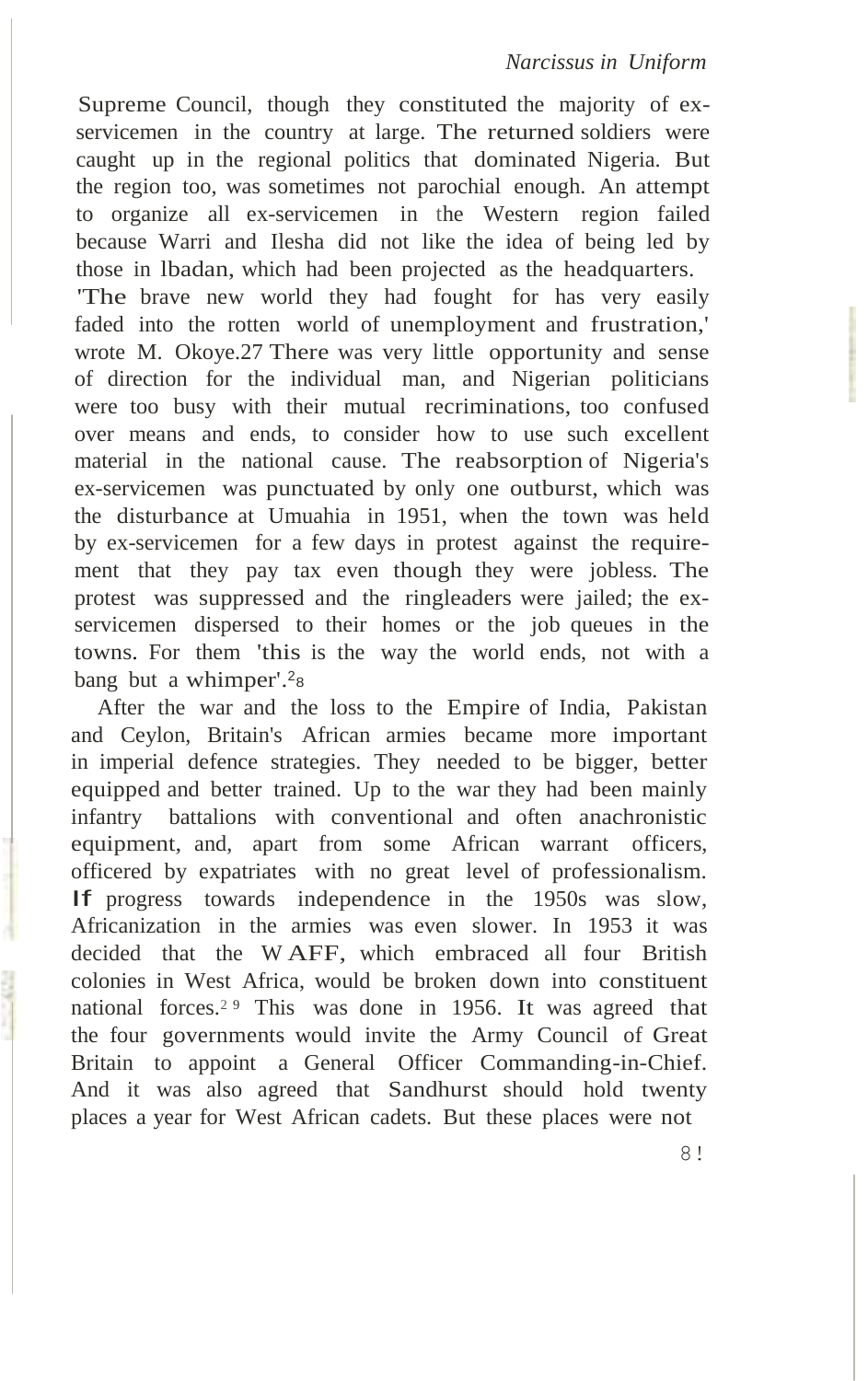fully taken up, so rigorous and reluctant were the selection procedures. The first Gold Coast cadets were sent to Britain for training only in 1953· (In East Africa, the first Ugandans went in 1959, and the first Tanganyikans in 1961.) In the period of so-called 'preparation', but also in the period after independence, the training of African officers was undertaken with the greatest reluctance. Invariably the last functions transferred to African control with decolonization were those connected with internal security or defence. When Ghana achieved her independence in 1957, no more than 10 per cent of her army officers were Ghanaian.ao In the Nigerian army, by 1958, there were only forty-five African commissioned officers - about half of whom had passed through Sandhurst - or one in seven of Nigeria's officer corps. In the Federal Parliament, Nigeria's Minister of Defence, Alhaji Mohammed Ribadu, was pressed for speedier Africanization. ' Our army in the Congo is being looked after by an officer who is not Nigerian,' said Mr C. 0. D. Eneh. The Minister replied: 'The government is doing its best to Nigerianize as much as possible the armed forces, but Sir, as I have said in my speech, experience is very, very important because we do not want to have another Mobutu... $\cdot$  :3<sup>1</sup>

While the Nigerian army was fully Africanized only by 1965, the officer corps in the Sudan was composed entirely of nationals by the attainment of independence in 1956. Part of the officer training had been done at Khartoum's Military Academy; the rest through crash training programmes in Britain. The Sudan possessed the only army in colonized Africa to be completely Africanized by independence. This and its fairly modem military establishment resulted from its pivotal position between Britain's strategic interests in the Middle East and in East Africa.

From 1925 onwards when it was constituted as the Sudan Defence Force, the army of Sudan was carefully nurtured for its strategic role, with Egyptian officers, units and influence purged from what had started as a section of the Egyptian army. After the 1924 mutiny, the selection of officers and ranks was closely supervised. Recruits for the army were traditionally drawn not from the dangerous ranks of the educated but from respected

82

·I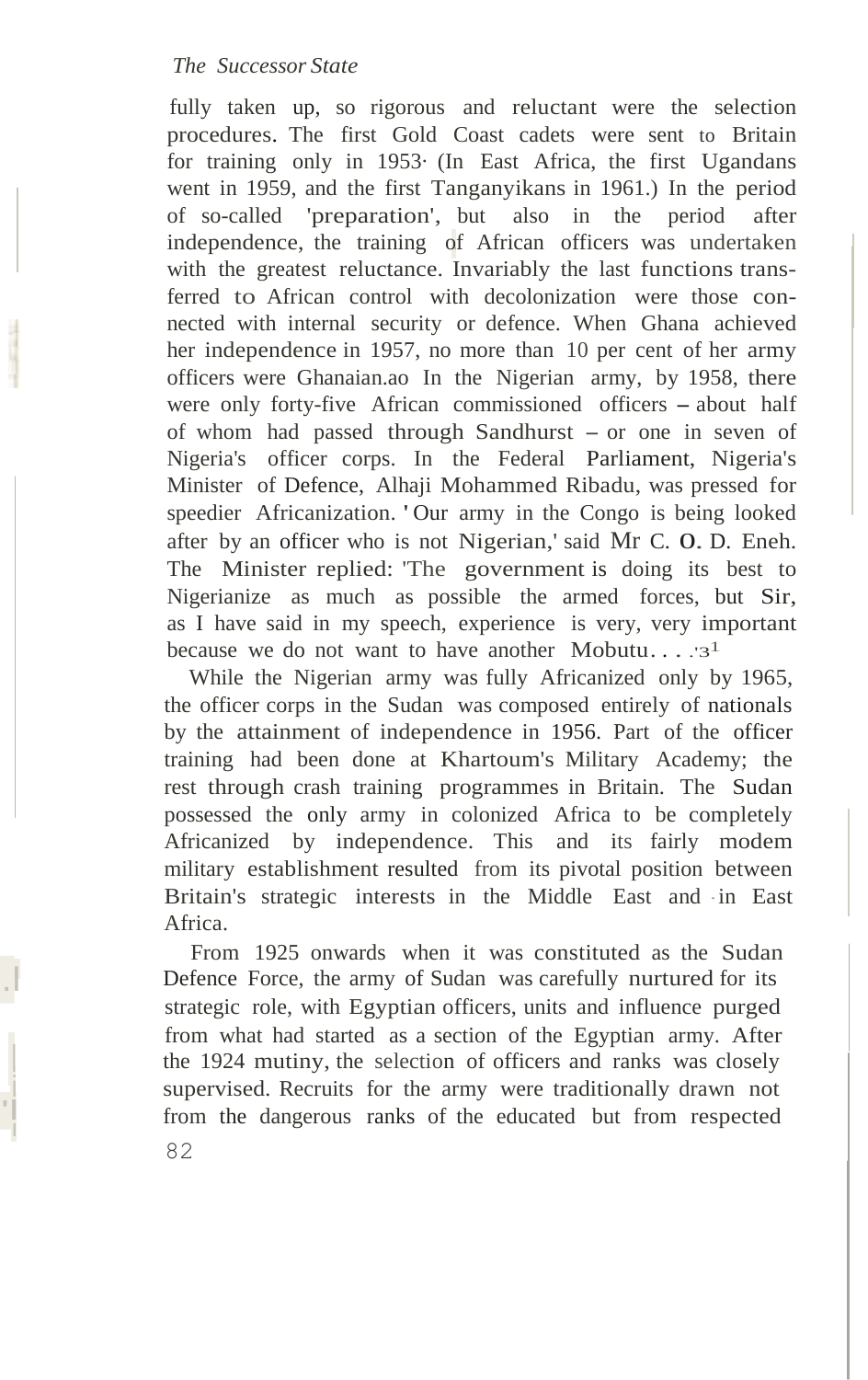families propping up inclirect rule, and they were trained in that 'typically imperial institution, Gordon College, Khartoum',32

In the Second World War, the Sudanese army saw intensive combat service on vital fronts in Eritrea and Ethiopia during the North African campaign of 1942, when it had to regain the Sudan's eastern provinces. It did not then join in any European arena of the war, but returned to the Sudan for service as a strategic reserve against Egyptian unrest.

That this was regarded as a continuing function was apparent in the fact that there was only limited demobilisation of the Sudanese army at the end of the war. The loss of the Indian army - historically <sup>a</sup> key force in Britain's imperial defence system - provided an additional reason for the maintenance of the Sudanese army as an effective military unit following World War II. This was reinforced by the fact that the post-war British Labour government was not prepared, for both political and economic reasons, to offset the loss of the Indian army by an equivalent commitment of military manpower recruited and kept under arms in the United Kingdom. 33

By 1958 the Sudanese army was about 12,000 strong.<sup>34</sup> Most of the officers commissioned into it when it had been part of the Egyptian army had gone into retirement, though General Abboud (commissioned in 1918) continued to represent his generation as Officer-Commanding, and Abdallah Khalil (commissioned in the Sudanese battalions of the Egyptian army in 1910) kept a proprietary eye on the army as Minister of Defence. From 1924 to 1935, the army was run by British officers and a small number of Sudanese promoted from the ranks. Some sixty officers commissioned after 1937 or promoted during combat in the Second World War had, in the course of active service under British officers, inherited the traclitions and outlook of the latter.

In 1953 the Sudan embarked on a crash progranune of Sudanization. This included officer training for the army; and between three and four hundred junior officers were drawn from the secondary schools and commissioned in large batches.<sup>3</sup><sup>5</sup> The recruitment of this generation was to be the equivalent in the Sndan of the entry into the Egyptian army of Nasser and his Free Officers, when in 1936 Egypt's military academy, formerly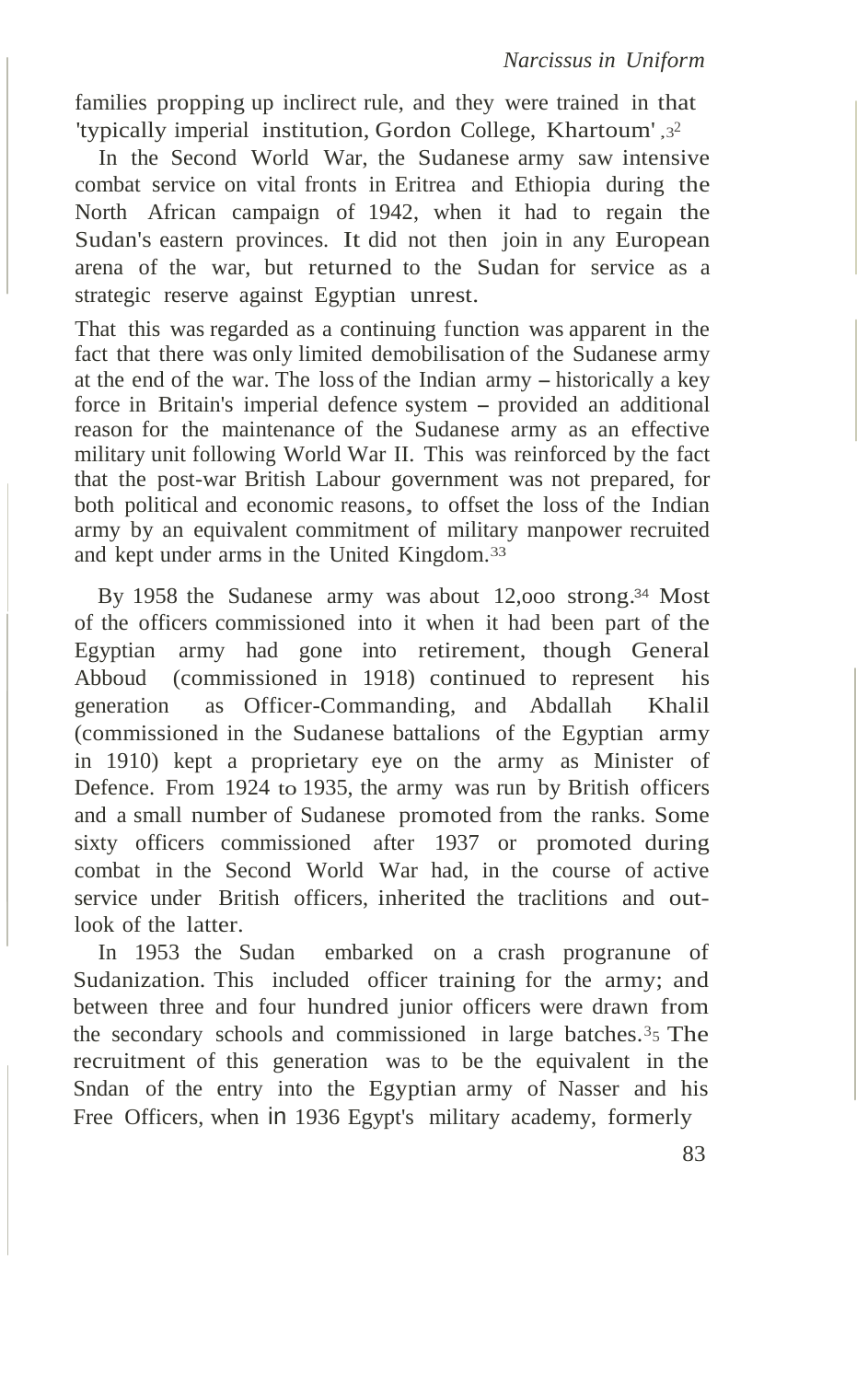accessible only to members of the old Turkish families, was thrown open to Egyptians of all classes. Sudanization of the army and the civil service were part of popular political mobilization for ridding the country of British influences. The junior officers, trained in the crash programmes to Sudanize the officer corps, were part of the country's independence generation. They identified themselves vigorously with nationalist aspirations. They also scorned the generation of senior officers, as being inferior to them in education, ability and patriotic ardour. 'It is difficult for Abdallah Khalil (the prime minister) to depend on the Sudanese army because the spirit of national extremism is strong within it,' wrote the *New York Times.s6* It was public knowledge that the army command was uneasy about the shadow of Nasser's Free Officer Movement, which hung so inevitably over young nationalist army officers. Grumbles about corruption and inefficiency in the Sudanese army led to talk among officers about the formation of patriotic groups within the forces; but the moves seemed tentative and unfulfilled.

Who joined Africa's armies ? In countries as far afield as Nigeria and the Sudan, army service was considered a disreputable career for the sons of the educated and respectable. No worthy Lagotian father, no successful lawyer or flourishing trader, would have dreamt of making his son a soldier. In West Africa, particularly, the sons of the middle class or up-andcoming ranks of urban society set their sights on the elevated professions like law and medicine, or on government service. Those who joined the army, to rise through the ranks or, in the later period, to graduate from the military academies, tended to be the sons of minor officials, small farmers and petty traders. They were from families in the rural areas and small towns rather than large city centres, and were the sons of parents who could not afford to educate them further than they had already gone in the mission school. Military education, after all, was free.

The first generation of African army officers, the Abboud-Ankrah-Ironsi-Ogundipe generation, sweated their way slowly up through the ranl<s; and only with independence and Africanization were they commissioned and promoted to fill the posts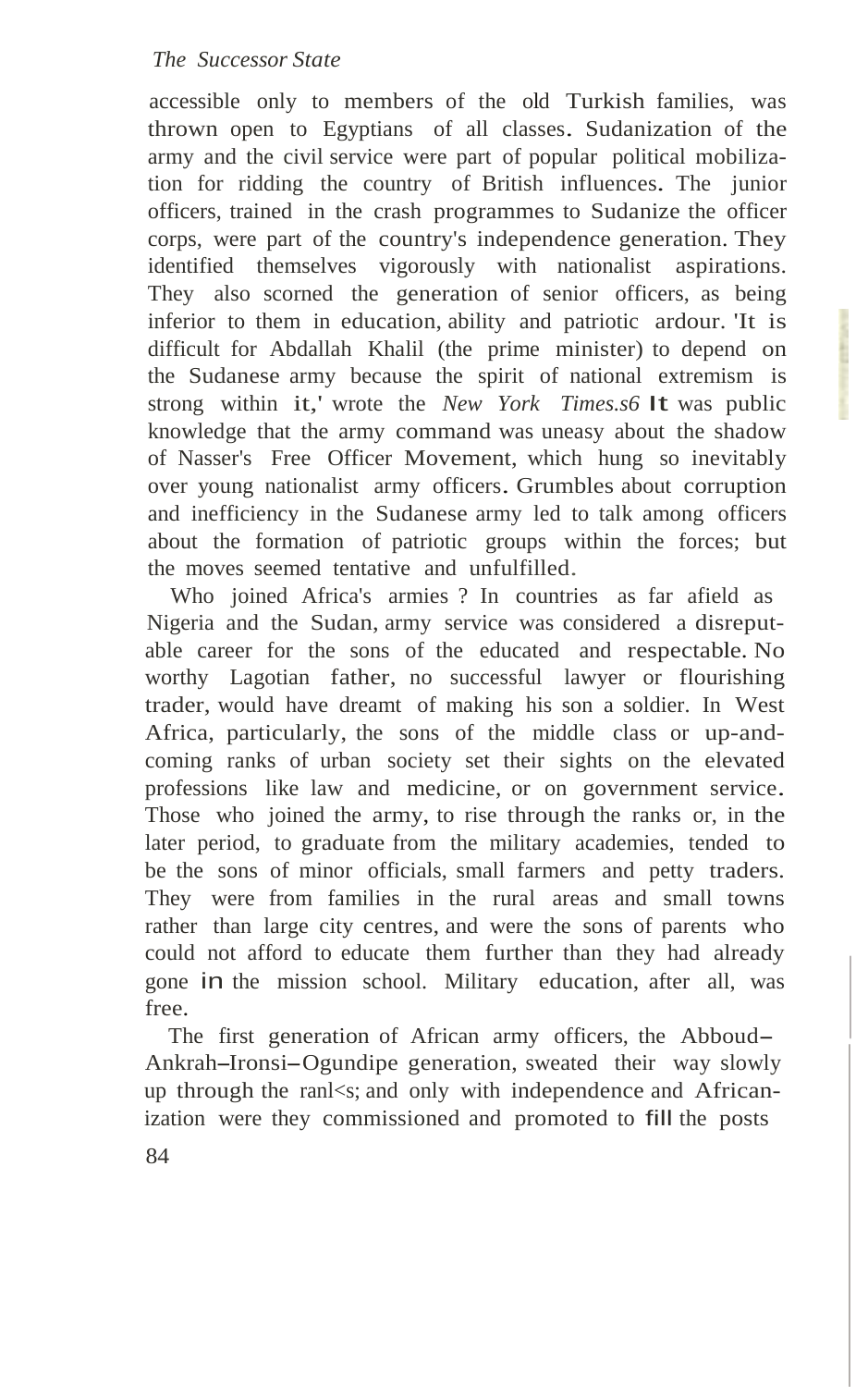#### *Narcissus in Uniform*

of the withdrawing expatriate command. This first generation of officers was generally drawn from the army education and pay services. N1geria's General Ironsi served as a storeman in the Ordnance Department after he enlisted, and is said never to have sloped a rifle. Nzeogwu, the young major who led the January coup, referred to him contemptuously as a tally-clerk. Ghana's General Ankrah had been a mission teacher who enlisted at the outbreak of the Second World War and spent the war on supply duties, finishing as a warrant officer and getting his commission in 1947· The Sudan's Generals Abboud and Abdallah Khalil worked their way up the ranks through service in two world wars; but the Sudanese officers saw more combat than most others in British Africa. Without their service under the UN in the Congo most British African armies and officers - except for the veterans of the Second World War, who had generally been sent to Burma- would never have fired a shot in anger.

## YOUNG VETERANS

The same could not be said of France's armies in Africa, which had fought so many of France's own wars. Until independence, these armies were organized to meet French military needs, with a total disregard for territorial divisions between the colonies. They were centralized at Dakar for French West Africa, and at Brazzaville for the Equatorial colonies. 'The concept of developing embryonic national armies was non-existent; the only legitimate nation was France, with its overseas departments and territories, *une et indivisible.' <sup>31</sup>*The African officer corps, no less than the army, was altogether orientated to France.

Then, with the onset of independence, national armies began to be constituted for the first time. African officers who had served in the French army were appointed chief-of-staff, military adviser to the head of state, or commander-in-chief. They were African army heads, but they differed from their professional counterparts in the French army proper only in the colour of their skin. Their commitment had been to France's army and wars, and their attitudes and experience had been suitably conditioned.

Let us look at the first generation of military men. Dahomey's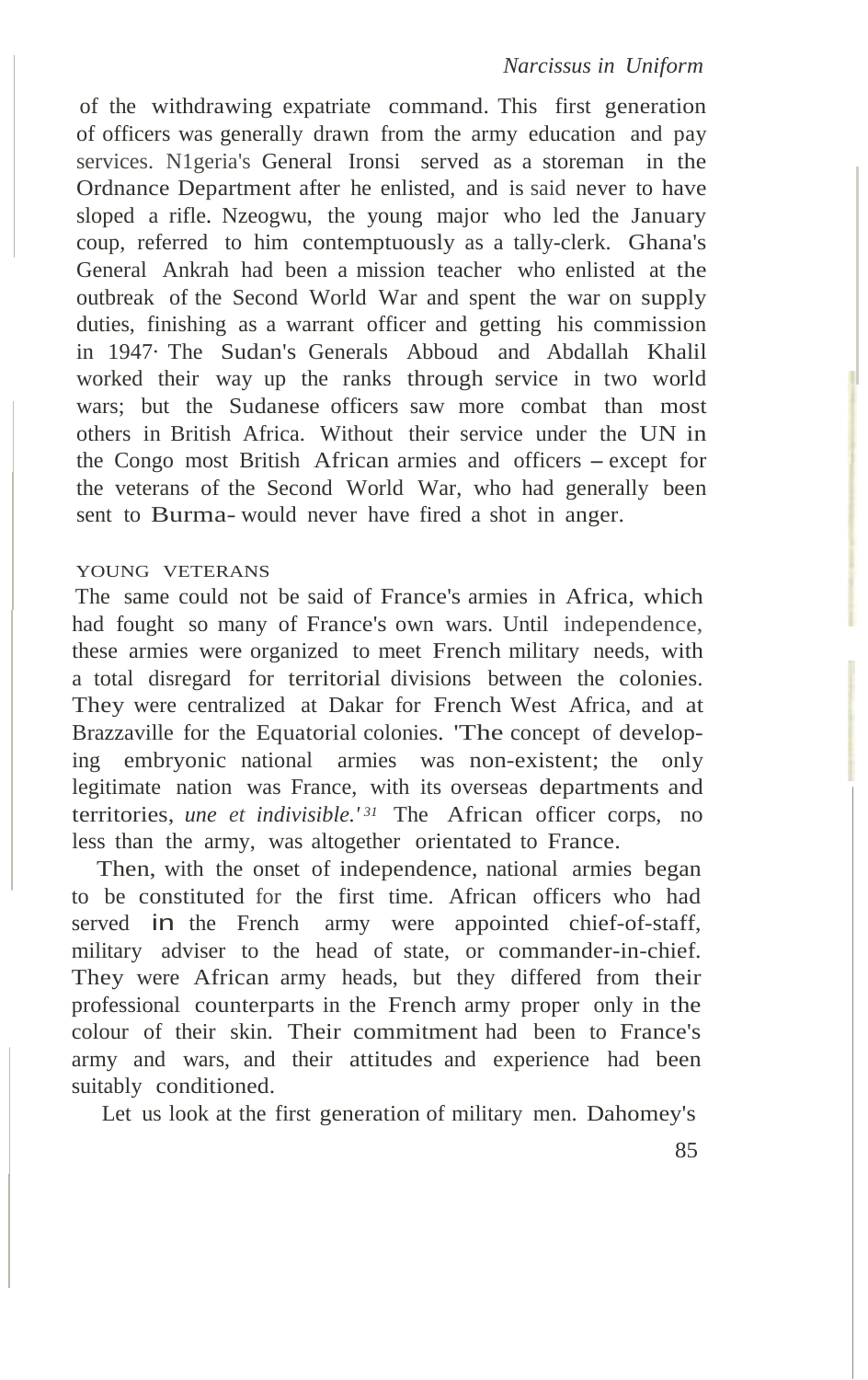General Soglo volunteered for the French army in 1931, at the age of twenty-one. He was a sergeant-major when the Second World War came, was mentioned in dispatches during the French campaigns of 1940, and thereafter served in Morocco's Colonial Infantry Regiment under the Vichy regime, and then moved to the 6th Regiment des Tirailleurs Senegalais to help liberate French soil. He took part in the Free French landings on Corsica and Elba, and by the end of the war was Colonial Troops Staff Officer. Then, made a military adviser to the French government in 1947, he was promoted to captain in 1950 and sent to Indo-China, where he fought for five years in both the north and the south, and was awarded the Croix de Guerre. When Dahomey became independent, he became adviser on military affairs to the head of state; and, subsequently, his country's first chief-of-staff.

Colonel Jean-Bedel Bokassa, cousin to President Dacko of the Central African Republic, whom he toppled from power in the coup d'etat of 1964, served for twenty-three years with the French army. A conununications expert, he received twelve decorations in Indo-China, and is passionately pro-French. Lieutenant-Colonel Lamizana of Upper Volta joined the army at the age of twenty, fought for two years in Indo-China and another two in North Africa. Chad's chief-of-staff, Colonel Jacques Doumro, joined the French army when he was nineteen, fought in the Second World War, and for three years in Indo-China with the French 6th Colonial Infantry. He was transferred to the Chad forces in 1961. The Ivory Coast chief-of-staff had a similar history in the French army. It was this first generation of officers, *'andens d' Indo-Chine',* who, one after another, were seconded to their country's national armies when these were constituted at independence. Their rise in the ranks had been almost as slow as that of their British equivalents, but they had had considerably more combat experience and had achieved a conunitment, under fire, to French colonial aims.

More than anything else, it was the Algerian war that groomed the next generation of officers. Junior officers or under-officers were trained at the Centre de Perfectionnement des Sous-Officiers Coloniaux (Centre for Advanced Instruction of Colonial

86

I

:1 I

.,

.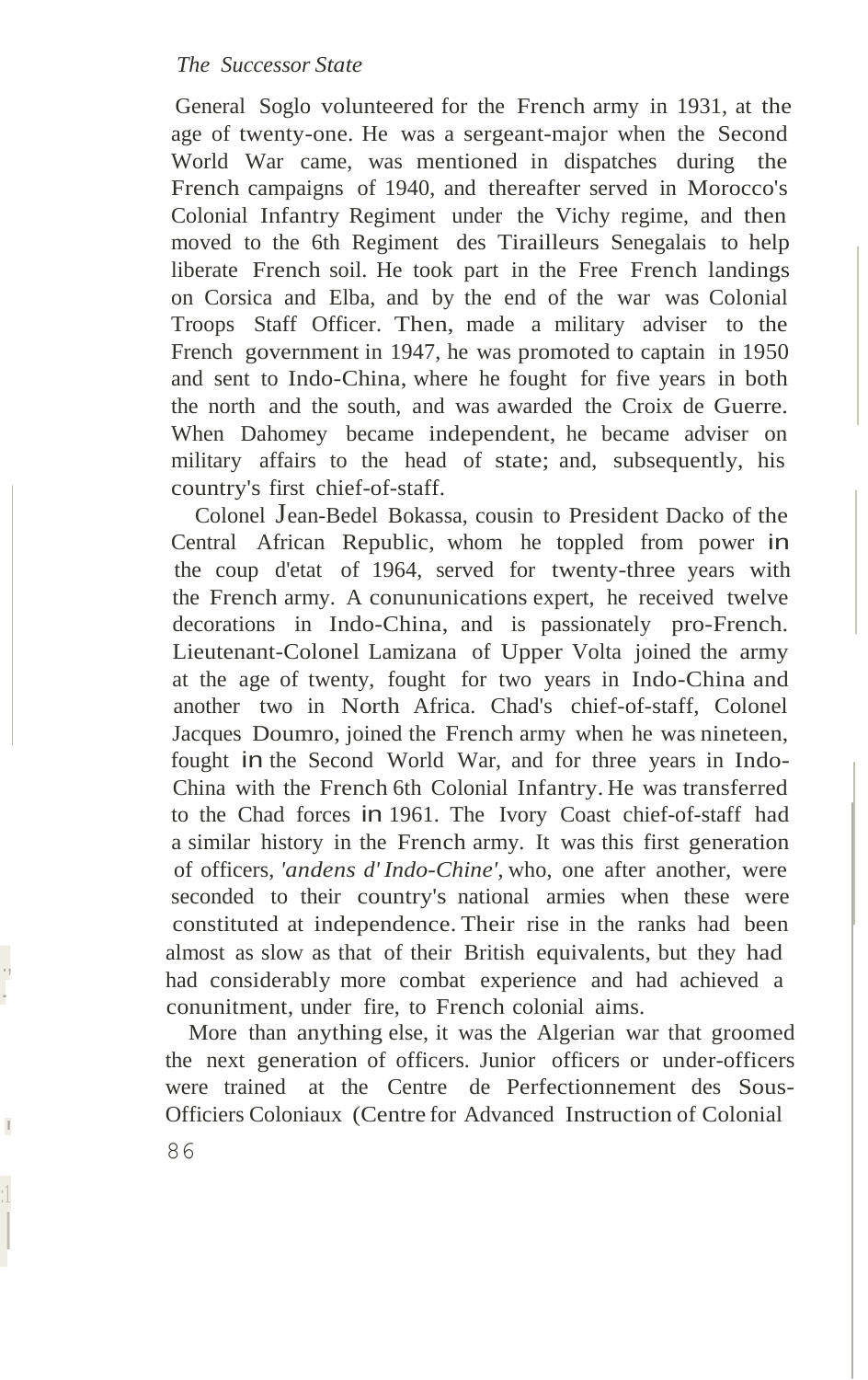NCOs) at Frejus and became eligible for promotion to second lieutenant after the course. Among the 15,000 troops who served in Indo-China until 1954, there were twenty officers and 900 non-commissioned officers; but by 1956 there were still only sixty-five African officers in the French army. Afterwards, training was accelerated. In 1958 the first parachutists were graduated from Dakar; and in that year, French West Africa had 500 students at military schools. The second generation of officers were thus younger and more highly educated men, trained as more specialist and technically qualified cadres. Dahomey's Major Alphonse Alley is an example. He went through army secondary school in Dakar, joined the Senegalese Tirailleurs as an officer, and was trained as a paratrooper; he was decorated in the war in Indo-China and also fought in Algeria. Alley played a leading role in the Soglo take-over of Dahomey's government in 1964-5, and became his general's chief-of-staff; then in the junior officers' coup of December 1967, he displaced General Soglo as head of state. His contemporary, Colonel Etienne Eyadema of Togo, joined the French army at the age of sixteen and fought in both Indo-China and Algeria. Now Togo's head of state, he was one of the principal organizers of the 1963 coup against the government of President Sylvanus Olympia. 'A soldier who has been taught to kill, who has an Algerian or a Vietnamese on his conscience, makes no bones about killing one or two Togolese as well,' one of the Togo coup-makers told journalists.as

The 1963 coup in Togo was a direct result of French army developments in Africa. As the 1960s opened, France's defence policy was re-orientated towards nuclear strategy, and French military installations on the continent were accordingly reduced. Strategic bases were left in Algeria, at Mers-el-Kebir; in Dakar; in the Malagasy Republic; in Chad, at Fort Lamy; in Congo-Brazzaville, at Pointe-Noire; at Douala in the Cameroun; and in Mauritania, at Port Etienne: but there was a substantial cutback of manpower stationed in Africa. French policy was to withdraw from Africa but to build, within France, a force capable of intervening at short notice abroad. African servicemen were given the option of remaining on service with the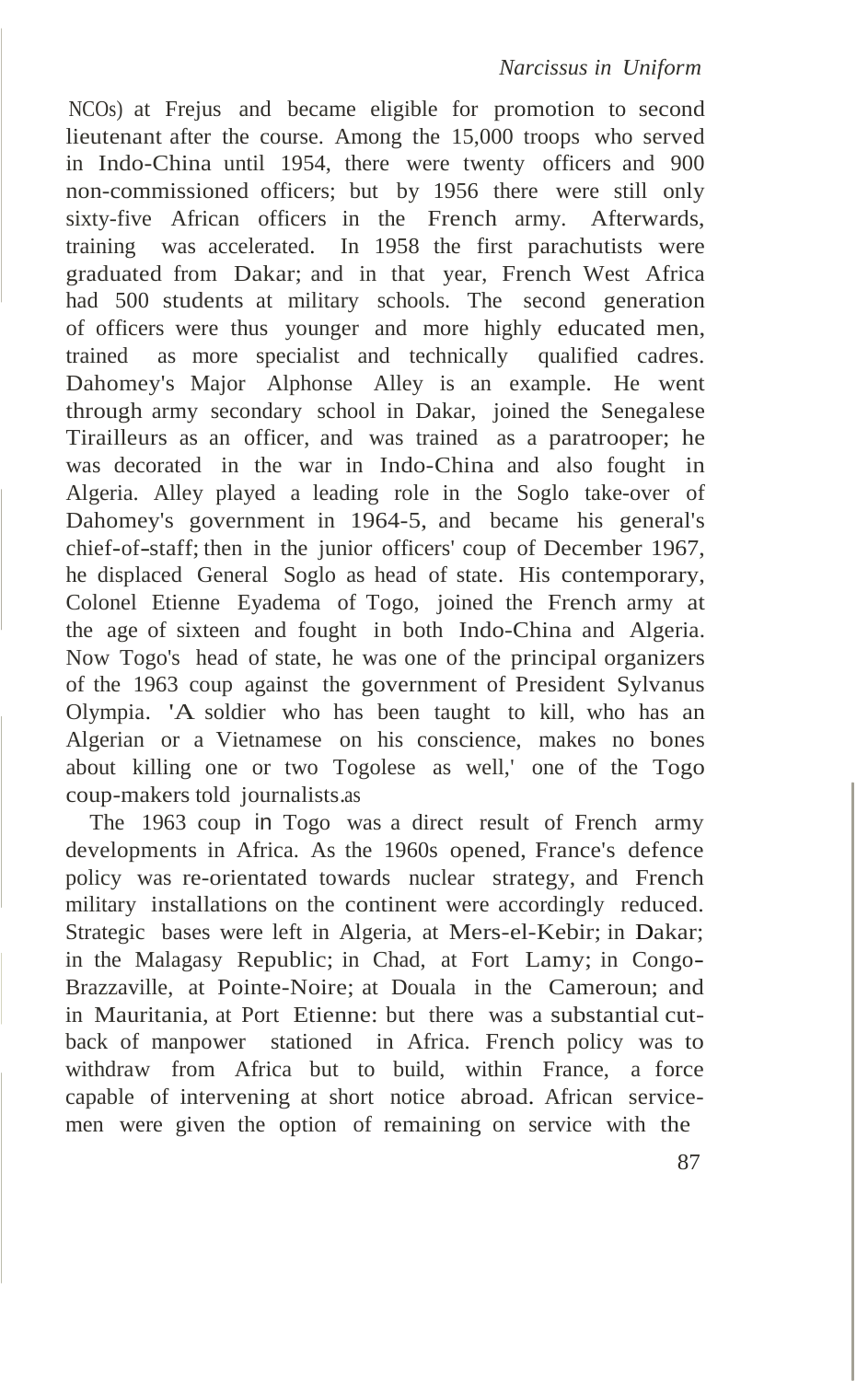I

·I

I

French army, or of taking up service with the newly constituted national armies. About 283,000 men left Africa, including Algeria, between January 1962 and January 1963 and a further decrease of 82,ooo was envisaged by the end of 1963. About 2o,ooo men returned to their home countries, or neighbouring ones, to take up service with African armies. Changed French defence policy thus had dramatic effects in Africa. It deposited large contingents of returned ex-servicemen on small and struggling economies, and on new, tiny armies. Upper Volta, for instance, whose army in 1966 was only r,soo strong (though at a cost that swallowed one-seventh of the country's total budget) found herself with rso,ooo French army veterans, or one adult male in six.<sup>39</sup> About a third of a million French West Africans conscripted for the Second World War had been accorded privileges like the vote and parity of pensions with French metropolitan rates, and some of these ex-servicemen, particularly the non-commissioned officers, lived well in their villages. But soldiers transferred from the French army to African armies in the 196os had to accept cuts in pay and reduced standards. Both Senegal and the Ivory Coast stepped up expenditure on the army, though they were embarked on general austerity campaigns.

Guinea had to deal with large numbers of repatriated military personnel in the first few months of her defiant vote for independence and her break with France.

Today [said Sekou Toure), they [the veterans] find an independent country. Instead of coming with courage and confidence, with energy and pride to work for their country, certain of them will say: 'If we are not given work we will do this, we will do that.' In saying this, to whom do they think they are speaking? They are speaking to the people of Guinea, to those same people who obtained the independence of their country. Do they think that the people will let them do such things ?40

Some *soo* of about *so,ooo* returned veterans were found govern ment employment; and for the rest, Guinea set about trying to build a national army well integrated with the party, so that it could not easily be used against party purposes. Guinea is said 88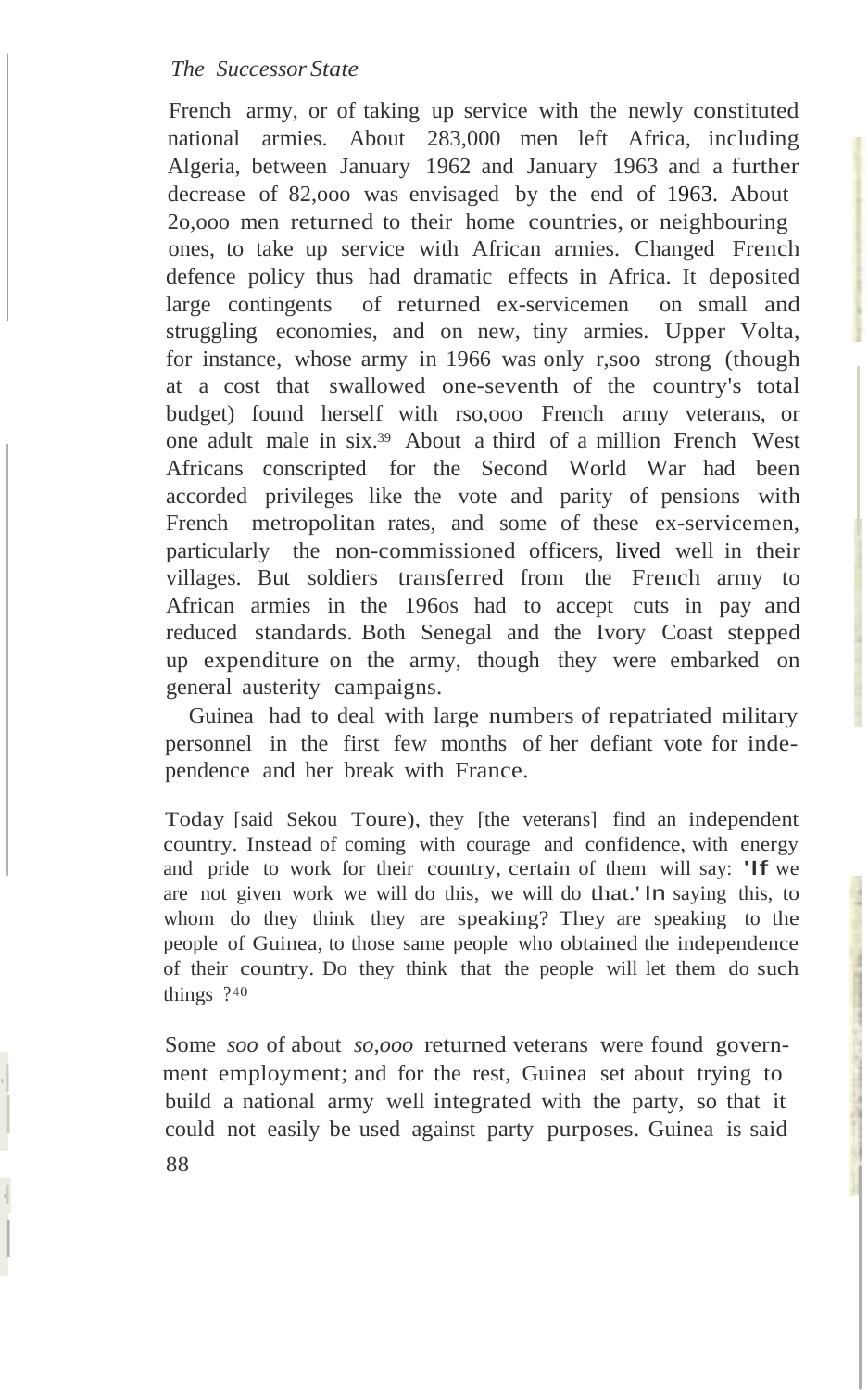to have put one particular contingent of discharged Algerian veterans back on the plane for Paris.

In Lome, capital of Togo, Sergeant Emmanuel Bodjolle was the spokesman of returned soldiers, and he pleaded for the enlargement of the army to incorporate them. Togo's French military adviser also favoured a larger army and military budget; Olympia resisted, however. He was unwilling to tax Togo's limited resources with a military establishment out of all proportion to the country's needs and finances. He was eventually persuaded by the French officer to add 100 men to the army, but even then he planned to by-pass the French army contingent. He told the Bodjolle delegation,'I shall use unemployed schoolleavers, or people who fought for independence, and not you mercenaries who were killing our Algerian friends when we were fighting for independence.' 41 Togo was the first but by no means the last occasion when French policy had cataclysmic consequences in an African state, this time through a seizure of power by discharged soldiers. But there is another important point to be made about the Togo coup. The returned ex-servicemen who faced unemployment were from the Cabre people, of a relatively poor and undeveloped region in Togo. Independence was young, and already the political class and the elites of the towns seemed to be taking the best for themselves. Well, soldiers could do something about that.

At independence, of all those belonging to the Westerngroomed elite, the military looked the least likely avenue to political influence; indeed, the army was not considered part of the equation of power in African states until other sections of the elite found themselves in crisis. Then it made up for lost time.

### A SPECIAL CASE: ALGERIA

At independence, Africa's armies consisted of little more than foreign-officered infantry. They were small armies : only three military establishments in sub-Saharan Africa exceeded ro,ooo men (the Sudan, Ethiopia and the Congo), and fourteen were below 2,ooo. Of all the institutions bequeathed from the colonial period, the armies retained their colonial flavour, their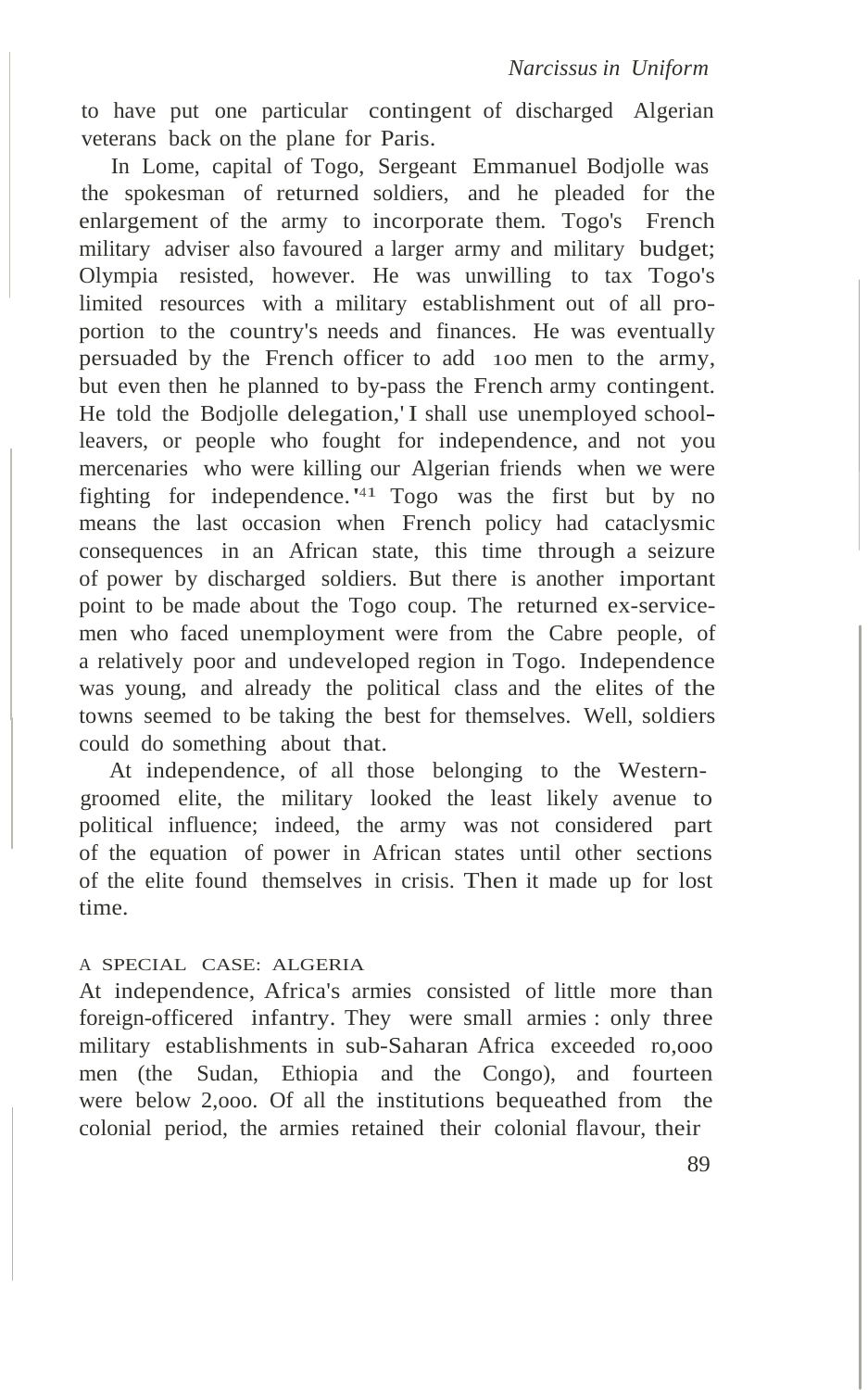foreign advisers and their affinity with the former colonial power longest.

Alone of Africa's armies, Algeria's was different. This was no colonial inheritance; it was an army created to wage a war of national liberation. Yet in post-independent Algeria, the army has acted as a competitor for power; the pattern of government is military-bureaucratic in type; and the political movement of the FLN has visibly degenerated. Somewhere during the course of Algeria's revolutionary war, the process of achieving popular mobilization and devising forms of popular authority for social change under an independent government withered. How did this happen ?

There were two distinct phases in Algeria's war for independence, and Algeria's liberation army was affected by them both. The first was from the outbreak of rebellion at the start of November 1954 to the Battle of Algiers of 1956-7; the second was from de Gaulle's seizure of power in France to the Evian agreement between Algeria and France which was signed in March 1962. During the first phase, the ALN (Algerian Army of National Liberation) went on the offensive in fairly classic guerrilla warfare style. The *wilayas,* or guerrilla command groups, won over extensive areas in the interior and advanced to the coastal strip. This assault culminated in the Battle for Algiers, when the capital itself became a field of fighting for the best part of a year. It was after this stage of the war that France summoned new material and tactical resources. She threw a vast army and security force into the task of 'pacifying' or occupying the countryside and the towns. France thus established her military superiority, but she ensured an irreversible shift of loyalty to the nationalists and she thus lost the battle for the political support of the Algerian people. The *wilaya*  were forced to withdraw to strongholds and to mountain redoubts,and the French army built the Meurice Line: a formidable system of electrified barriers along the borders, cutting Algeria off from Morocco and Tunisia. These fortifications shut off the *wilayas* from supplies and reinforcements, and divided the ALN into the forces of thinterior (the *wilayas)* and the forces outside the country. It was this division which was to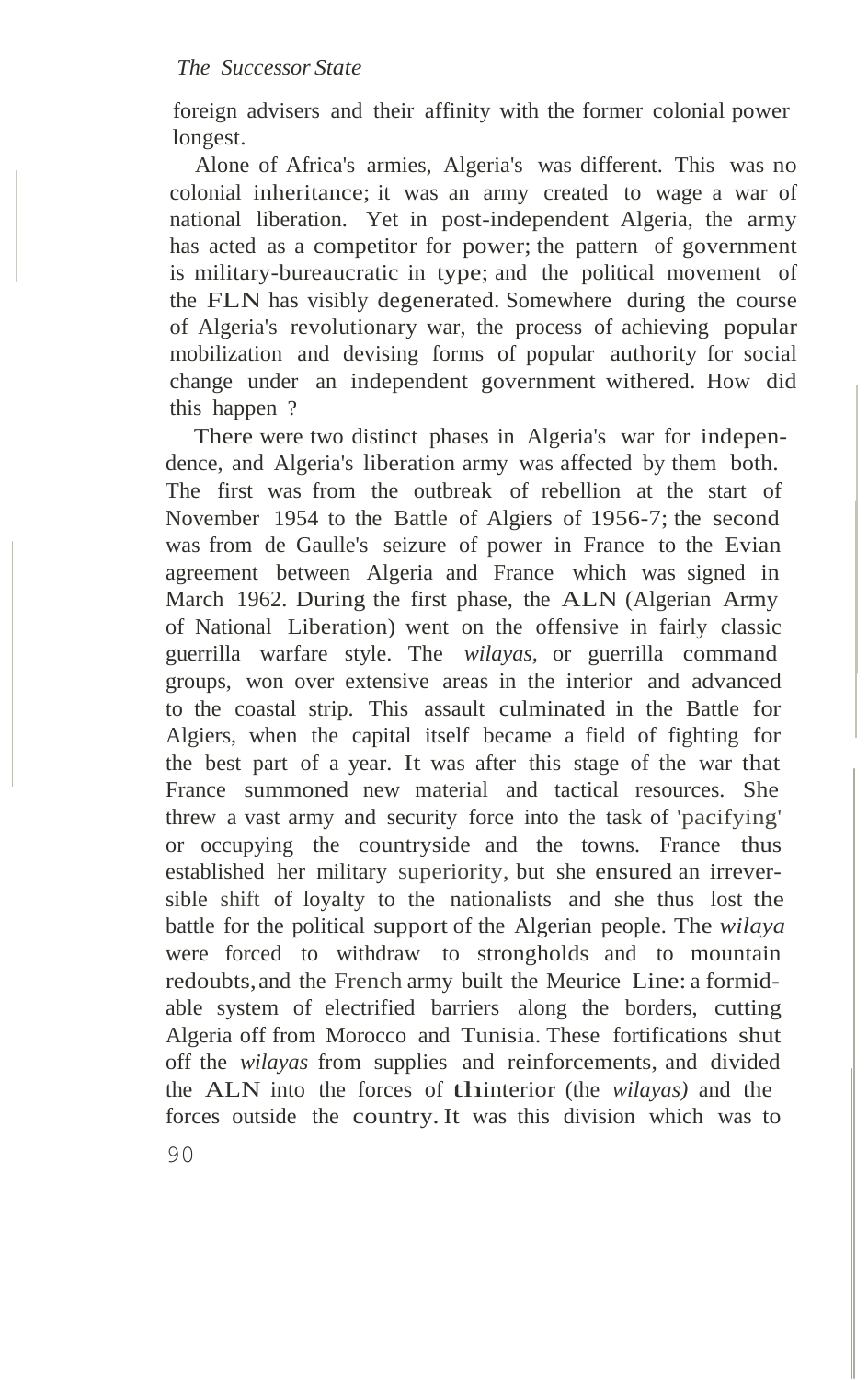have far-reaching political consequences. The Meurice Line was completed in September 1957, and from this time onwards the French forced a rollback of the ALN; the liberation army could not translate its political support into outright military victory, while the French, for their part, had to be content with military superiority and pacification but no outright victory either.

In August 1956, before the French achieved this rollback of the Algerian forces, the critical Soummam Conference had taken place in Algeria under the very nose of the French army. It set out to bring together the *wilaya* commanders of the interior and representatives of Algeria's external delegations; though, in the event, the latter did not manage to attend, and not all the *wilayas* were represented either. This conference decreed the precedence of the political leadership over the military, and the precedence of the forces in the interior over those of the exterior. Military decisions were to be subordinated to political aims, and a collective or collegial system of leadership was to be accepted at all levels. A five-man Executive and Co-ordinating Committee (the CCE), dominated by the internal military commanders, was set up; and plans were made for a national council of the revolution, composed of delegates from all over Algeria, to act as a kind of sovereign assembly over the leadership. This Soummam conference, inspired by young *wilaya* commanders like Ramdane Abbane of Wilaya I, in the Kabilya, envisaged the growth of a dynamic revolution, in which all national forces would ·be enlisted in the fight for national liberation, and the army of liberation itself would grow from a guerrilla force into the masses armed and politicized. But Algeria did not develop like China or Vietnam: France increased her military effort, managing to scatter the guerrilla force in the interior, and to disrupt the chain of command so carefully built through the CCE. The CCE itself was forced to seek refuge in Tunis, where it became the precursor to a full-blown government-in-exile, the GPRA (Gouvernement Provisoire de la Republique Algerienne). This provisional government manned a vast external network of political and diplomatic machinery that functioned from impressive ministry buildings in Tunis, and from other

j ·:I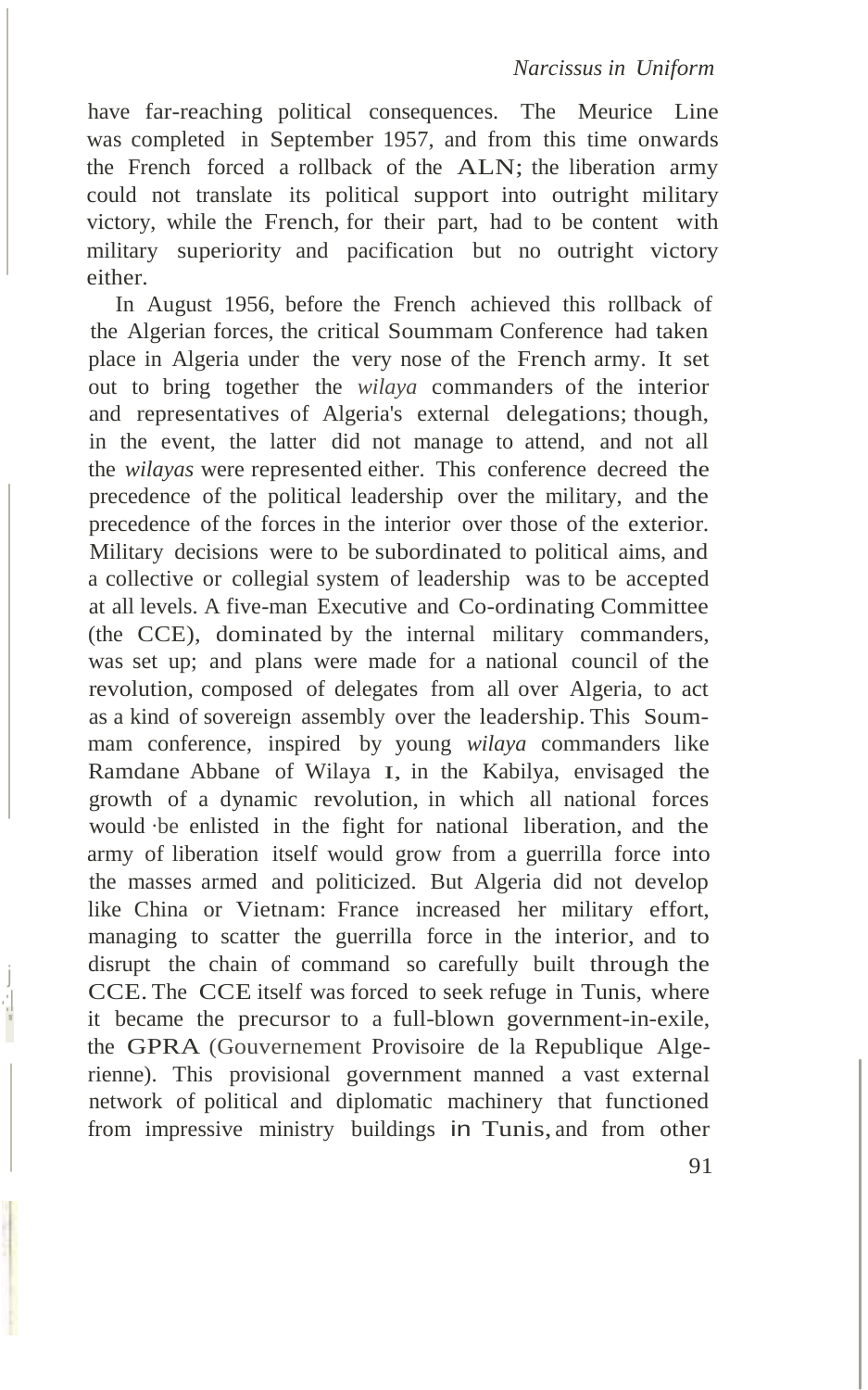capitals, but was cut off from direct contact with the forces struggling inside Algeria.

There developed, indeed, not only a division between the armed forces of the interior and the exterior, and between the political leadership and the *wilayas,* but also a break-down, inside Algeria, of communication and cohesion among the six *wilaya* regions harassed by the French forces. Each *wilaya* was thrown back on its own military and political resources, and became virtually autonomous in its own field of operation. (Most serious of the divisions created by the isolation of the *wilayas* was the estrangement of that in Kabyle. Mter a purge in 1959 of young urban intellectuals and radicals in the Kabyle leader $ship$  – fomented, it has been suspected, by French intelligence – this degenerated from a stronghold of the guerrilla war, into an isolated and politically alienated camp, resentful at any signs of Arab military or political domination of the Berbers.)

Inside the country, the number of Algerians under arms was dropping under the pressure of the enemy; but across the borders, the ALN ustered some 40,ooo men and a highly organized army administration. It was a democratic and political army in which officers and men drew the same pay; each unit had a political commissar ranking with the officer in charge; army journals discussed the politics of the struggle; and the army education programme taught the politics of national liberation laced with some measure of socialism. It was, thus, an army exercised in politics as well as trained - perhaps over-trained for combat; but it was an army-in-waiting, an army in enforced inactivity. With the exception of rare infiltrations through the Meurice Line, it was cut off from the struggle in the country, and, in the years of intensive preparation but non-involvement, increasingly prone to inner intrigues and struggles for power. To the beleaguered forces of the interior,starved of supplies and reinforcements during the hardest days of the war, it seemed that the army of the exterior was not a reserve force for combat, but, inevitably perhaps, preserving its force for another day.

On the political front, the original inner circle of those who had planned the rebellion (the Club of Nine) had grown to encompass a great range of forces, combining to prosecute the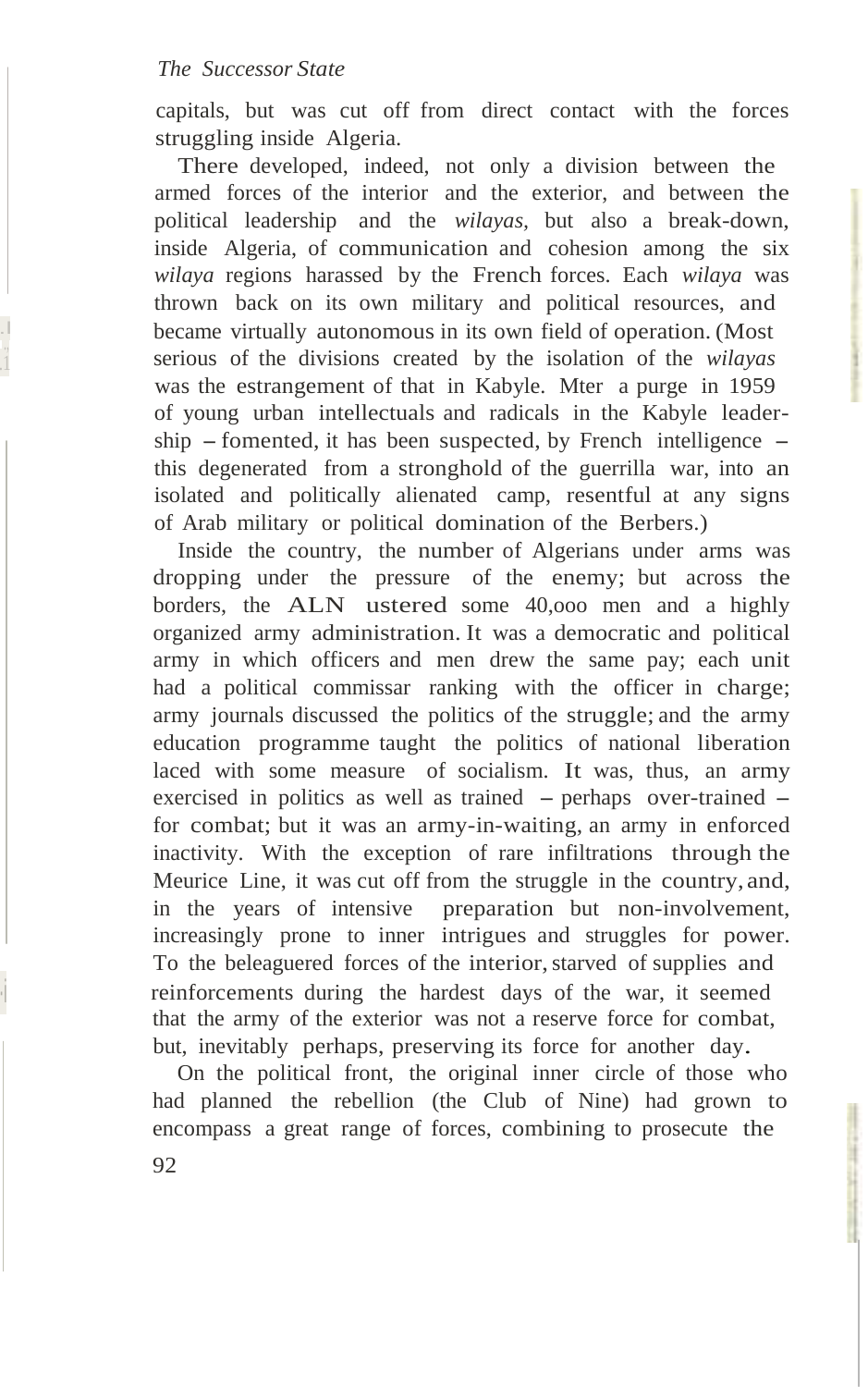war of liberation. Among them were the representatives of the militants in the towns, workers and students, and also old-style politicians, like Ferhat Abbas, the generation ofleaders who had earlier tried to extract concessions from the French and had failed, and who came to the revolution late and despite themselves, there to play the role of diplomats and negotiators abroad. With the formation of the Algerian government-in-exile, the FLN as policy-maker tended to be effaced. And when independence came, after seven years of protracted war, it was negotiated by the politicians who made up the provisional government-in-exile. They concluded the Evian agreement, with all its constraints on full Algerian independence. This limited success promptly opened all the fissures between the forces of the interior and the exterior, the army and the politicians, the divided *wilayas,* and the range of ideologies and interests which had been covered over by the all-purpose structure of the FL N and by a general failure to enunciate the goals of the struggle beyond independence.

In the acute and involved pre-independence crisis, the army under Boumedienne and the government-in-exile were at loggerheads, to the point that at one stage Boumedienne was dismissed from his command. (The order was never operative.) The army had forced a small shift leftwards in the governmentin-exile, with the displacement of Ferhat Abbas (who had risen to the top after the French kidnapping of Ben Bella) by Ben Khedda. But the attempt to avoid a neo-colonial settlement through the Evian agreement failed. At this stage the army decided to settle for formal independence as the shortest road to real Algerian power.

When, on the eve of independence, with the opening of the borders, the army and the provisional government entered Algeria, they accordingly came not as a united force, but as contestants for power. They were rivals for internal political support, with the *wilayas* divided between them and from them. Nor was the provisional government itself united. At one point there were even two rival governments in Algeria: Ben Khedda's, which was recognized by thirty-three foreign states, and Ben Bella's, with headquarters first at Tlemcen, then at Oran. Civil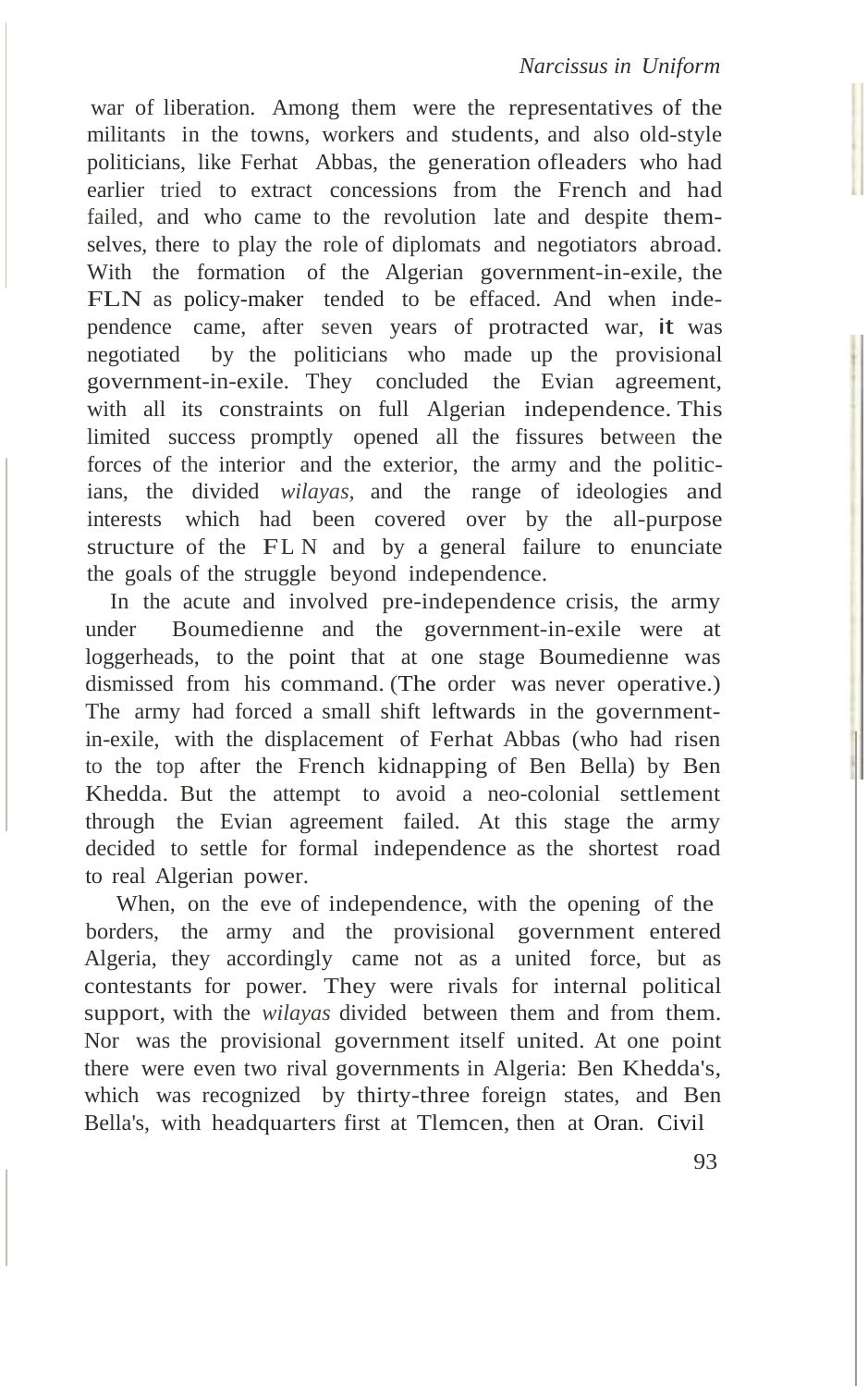war was averted only at the last moment by frantic popular pressure, especially in the capital through demonstrations organized by the trade unions, and by a decision ofBoumedienne that the army would support Ben Bella for as long as he did not deviate from what the army considered were the correct revolutionary paths. Ben Bella and Boumedienne thus came to power in tandem. But the real force in Algeria was the army: professional, closely-knit, and, as the army of the exterior, noncombatant in the liberation war.

The advance of the ALN on Algiers was measured, as it began asserting its authority over the *wilayas.* It dissolved them and, where they resisted, crushed them. A few decisive pitched battles even ensued. The army of the exterior was highly organized and intact. By contrast, the *wilayas* had managed with difficulty to maintain a command and an organization at all; and where they had succeeded, these had functioned erratically, clandestinely, and out of contact for years with the army and the political leaders beyond the borders. And on the eve of the transfer of power, the French tried one last manoeuvre. This was the recruitment  $-$  by moderate Algerian politicians  $-$  of a force for 'law and order', which was composed largely of 'harkis', or native auxiliaries used as counter-insurgency troops during the war. This force sent troops into the *wilayas;* the membership of which was in some instances swollen by hundreds or thousands of men, previously uncommitted to the struggle but hostile to it, and ready for any political adventure.

To the army of the exterior, there was no option but to assert its total, national command over what looked like roaming armed bands. The men of the *wilayas* were ordered to lay down their arms and abandon their wartime structure; where they resisted, they were arrested for illegal possession of weapons. The fighters of the *wilayas* were not absorbed into the army. But half a year later, the army did absorb Algerians who had been officers and non-commissioned officers in the French army; and it was said that much of the general staff in the A L N, which became the ANP (Armee Nationale Populaire) at independence, was largely created from these officers. New regions of military administration, which cut across the old *wilaya*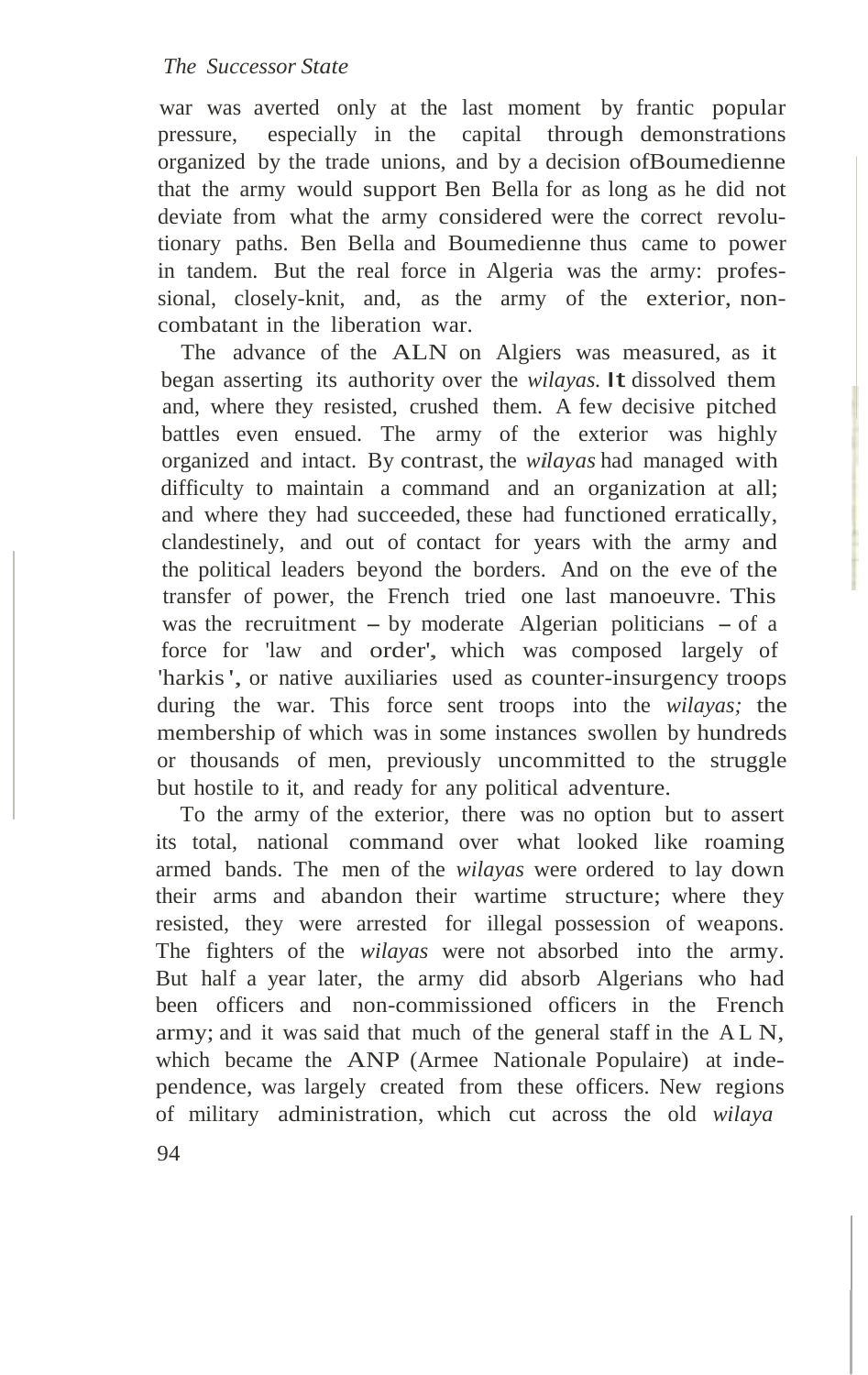divisions, also played their part in bringing the control of the *wilayas* to an end.

Thus, at the very moment of Algeria's independence victory, after seven years of gruelling war, the very forces which supplied the dynamics of Algeria's revolution were displaced. The forces of the interior, liberated by a guerrilla war which might have led to a genuine popular mobilization for a new political system, were overtaken, even suppressed, by a highly centralized, authoritarian and bureaucratic armed structure. From this time onwards, Algerian independence politics were not peasant-based, as the rural revolt which sustained the war had been; nor were they fired primarily by the worker, student and intellectual militants of the cities, who in great street demonstrations and in the Battle for Algiers itself had thrown their weight behind the FLN in the face of security force terrorism. They became the contests of elite groups, among them the professional officer corps of the career army, manipulating for political and economic vantage points.

In the prosecution of the war, the FLN had combined men of disparate origins and political persuasions - prosperous middle-class merchants, members of prominent land-owning families, workers, trade-union militants, students, intellectuals, poor peasants and religious leaders. When it entered independence, it had little to offer in the way of a programme. 'We will start thinking about Algeria's economy when we are back on Algerian soil,' one FLN spokesman had said. So it was a broad but amorphous and eclectic movement, with anything but a coherent strategy for the post-independence period. When the Tripoli Programme and the Charter of Algiers proclaimed the leading role of the FLN in defining policy and controlling government, this was enshrining a myth. The FLN had been a great wartime resistance front, but it was to atrophy rapidly with independence. The real power in Algeria after independence was not the party, but the highly organized and professional army. It had grown in struggle, unlike Africa's other armies; but after independence, it was more like them than distinct from them. And Algerian politics, fired in a revolutionary struggle for independence, had produced the ashes of elite preoccupations.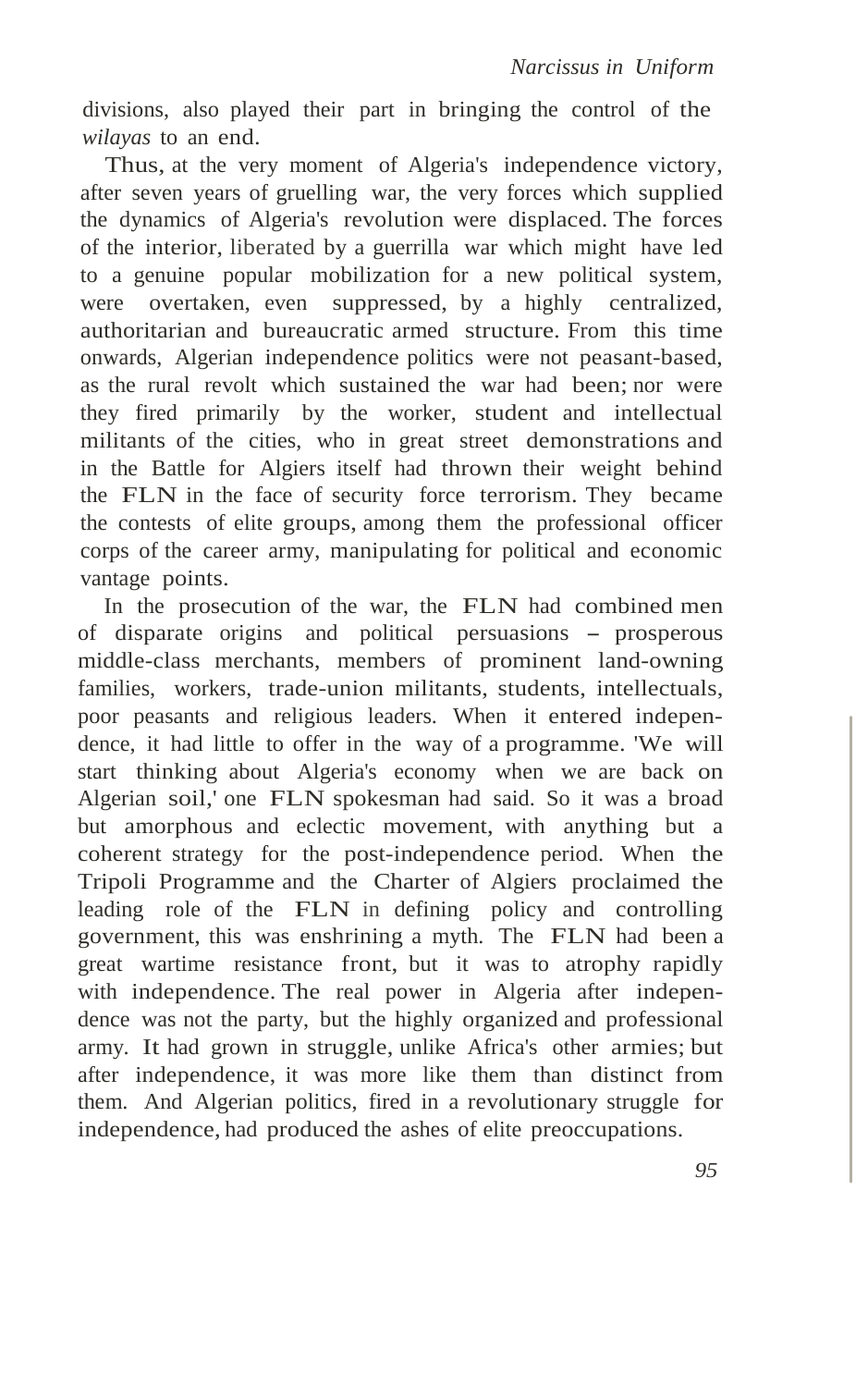# **Politicians in Business**

. . . And I say to this Central African elite which is daily growing before our eyes: don't be ashamed to be bourgeois, don't be ashamed to become wealthy.

President David Dacko, addressing the National Assembly of the Central African Republic, 16 October 1961

'Elite' has been used as a catch-all term to describe those in Africa who were employed originally as intermediaries by the colonial power, and who later came to see themselves as its heirs and beneficiaries. Some members of the elite were born to special status and influence; others acquired it through education or economic opportunity afforded by the changing social system. Within the elite group there were several layers. Apart from the 'traditional, elite, reinforced in their authority by the colonial administration, and the coastal elites that enjoyed an early monopoly of Western education and trading opportunities, a later-educated layer took to the professions or the civil service and became a large and influential administrative elite. Others, especially from rural areas, went into the army. Some achieved membership of the elite through their role as middlemen in trade, or as employees of the import-export houses and other foreign enterprises. A vociferous generation espoused politics in the immediate pre-independence decade, earned the prestige of having negotiated the independence settlement, and, once in power, used politics to try transforming itself from elite group to ruling class. In the first phase of independence, Africa's power elite was doininated by the politicians and their party machines, but it was not confined to them; for around the feet of the politicians in power clambered not only those who exercised 1 economic and political influence by virtue of office, leadership or business, but many more who laid claim to such.

The elite that aspired to the place of the colonialists, and the power elite that in fact came to inherit command, was not a distinct social class, for neither grouping was anchored in economic ownership and control. Neither the governing parties

96

I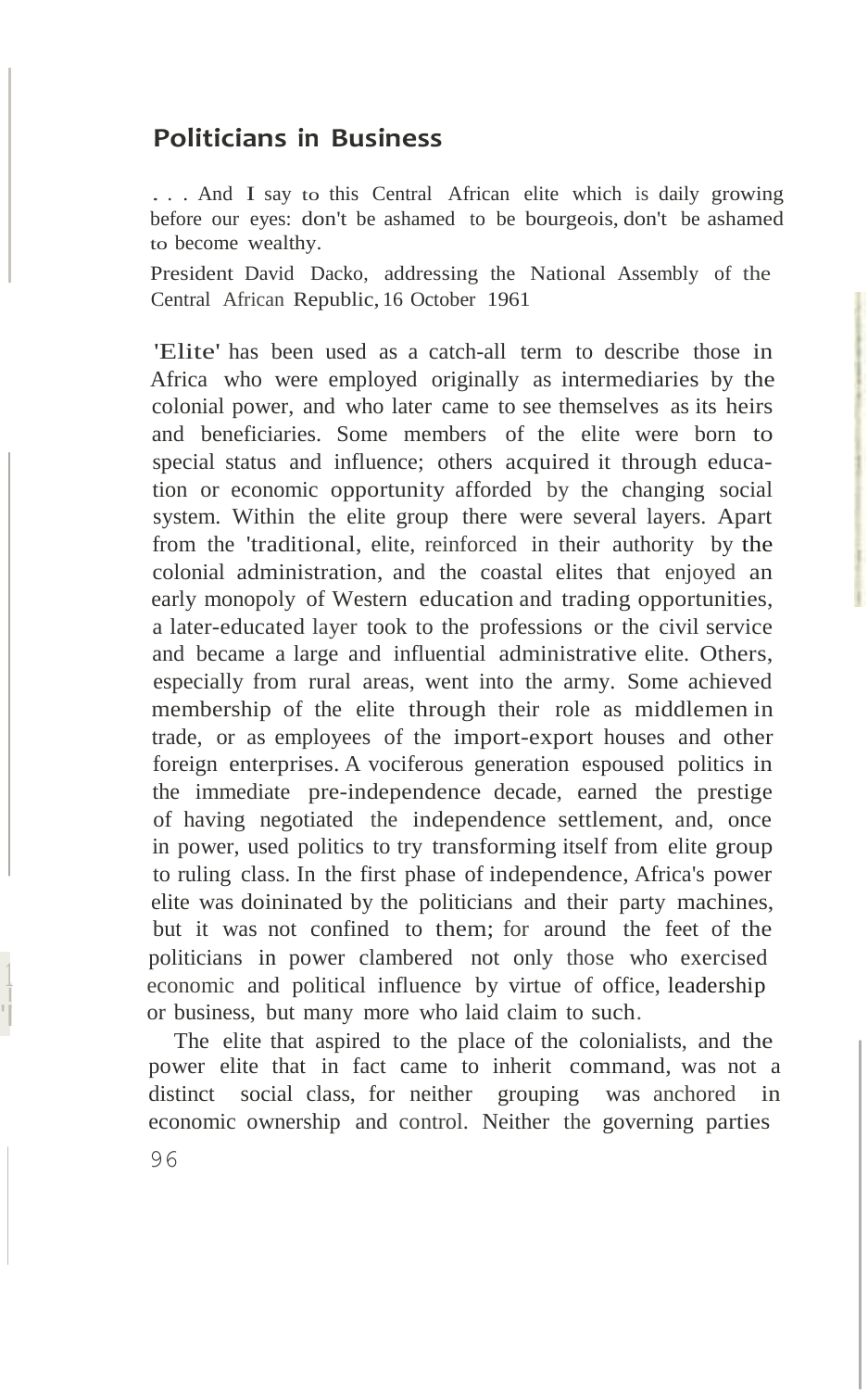nor the oppos1t.1on were, in general, class-based. Majhemout Diop, the Senegalese marxist, writing on his own country, had pointed out that nearly all the leaders of the different parties were of much the same social origin, the petit-bourgeoisie or lower middle class; most, he added, had imbibed their ideology from much the same sources, a blend of African nationalism and some marxism.t

Class formation is still rudimentary; and class characterization alone, an incomplete guide to the nature of power in the new African state. Society is stratified in complex ways, and class alignments are criss-crossed by kinship, age-group, ethnic and regional affiliations, and patron and client relationships. Though there are those, especially since they obtained control of the state as part of the power elite, who have increasingly constituted both an upper social and a ruling class, and who have found growing opportunity for entrenchment, it remains difficult to equate any one social class with the ruling class. There has been no necessary congruence between wealth and economic power, or between economic and political power, Ken economic power, or between economic and political power, **Ken**<br>Post has written.<sup>2</sup> But within the elite – and outside it too, of course- a process of class formation is in progress.'Class formation,' Richard Sklar has written, 'would appear to be more significant than class con:fiict as a form of class action in contemporary Africa.<sup>'3</sup> It is the scuffling for control of groups within the power elite that constitutes the crisis of the first phase of African independence, and that helps explain the invasion of government by the soldiers.

No bourgeoisie, in the style of Europe's early nation states, has found the power to govern alone; for indigenous ownership and controlling groups had been able to grow only in the shadow of colonial power. Since independence, as before, the large concentrations of capital have been in the hands of foreign companies. Africans have risen to be planters, traders, cocoabrokers, timber-merchants, transport contractors, and small manufacturers. But Africa's bourgeoisie has been incapable of accumulating capital and creating economic growth independent of the giant international firms. No indigenous capital has existed to challenge the expatriate monopoly of banking,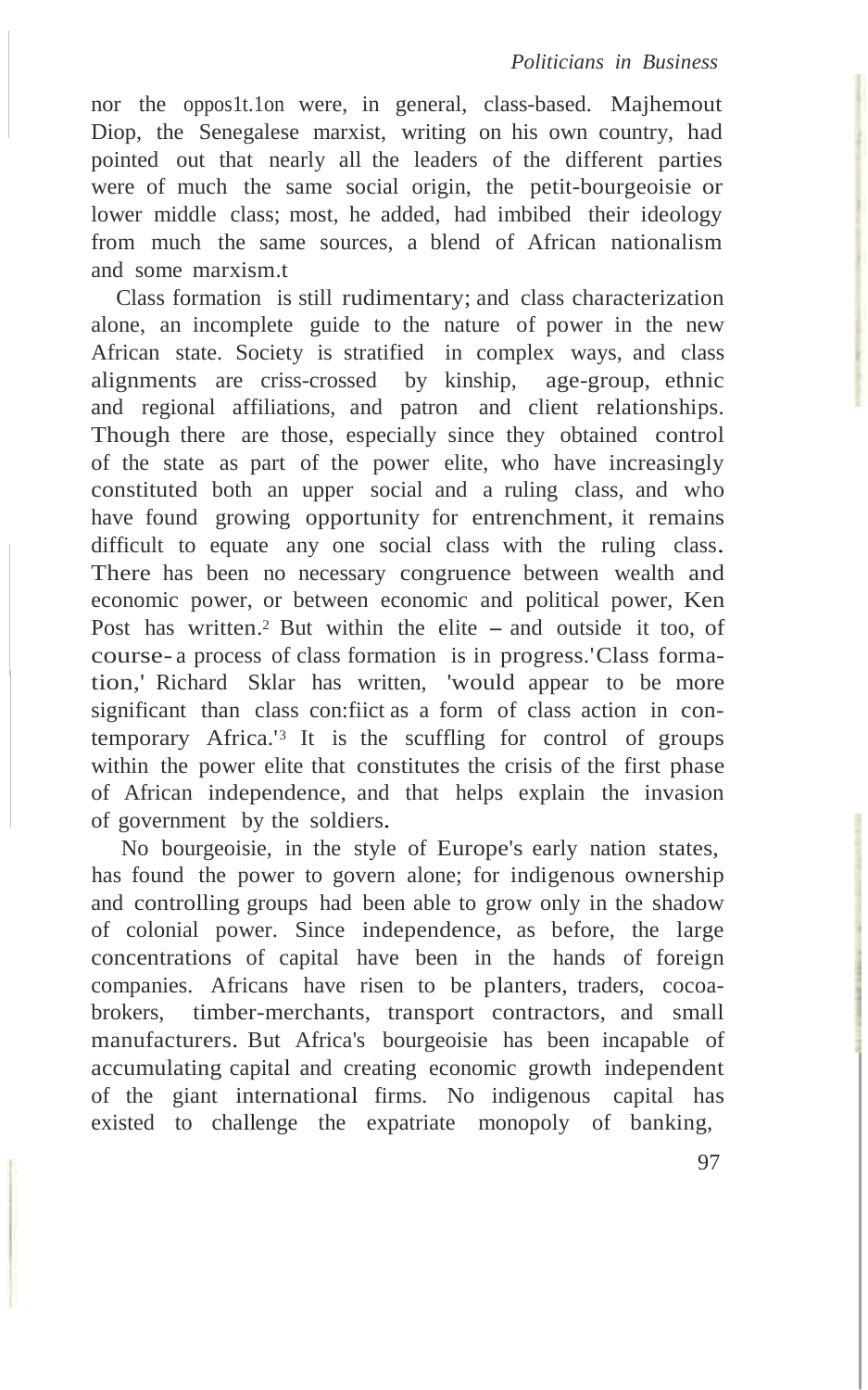insurance, building societies, shipping lines or large timber concessions. European banks exercise a virtual monopoly in Africa; and banks have ever been loath to lend money for African-run enterprises without 'security'. At the end of the Second World War, three large firms controlled from half to four-fifths of the main exports of Nigeria and Ghana; while three great trading companies dominated the French colonies.' 1

In the years between the wars, a number of small middle-men managed to wedge themselves between the expatriate companies that monopolized the import-export trade, and the small-scale farmer-producers. In Nigeria there were about roo,ooo such middle-men.<sup>5</sup> But their profit margins were small. Then, after the war, the marketing boards, through which exports were handled, had power to license buying agents. The large foreign firms began to withdraw from the wholesale buying trade, and this created opportunities for Africans in at least these interstices of the economy. Now African agents, brokers, contractors and traders - among them the market 'mammies' - stepped into their own. By 1964 in Nigeria, for instance, the number of African agents had trebled. Yet, by independence, very few members of the elite had entered it as private businessmen or entrepreneurs. Where they functioned in the commercial world, it was mostly as agents and go-betweens, or as employees of the expatriate firms. Many were living conspicuously in the professions, as lawyers, doctors and academics. Many had graduated into politics. Most were manning the lower levels of the civil service and filling the white-collar jobs in the towns.

Not that glaring inequalities in wealth and ownership did not exist. Indeed wealth was increasingly being concentrated in a few hands. In the Ivory Coast, a planter class of perhaps ro,ooo, including President Houphouet-Boigny himself – scion of a hereditary chief, political leader and head of government  $-\text{o}$ wns large tracts of land, employs wage labour and has accumulated capital to branch into commerce and transport. In Ghana, by 1959-60, at Kumasi and Accra, the two largest towns, there were traders, with a turnover of £5,000 to £2o,ooo a year each, who handled direct importing from abroad. <sup>6</sup> Nigeria was said in 1965 to boast half a dozen millionaires, men with incomes of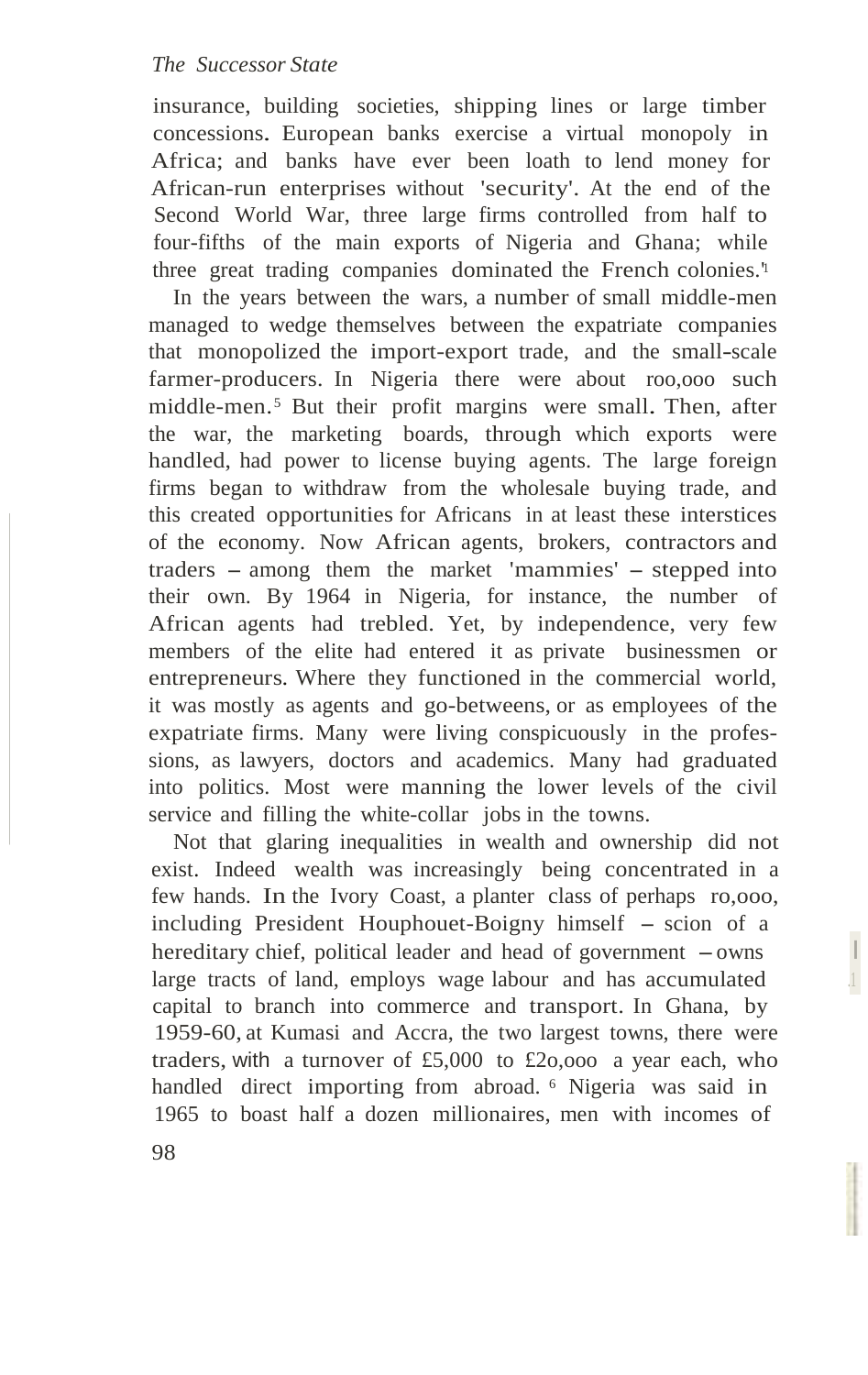perhaps  $\text{\pounds}xoo,ooo$  a year. <sup>7</sup> In Nigeria's Western Region, the top 5 per cent enjoyed 26 per cent of the national income, though in Ibadan, the capital, the advertised wage rate for unskilled labour was *ss.* a day. The same concentration of wealth is at work in most African states. Changes in the law to allow the transfer of land to private ownership has produced strong landowning differentials in some parts of the countryside. In Togo, by the mid-1950s, less than *5* per cent of the farmers possessed about one-fifth of the planted cocoa land. The crystallization of a bourgeoisie took place mainly in the countryside, or in trade, conunerce and property, Indigenous industry was virtually nonexistent. There were tiny workshops, employing a handful of men each, but no industrial enterprises worth talking of.\*

According to a report on the Development of African Private Enterprise, made in 1964 for the U.S. National Planning Association by T. Geiger and W. Armstrong, the Nigerian Ministry of Conunerce and Industries has estimated that 'there are roughly 2oo,ooo Nigerian entrepreneurs, the great majority of whom are partially or wholly engaged in small retailing activities'. Their incomes are mostly low: 'aI<sup>9</sup>*<sup>59</sup>* report of the Nigerian Government indicated that about 85 per cent of the African traders in Lagos earned less than 420 dollars a year - and this is probably higher than in most other parts of the country.' The same report quotes a 1963 census in Ghana which revealed 'over IOo,ooo enterprises of all sizes, of which 1,200 employ more than xo people'; and it adds that most of these, as in Nigeria, are small retailers with low incomes. 8

An African bourgeoisie was struggling fitfully to emerge, but it was having a hard time of it. Giovanni Arrighi argues <sup>9</sup> that, thanks to the grip of the international corporations on African economies, Tropical Africa may not produce more than a satellite, subordinate, lumpen bourgeoisie, less and less able to stimulate economic growth independently of these corporations. 'The

<sup>\*</sup>In fourteen towns surveyed in Nigeria's Eastern region, 10,728 firms employed 28,721 workers, an average of 2·7 per enterprise, including the ') manager-owner and apprentices. *(Development of Small Industn'es in Eastern Nigeria,* prepared for the United States Agency for International Develop ment.)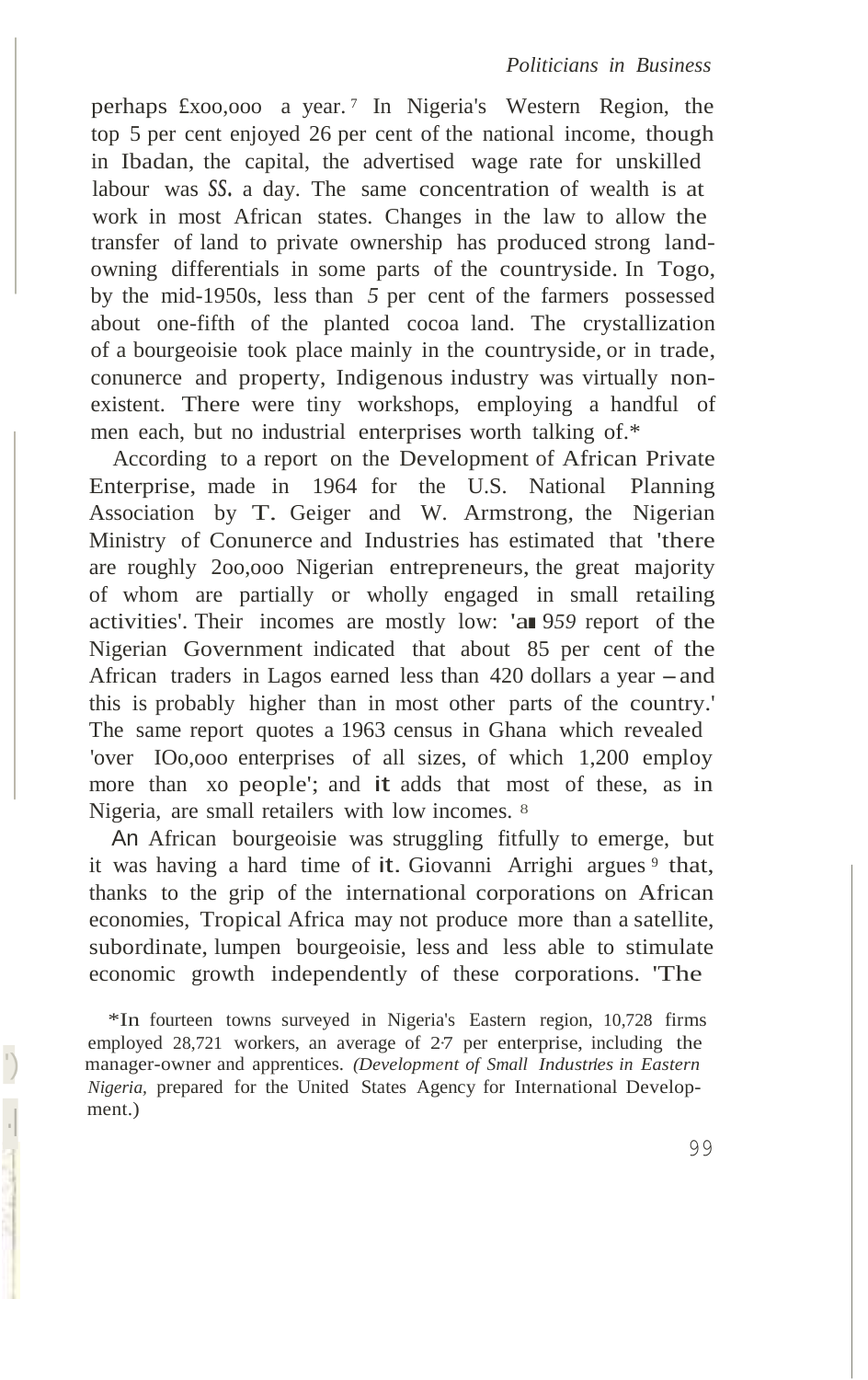integration of Tropical Africa with the international capitalist system can be assumed to exclude the possibility of a nationalist capitalist pattern of development.' Decolonization, he claims, was the result of a conflict between two kinds of preserves in the colonies: the big companies, on the one hand, and small planters, small trading houses and marginal enterprises, on the other. With independence, the latter lost. The upshot has been the emergence of a new pattern in foreign investment. The typical expatriate firm operating in Tropical Africa is more and more what has been called the multi-national corporation, 'an organized ensemble of means of production subject to a single, policymaking centre which controls establishments situated in several different national territories'. And, to be sure, foreign investment is increasingly a device for transferring a surplus generated in Africa to the investors. Investment in mining and, of late, pei:roleum, absorb the preponderance of private funds. Industrial investment is concentrated either in the processing of primary products for the export market, or in import substitution. Heavy industry remains either absent altogether or, 'being exportorientated, totally unrelated to the structure of African economies'. The system of oligopolies provides no basis for the production of capital goods to promote the industrialization of Africa.

Before independence the elite found its political power, ownership and economic advance restricted by the colonial system. It demanded the protection of African business from unfair competition by foreign firms; but only the removal of colonial rule, it was thought, would open the way to African development, African control, African ownership. Political control would come first, and African economic advance would follow, it was supposed. At independence, however, the transfer of authority produced a divided system of power. The oligarchy evacuated government and administration, in staggered stages depending on the speed of the Africanization programmes. Yet economic power remained entrenched in the hands of the oligopolies. 'The problem of independence seemed to have been solved in many of the ex-French territories in a practical spirit .1 remarkably free of doctrine,' wrote Unilever's official historian.1o

roo

I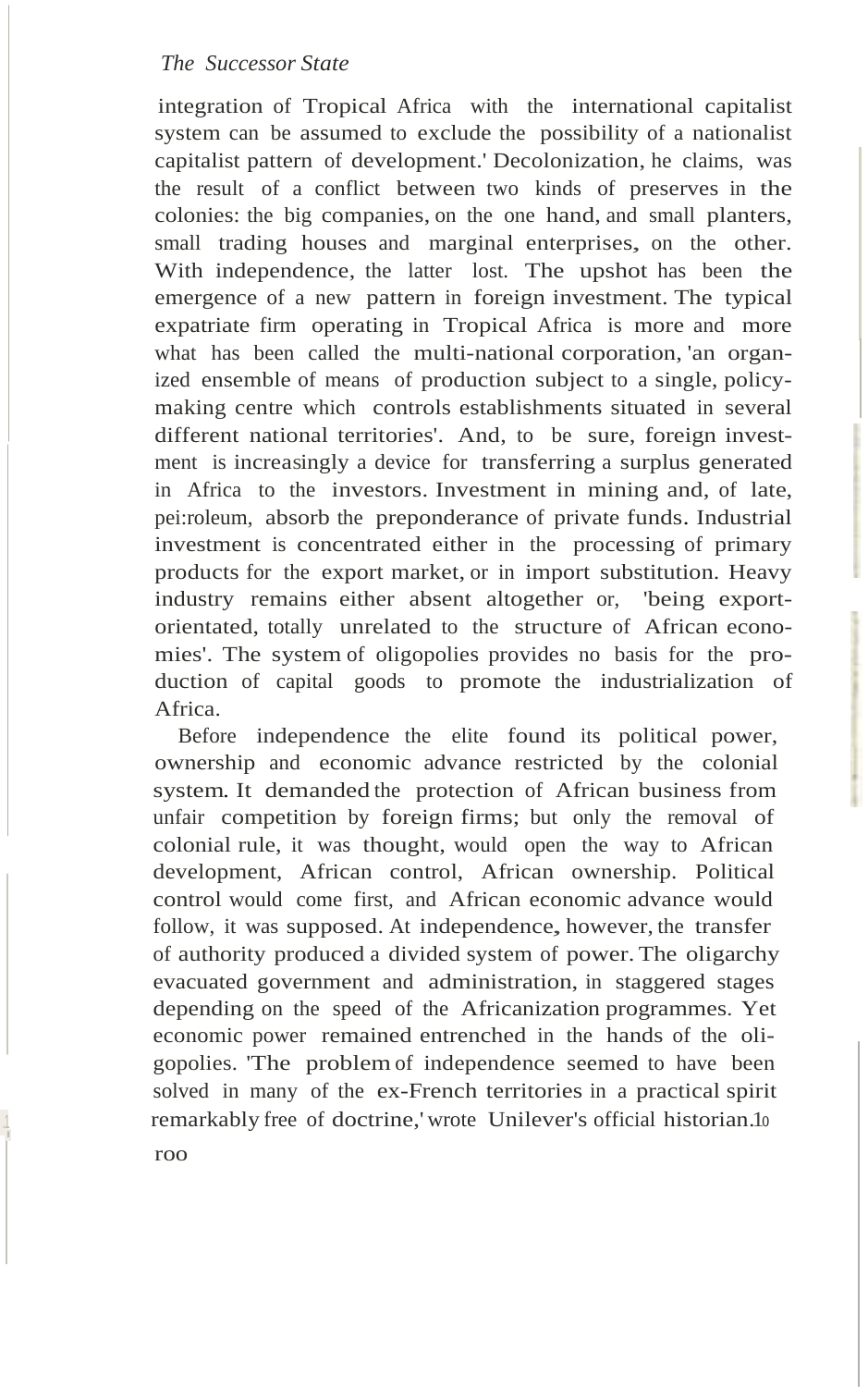'By the mid-sixties it was evident that a new future had been won for Unilever in the new Africa.' Unilever had come to terms with the new system of bifurcated power; so had its counterparts in the former French colonies, SCOA and CFAO, and its own <sup>U</sup> <sup>A</sup> <sup>C</sup> subsidiary,*Cie du Niger Fran{:aise.*Beside the multi-national corporation, the African bourgeoisie was feebler than ever. Real power in the shape of economic ownership continued to lie outside the country.

Two power groups accordingly controlled the newly independent states. They worked at different levels, from different bases, with the one distinctly feebler than the other and deeply subservient to it. The successor state of the independence era looked different on a superficial level, sounded different, even craved to be more different still. But while the African elite had inherited political power, the price was a continued dependence on forces beyond its political reach; and the consequence was a lop-sided development of social and economic forces within African society.

By independence, therefore, an indigenous dominant class with power grounded in economic control had not emerged. But if the parties inheriting government did not possess an infrastructure of economic power, they promptly set about trying to build themselves one. The first phase of independence was characterized by the efforts of the power elite to use the state not only as an instrument of political domination but also as a source of economic power, in the interstices of the economy unfilled by external control. <sup>11</sup> Possession of government and the resources of the state proved the decisive means. For the state in Africa is the main source of domestic capital and its accumulation. The state plays the major role in economic activity and development. The state is the principal employer of labour, the chief dispenser of jobs, benefits, patronage, contracts, foreign exchange and license to trade. Manipulation of the offices and resources of the state by the power elite proved the shortest cut to wealth. It was political power that made possible the creation of economic power, not the other way about.

Sometimes the manipulation was a party-managed affair, as in Nigeria, where each of the major Southern parties had its

l

**TOT**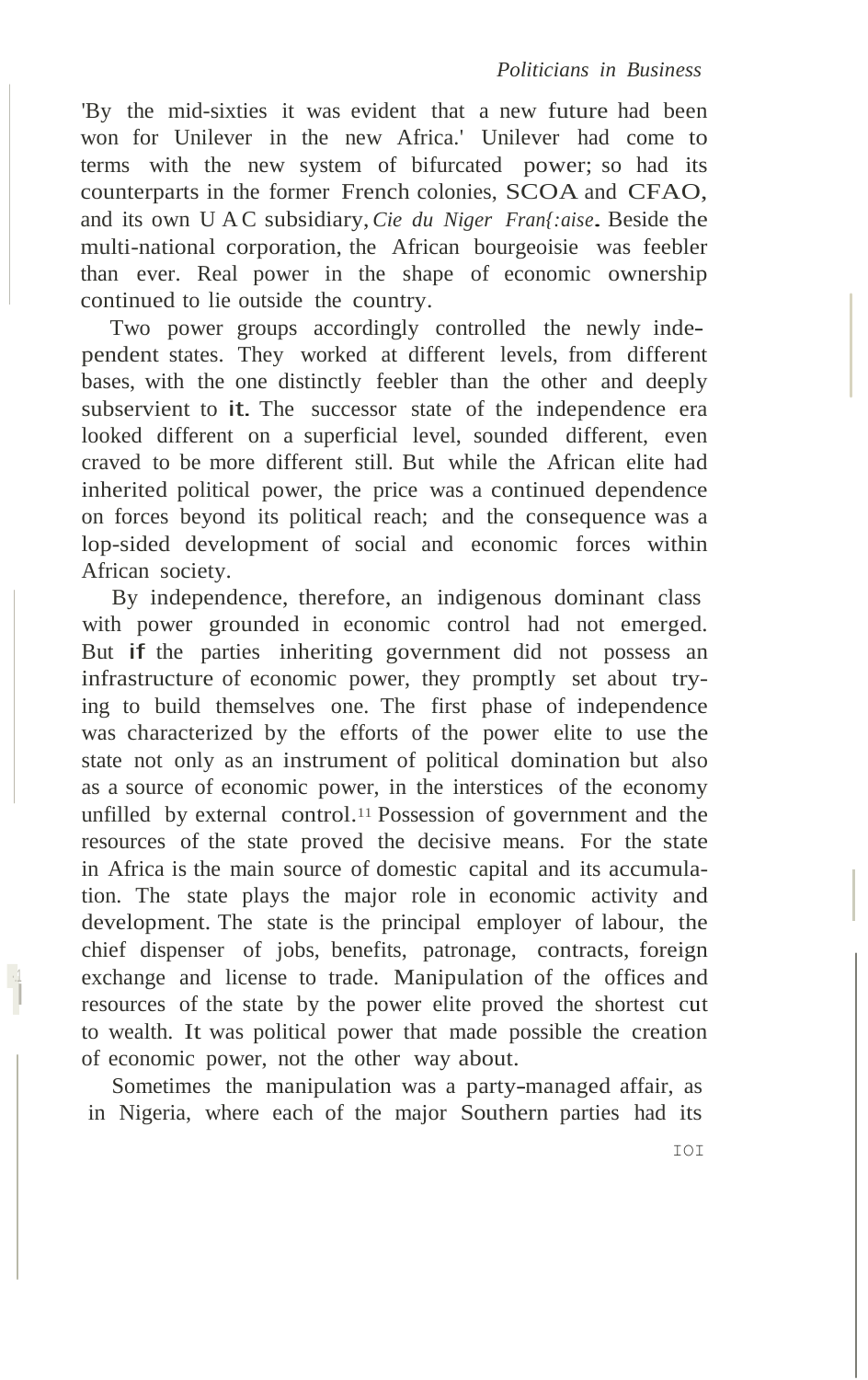bank, business and financial structures, to make money for the politician-businessman and provide funds for the parties themselves. Sometimes individual politicians improvised their own grafts. In one country after another, African politicians came to be known as Mr Ten Per Cent. Politicians extracted such a commission for services rendered in the exercise of their office. Large expatriate firms and local contractors budgeted for the extra ro per cent that had to be paid to politician or party in securing a contract. (The ro-per-cent rake-off has become such . conventional practice in African states that when the Togo government helped the Nigerian federal government during the war with Biafra, by intercepting £7 million-worth of banknotes smuggled abroad by the Biafrans, it was agreed at a joint meeting between the two heads of state, Major-General Gowon and President Etienne Eyadema, that the Togo government receive an 'indemnity' of  $£700,000 -$  or ro per cent of the total value.)

Nigeria's First Republic became an orgy of power being turned to profit. Political party, public and private financial interests fed greedily upon one another. The men who controlled the parties used them to commandeer business, and the business, in turn, to buy party support. The politicians come to power saw it as their right to rule, and in ruling to profit.\* Government resources were freely used to acquire economic interests, and these, in turn, to command more political support. The Coker Commission Report showed how £r6·3 million (24 per cent of the Western Region Marketing Board total revenues up to 1962, and one and a half times the regional government's revenue for a year) were misappropriated by the ruling party, which filled

\*The former Western Minister of Finance, Oba Cladius Dosah Akran, was sentenced to seven years' imprisonment for stealing half a million pounds belonging to the Nigersol Construction Company some time in 1965. So was Prince Adeleke Ademiluyi, one-time chairman of the West Nigeria Development Corporation. It was alleged before the Somulu tribunal that Oba Akran, while Minister of Finance, had improperly acquired the sum of £z,060,347 ros. *zd.*, this in two years between 1963 and 1965. The ex-minister's wife operated four bank accounts under four different names, the tribunal was ' told. At the time of the hearing, the tribunal was told, Akran was a retired civil servant of the Posts and Telegraphs Department, on a monthly pension of £r9 3s., *(Daily Sketch,*19 August 1967).

102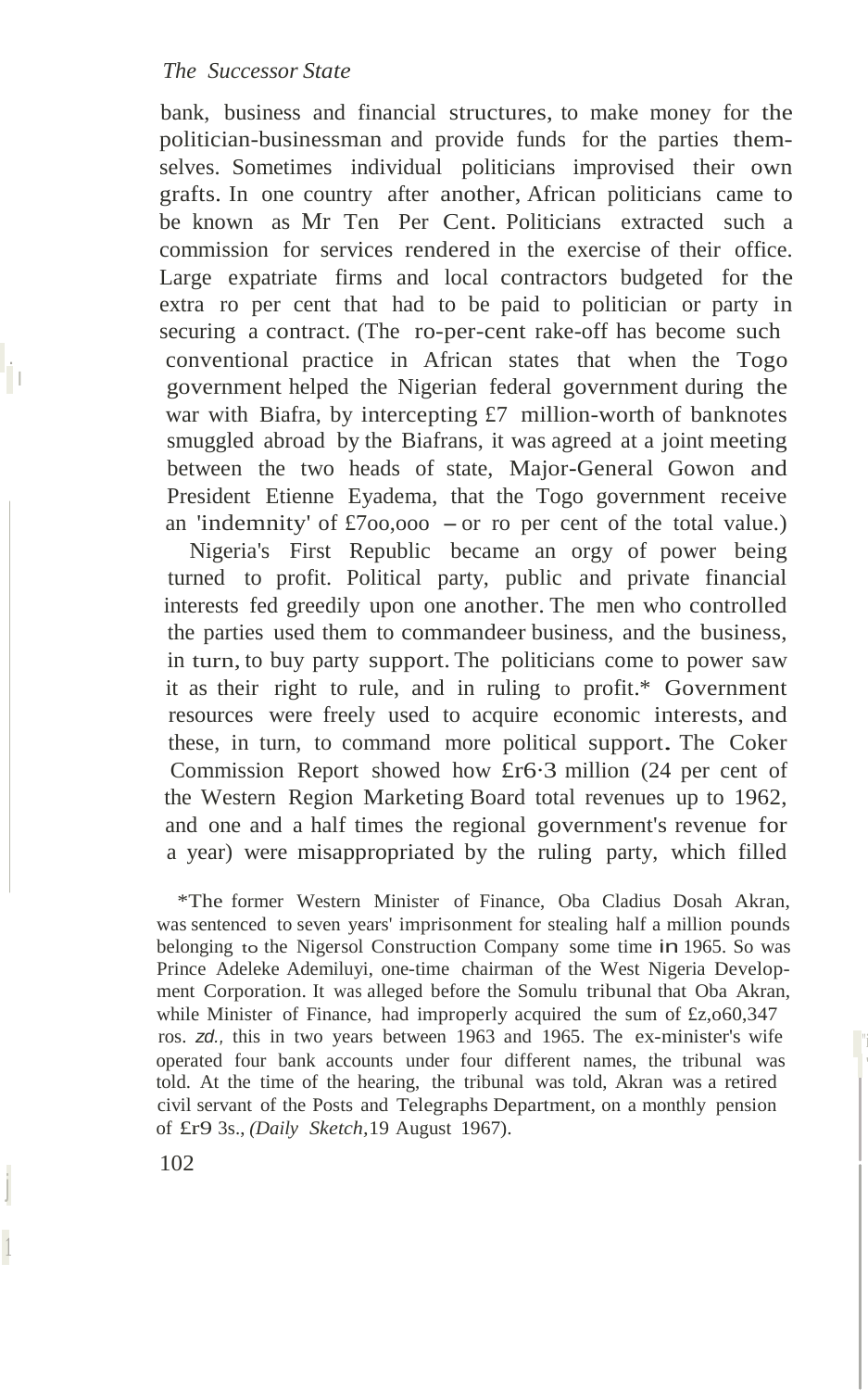#### *Politicians in Business*

private or party purses behind the cover of loans, bank deposits, investments and inflated prices. 12 The business politicians did not have quite the same freedom of manoeuvre everywhere. In Sierra Leone, neither power elite nor assets were as expansive; but the bank balances of politicians were nevertheless swollen with the 'sweets of office', as a commission into corruption showed when it ordered the former premier to repay the state the sum of  $£771,037*$  When the successor government of Siaka Stevens came to office, it announced ruefully : 'There is not much we can celebrate today, the kitty is empty.<sup>'13</sup> Already by 1967, the reserves of Sierra Leone's Produce Marketing Board had been so vigorously deployed for political patronage that it was unable to pay farmers for crops. <sup>14</sup> In Upper Volta, President Maurice Yameogo went on trial, charged with embezzling £r,212,ooo during his spell of office. In Ghana, patronage was more rigorously controlled, for there was a national policy for the development of state enterprise and for the curbing of the private business sector; but the group intent on accumulating property while praising the constraints imposed by the state, often managed to elude them.

'Dash', like traditional gift-giving and jobbery, had long been a feature of West African life. The bigger the man, the bigger the 'dash' for the favour or service received. Thus there developed the Big Man syndrome, of the patron fostering his flock by his fame and fortune. The bigger the politician, the bigger the political or business manipulation. 'Corruption' in the political process was crude and flamboyant. There was the elite's old confusion between the individual and general interest, as when Nigeria's Finance Minister opened a shoe factory, but not before he had legislated tax relief for local industry and a tax on imported shoes. A puritan ethic might have inspired a firmer moral integrity, it is often suggested; but this was more than a rampant moral fecklessness. It was the manipulation of the whole system by a political group in power, which found that only by drawing on the resources of the state could capital be raised rapidly and with relative ease. Beside the financial

\*A three-man commission headed by Mr Justice Foster probed the Margai government of Sierra Leone.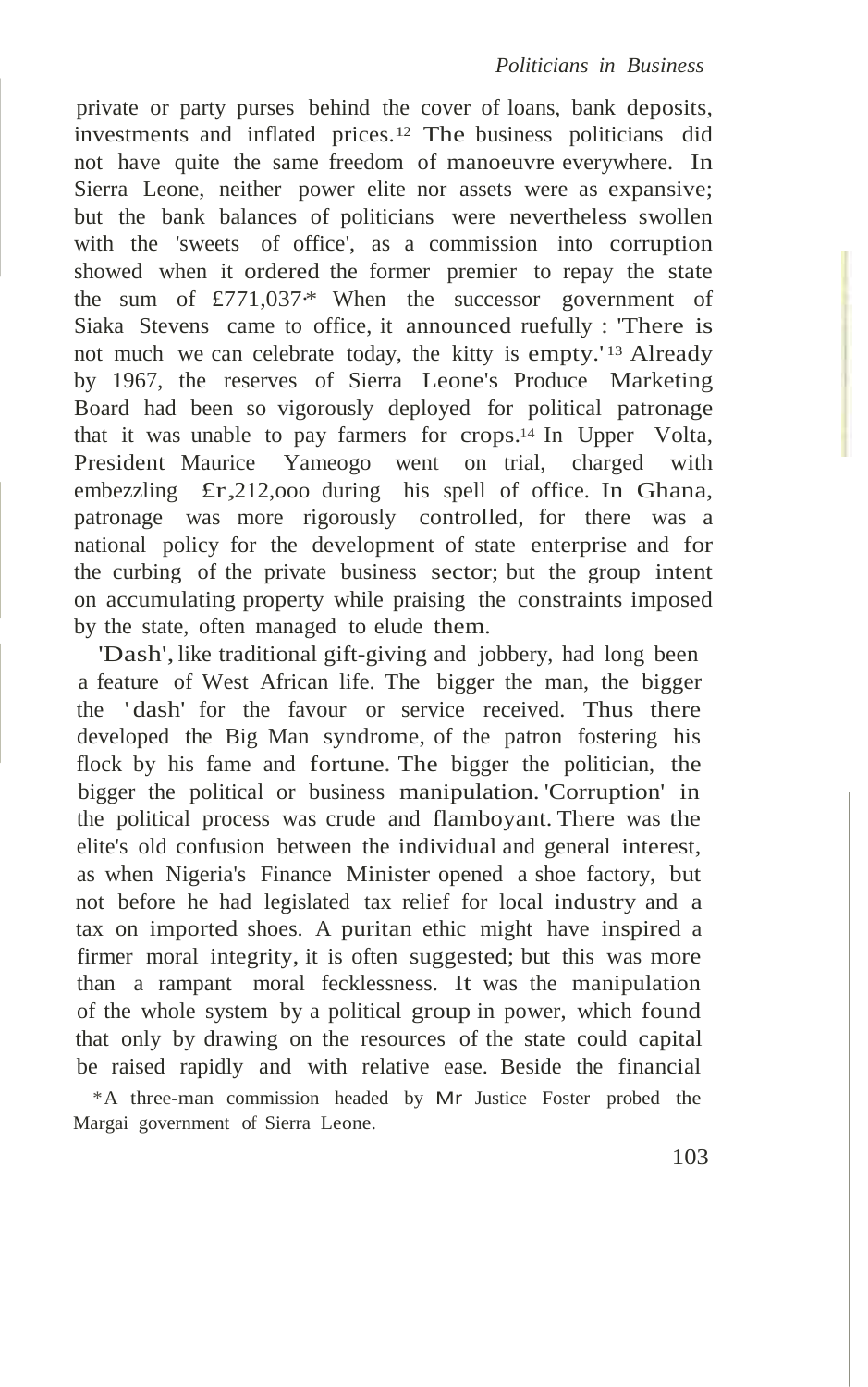manipulations of the advanced world, so quick to admonish the poor for its lack of business morality, Africa's fixers were small stuff, to be sure. This was primary accumulation of capital, slow and insignificant by the acquisitive methods of earlier capitalist classes, but it was incurably damaging to Africa's pitiful resources. It was Africa's open season for primitive accumulation, in a period when the more vigorous the plunder, the sooner came the crisis of political control. Resources were too scanty in these backward and fragile economies for their dispersal not soon to be felt or noticed; and Africa, unlike the European powers in the high noon of capital accumulation, found piracy on the high seas and colonization closed to her.

The group that derived its ownership and control not from its hold on the main levers of the economy, but from the manipulation of the political system, has been called the 'political class'.1 5 Its members were not simply people who exploited their tenure of political office to their own pecuniary advantage. Many , of them were dependent for their success as businessmen, or for their tenure of traditional office, or even civil service appointments, upon the favours of the party in power. 'It is the requirement of the role of businessmen, rather than simply the opportunities available to politicians, which forces people to become part of the political class,' one observer has written.<sup>16</sup>The political class thus 'includes incumbents of political office but also all whose office, employment and income depend on gaining the favour of the government in power'. Its core was made up of Cabinet Ministers, members of parliament, prominent businessmen who often held directorships of public corporations, and important party officials: all those whose control of government enabled them to disburse government revenues and to use government patronage, so as to consolidate their political dominance. More peripheral groups included traditional heads, smaller businessmen, civil servants, academics and party functionaries at local levels: those not so much in control of, as dependent on, government resources, and the party in power. The party in power was able to make a bourgeoisie, newly emerged or aspirant, dependent on government; and this group, in turn, was able to make the state the instrument of its purpose.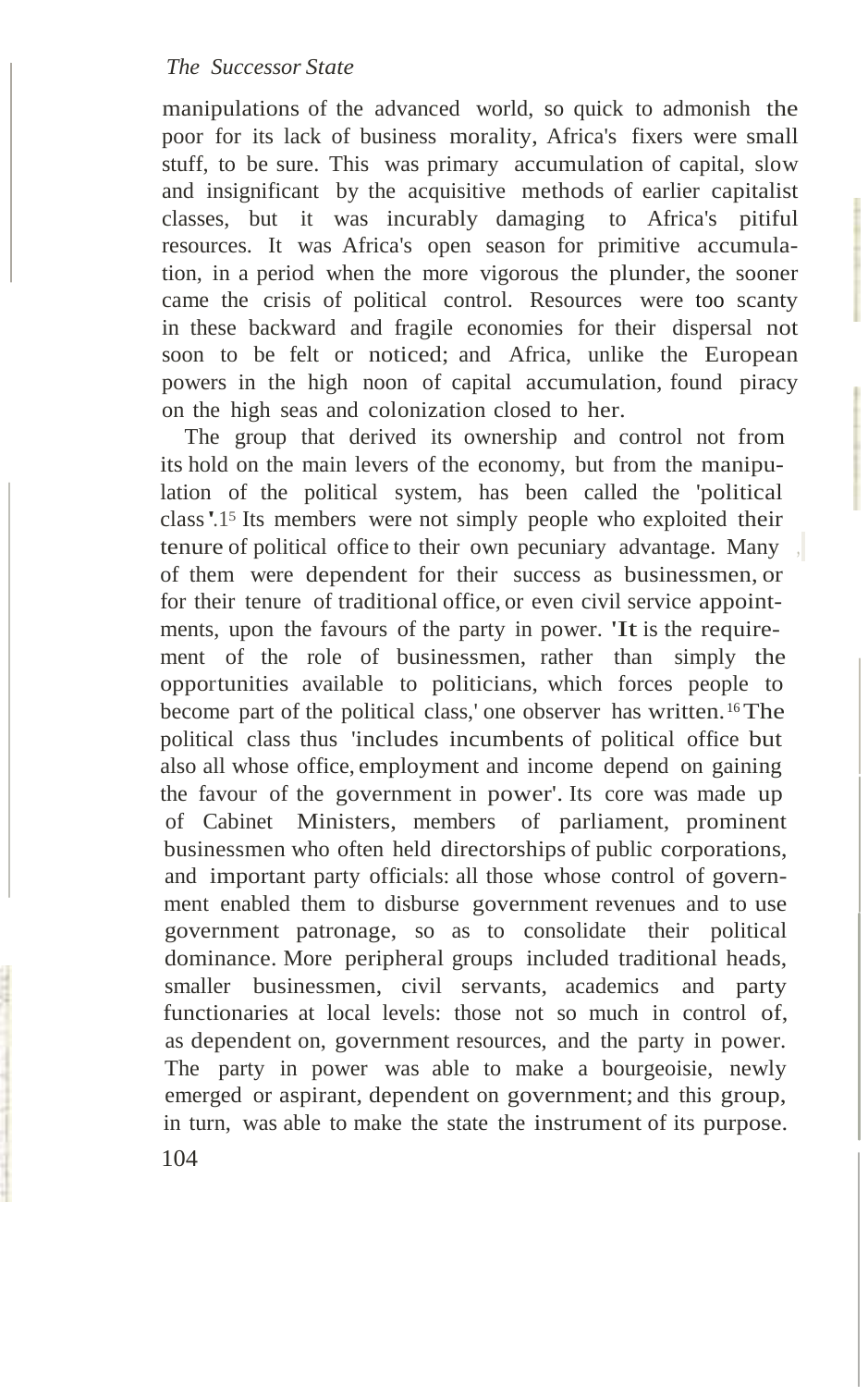It was the political connexions of businessmen that safeguarded and extended their economic power; and the politicians' use of state resources that built them an economic base. No wonder the political parties clung so tightly to power; they had so much to lose.

# **The State of Bureaucrats**

If independence installed the politician-businessmen as the dominant wing of the power elite, Africanization was responsible for the prodigious growth of an administrative sub-elite and the rapid rise within the power elite of this influential bureaucratic layer. Party leaders and bureaucrats had inherited their kingdoms more or less simultaneously - depending on the pace of Africanization in one country or another  $-$  and for a v,:hile the bureaucratic elite serviced the political layer and augmented it. Initially, indeed, their roles and interests appeared indistinguishable. The power elite has even been called 'the bureaucratic bourgeoisie': Majhemout Diop used this term for the group of over I,ooo career politicians, lawyers, civil servants, sons of land-owners, traders and dcher farmers that controls political power in Senegal and uses government and state positions to acquire wealth and economic footholds.! But while the leading civil servants - and army commanders - owed their positions at first to the favour of politicians, they have, in the peculiar nature of the African state, acquired special corporate interests in it; and they also, significantly, represent lower and later levels of the elite. It is the combination of these two factors that has made the group of bureaucrats ever-increasingly a rival power formation to the political class, and in ever sharper conflict with it. In the crisis caused largely by the 'corruption' orgy of the politician-businessmen, the alliance within the power elite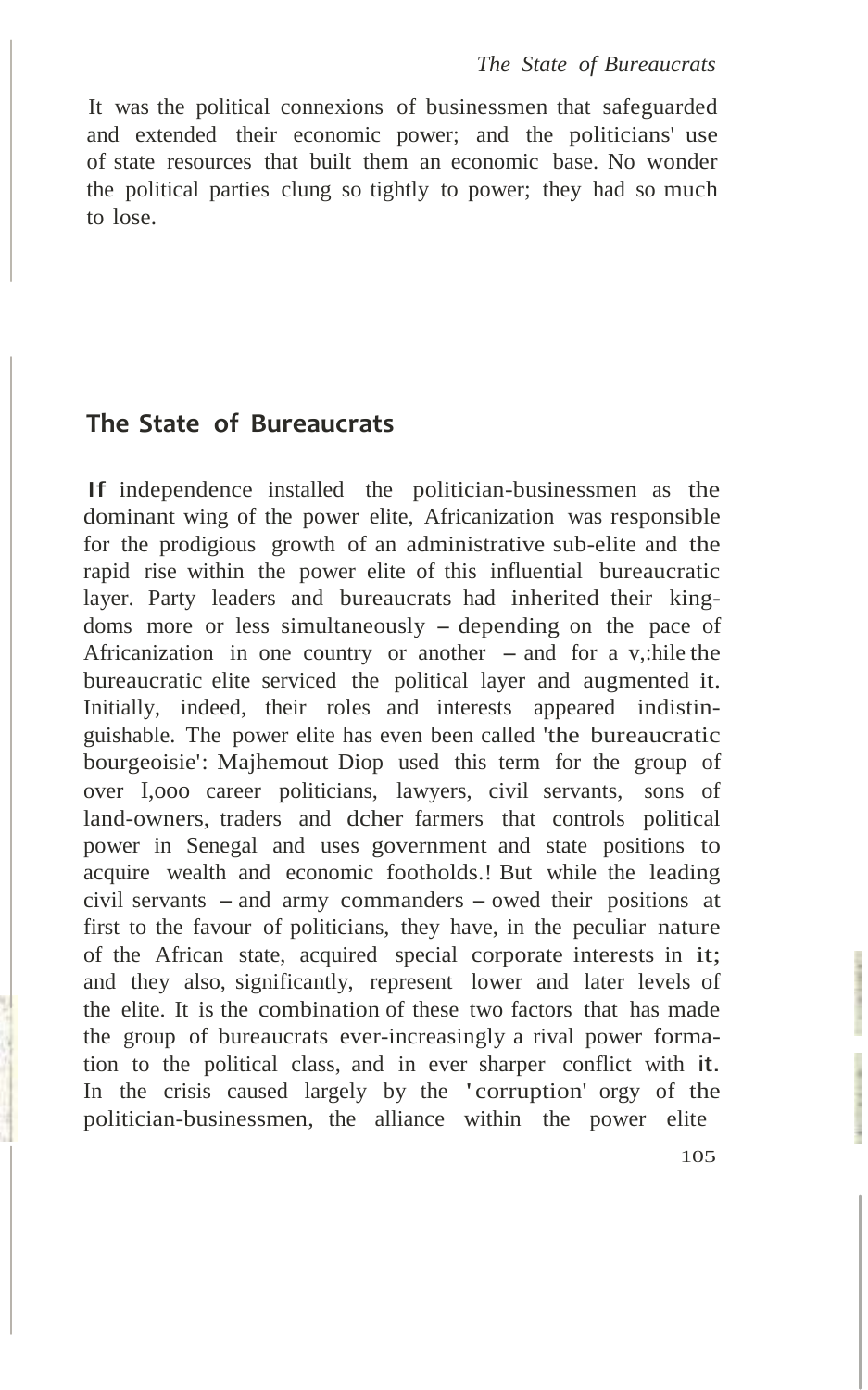I

I

rapidly broke down and the bureaucrats found their own road to power most dramatically through the coup d'etat. (This is not, of course, to say that their influence and special role are by any means limited to those states which have experienced a military seizure of power.)

Not only is the state in Africa the main source of domestic capital -and its accumulation, and the principal employer of labour; but government service is the ladder to promotion and thus to economic status for by far the largest number of the top and lower levels of the elite. Half the wage-earners of West Africa are employed in the public service, which includes the civil service and the public corporations. Of Nigeria's total labour force, *75* per cent are employed in agriculture: but of the rest, 62 per cent, or 3oo,ooo, are employed by government, with 122,ooo of these in federal or regional ministries; 8o,ooo working for local government; and the rest in the public corporations, the army, the police and the railways. In five years of independence, Nigeria's civil service increased by one-half again, and some ministries quadrupled in size.<sup>2</sup> In Ghana, by 1960, there were 6o,ooo trained professionals: one in six was self-employed; and of the remainder, two-thirds were employed in the public sector, leaving only 8,000 in the private.<sup>3</sup>

Alongside this phenomenally swift growth of the governmentemployed elite, went an equally rapid rise in elite status and living standards. When expatriates left the civil service Africans stepped into their posts to inherit their rates of pay. Discrimination in the scales of reward had been one of the principal grievances of the emerging elite. Now the civil servants of the independence government clung tenaciously to expatriate rates of pay. In Nigeria, where the average national *per capita* income is £29 per annum, university graduates commence their careers with salaries of over £700, which rise to £3,900 for superscale posts, while a ministry permanent secretary receives at least £2,500 in basic salary. And the civil servants demanded not only expatriate pay, but colonial privileges, like the system of subsidized rentals, car allowances and a free passage to England each leave! In Western Nigeria, 2.4 per cent of the government's recurrent expenditure has gone on basic car allowances to its

I

1

!06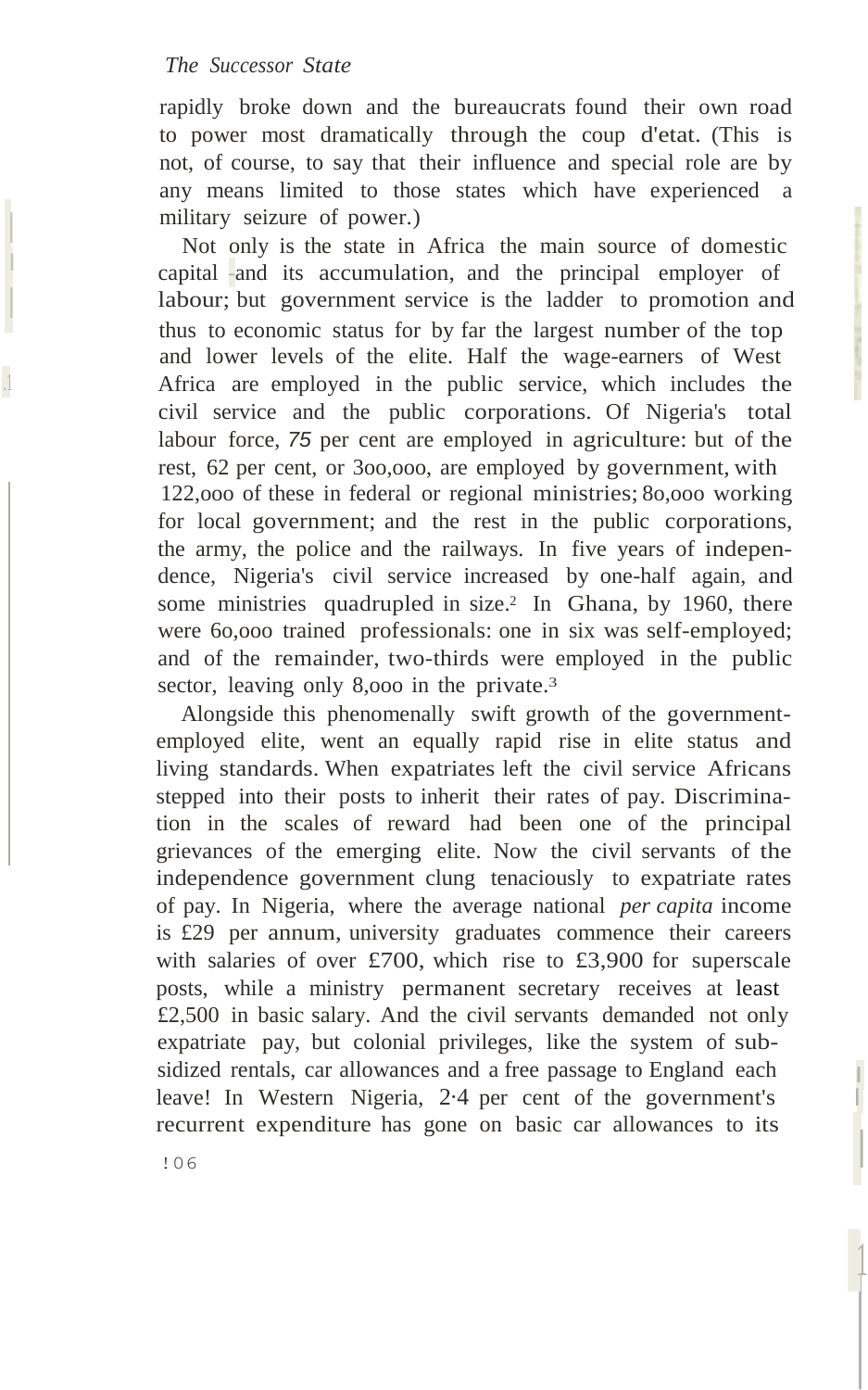civil servants. <sup>4</sup> \* In Ghana, government expenditure rose fourfold between the mid-rgsos and the mid-rg6os. In part this was due to the expansion of social services; but it was also because African civil servants insisted on equality with expatriates, who had been paid according to the salary scales of the metropolitan countries. Africanization thus multiplied many times the openings for African members of a 'red tape' middle class, and produced unprecedentedly rapid career opportunities for the top men: in ten years an exceptional civil servant could rise to the highest rung of the bureaucratic ladder. In Nigeria, the average age of permanent secretaries is thirty-nine; their rise has been meteoric, and their influence has soared with their status and income. Down in the ranks of the administrators, too, salaries and privilege have been vastly inflated. If the lower levels of the administrative elite are not equal partners of the power elite, they are at least among the prime beneficiaries of state policies which unquestioningly adopted the salary structure left behind by colonialism, and so perpetuated, even promoted, the yawning gap between the living standards of the elite and sub-elite and those of the great popular mass.

 $\bigg\}$ .

. '

Independence thus brought immediate gains to a new and relatively privileged class of administrators which, as it grew, began to conswne a greater and greater share of the national product, and to precipitate an uncontrolled expansion of public spending on non-productive activity. Perhaps this process is most dramatically revealed in Algeria, <sup>5</sup> where at the end of the war for liberation, 8oo,ooo colons quit the country within eight months, and Algerians had immediately to replace the departed administering and trading class. Of 45o,ooo jobs outside agriculture in the mid-196os, I8o,ooo were filled by skilled and manual workers, white-collar workers, small entrepreneurs and executives in the urban economy; the rest went to the civil

•Nothing seemed too much for this group. In March 1968, during the war, the Association of Civil Servants called on the Nigerian Federal military government to shoulder direct responsibility for their motor-car advances instead of arranging them through private finance houses. This, as an irate correspondent pointed out to the *Sunday Post* (3 March 1968), when the government's estimates, drafted by these same civil servants, showed a per:iod of national austerity.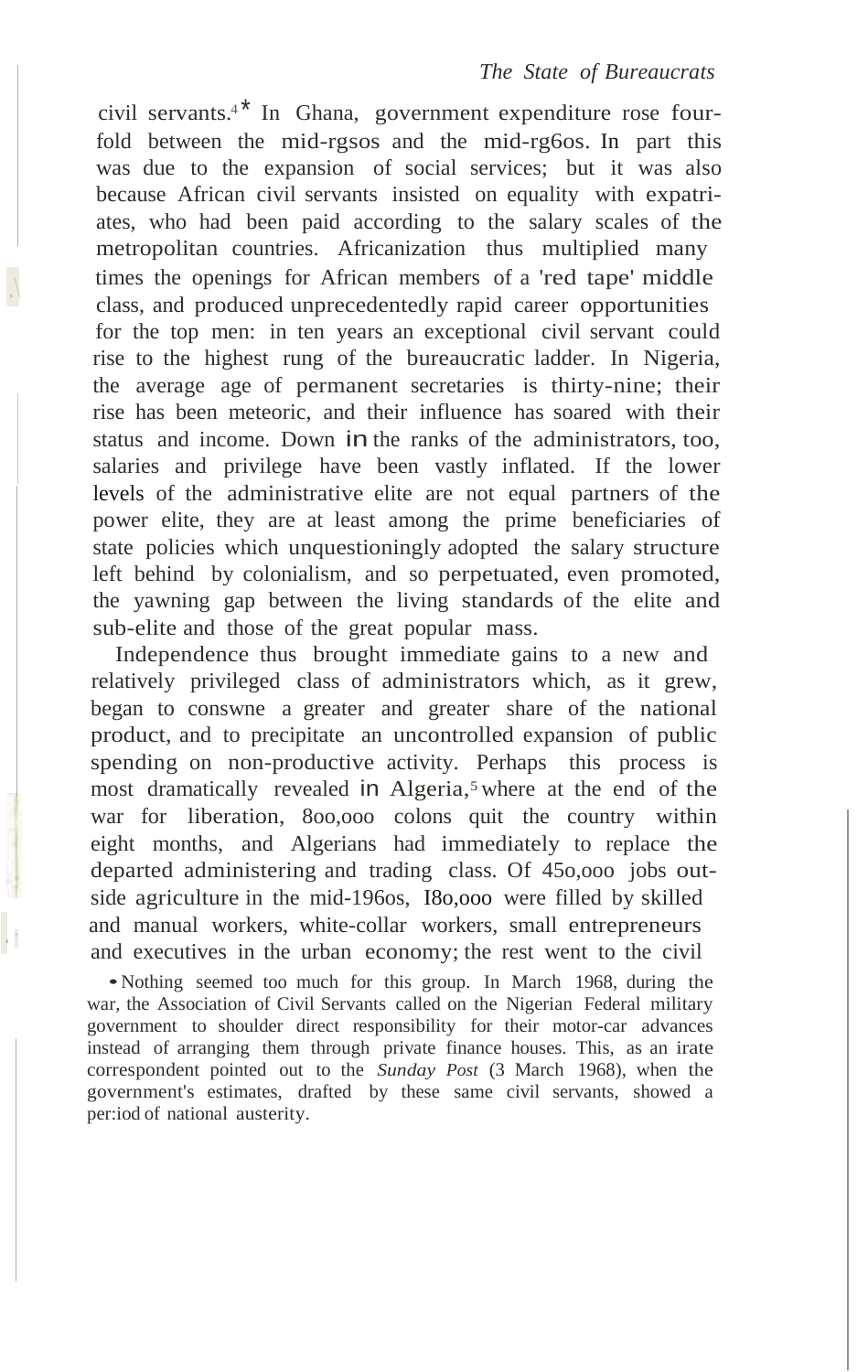service and the army. Apart from the  $120,000$  military  $-$  Algeria has one of the largest armies in the Third World with twelve soldiers to every r,ooo inhabitants-the administration recruited r5o,ooo new civil servants. In the Maghreb as a whole- however different the pronounced state policies of Algeria, Tunisia and Morocco -in the decade between 1955 and 1965, the number of manual and white-collar workers and artisans rose by only 30 per cent, whereas the number of executives and civil servants earning relatively high salaries multiplied six times. Side by side with this extraordinary inflation of administrators, important and petty alike, and all with privileged living standards, agricultural production in Algeria was dropping, urban unemployment rising and the number of productive jobs growing only imperceptibly. Samir Amin writes <sup>6</sup> that the most striking characteristic of the years in Algeria from 1963 onwards was the sharp rise in public expenditure despite the sudden drop in the level of the country's economic activity. Indeed, the fall of Ben Bella from power coincided with the most acute financial crisis.

In one independent state of Africa after another, there developed this vast and proliferating elite of administrators. Its appearance gave countries very different in their professed political purpose and commitment a common cast, for it was not the size of these administrative cohorts that was alone significant; it was that they battened on the state, and vigorously defended their right to do so, at a time when the resources of these states were needed for the more productive side of their economies, and the productive springs themselves, as Samir Amin calls them, were stagnating.

A few years after independence the state seems to be swallowing its own tail. Each year African governments spend more of their revenues on their own employees. The neutral phrases of the ECA reports 7 describe the steady growth of the 'public sector'; how central government revenues and expenditure each year account for a greater share of the gross domestic product. (The figures generally available relate to central government expenditure only, and not to regional or provincial governments as well, and so the picture is under-stated into the bargain.) Two items have come increasingly to dominate expenditures: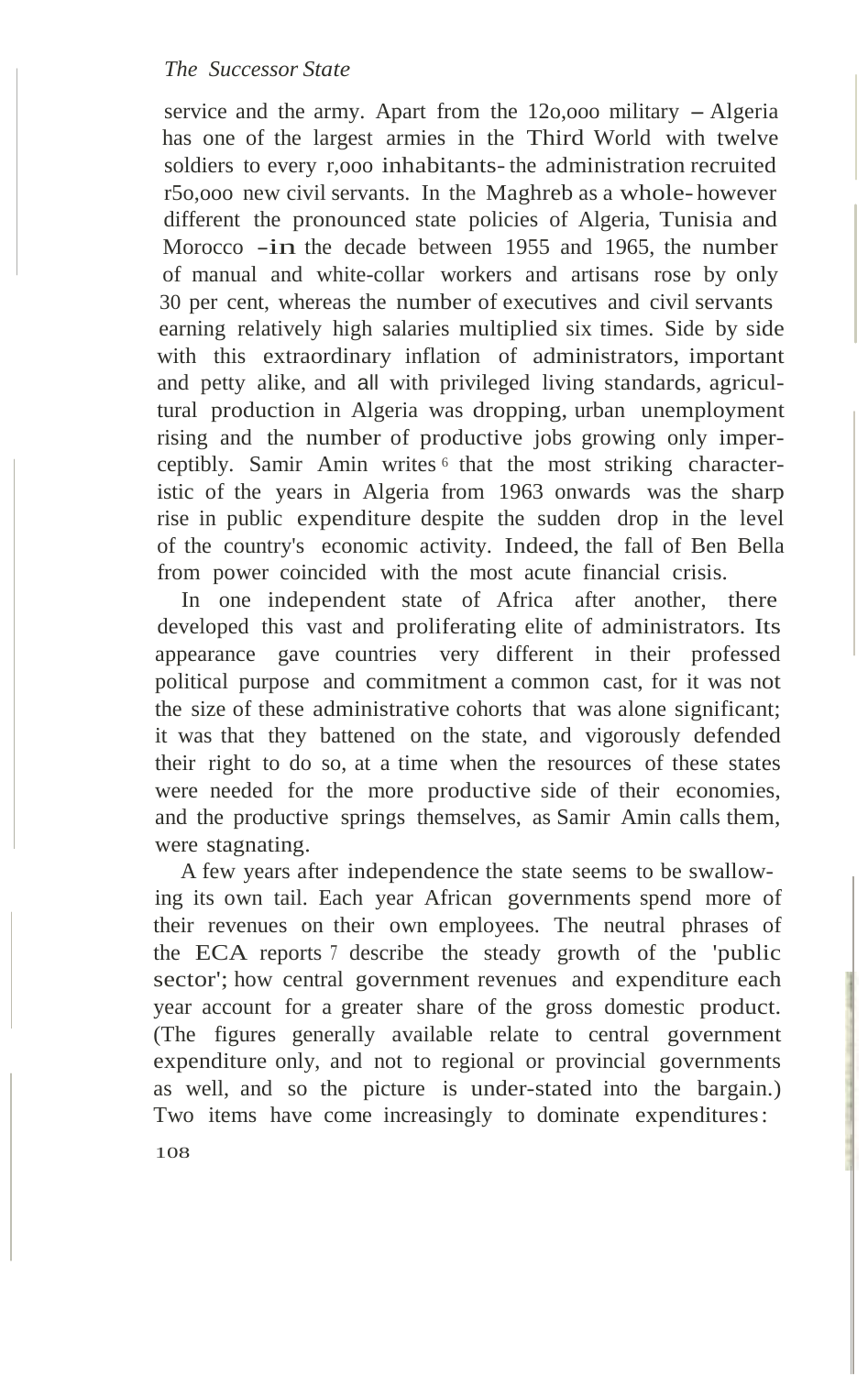public debt repayments (which *in* the Congo, for instance, grew from  $r \cdot 7$  per cent in 1963 to 30"4 per cent in a handful of years) and recurrent administration. A close look at government budgets produces a hair-raising picture. Gerard Chaliand 8 has taken just such a close *look.* Senegal's budget for I964-5 showed that just under half  $(47 \cdot 2 \text{ per cent})$  of the total was absorbed by administrative salaries. A finance commission duly castigated itself, and called for a restructuring of the budget. Running costs, it pointed out, were greater than income; and, as a result,

'we have not been able to devote one franc for investment and we have had to resort to loans to finance the national plan'. But Senegal was no exception. In the Cameroun, administration swallowed r8,550 million CFA francs, and capital expenditure only 1,409 million. The official report on the budget assured the country that the expenditures were 'strictly necessary' for the 'normal' functioning of services.

I ·•i I

,...

In the Central African Republic, 8r per cent of the budget went on the civil service; and of that, *58* per cent on civil service salaries alone. In Congo-Brazzaville, the expenditure on government personnel rose 88 ·8 per cent in four years, to constitute 62 per cent of the budget. The population is 826,ooo; and on I January 1964, there were 10,931 state employees. One detailed set of figures may be cited, for the Ivory Coast. There, the civil service in 1964 comprised 28,314 persons, including army personnel.

| Army                                   | 7,100  |
|----------------------------------------|--------|
| Education                              | 7,405  |
| Public health                          | 3,510  |
| Interior                               | 3,082  |
| Agriculture                            | 2,500  |
| Finance, economic affairs and planning | r,808  |
| Public works                           | 1,559  |
| Justice                                | 754    |
| Ministry of Armed Forces               | 291    |
| Foreign affairs                        | 147    |
| Presidency                             | 66     |
| Supreme Court                          | 62     |
| Ministry of State                      | 30     |
|                                        | 28,314 |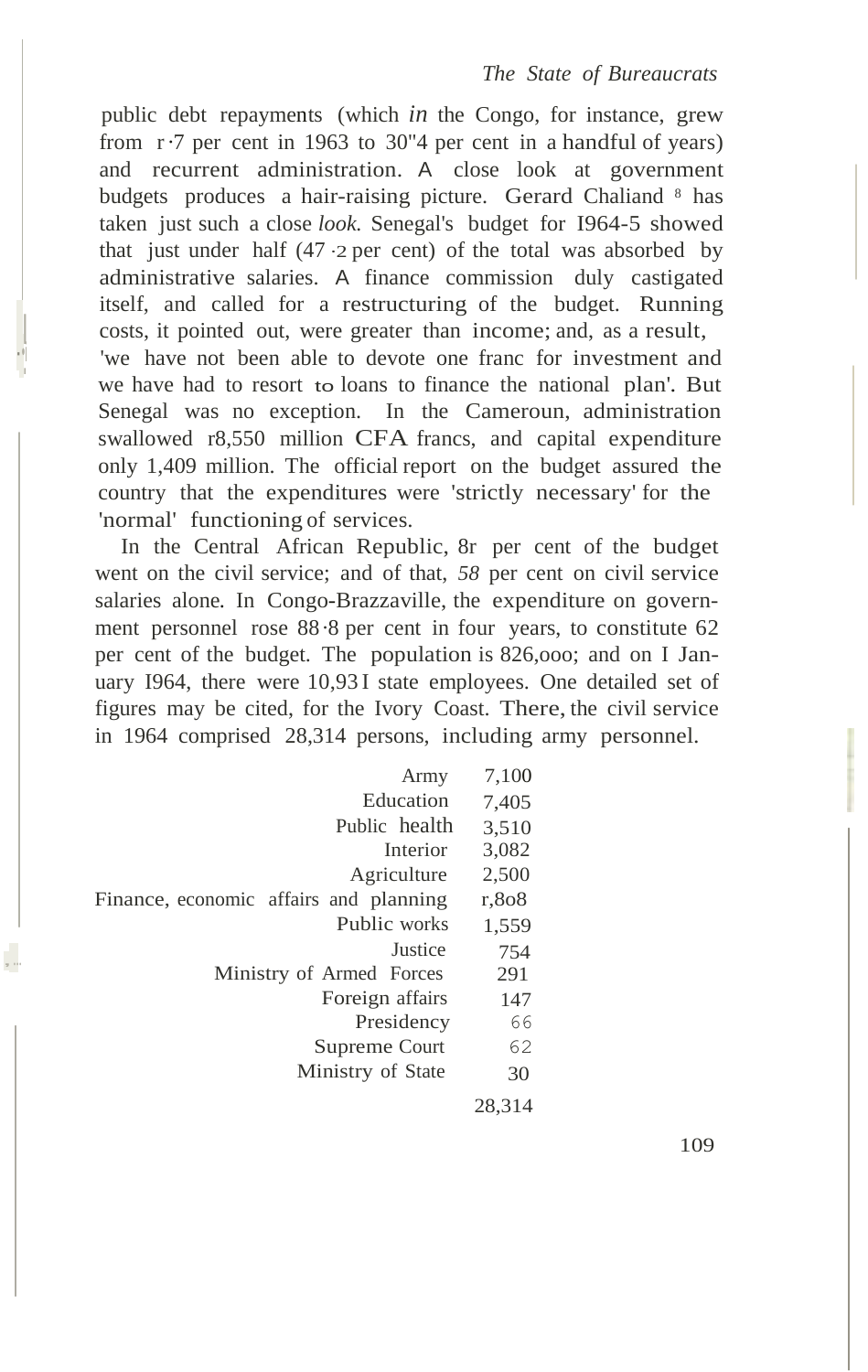Omit the 6,ooo servicemen and some 6,ooo teachers not on the top salary scales, as well as certain other employees not usually classified as civil servants, and there remained rs,ooo civil servants, or less than o·s per cent of the total population of 3,750,ooo in the Ivory Coast. Yet between them, this o·s per cent absorbed 58 per cent of the budget. In Dahomey civil service salaries absorb 64·9 per cent of the budget. That country holds the record. As for Ghana, Guinea and Mali, those countries showed the same bureaucratic extravagance. In Guinea, administrative expenditure rose by 8o per cent between 1959 and 1962; in Mali, by 6o per cent; and there, salary structures inherited from the colonial era had hardly been altered. 9

Chaliand's close look at budgets and trade balances produces yet another alarming set of figures characterizing these states as dominated by a small government-employed elite which lives in the style to which its French colonial predecessors were accustomed. In 1964, in the fourteen former French colonies, six times as much was spent in importing alcoholic drinks as in importing fertilizer. Half as much was spent on perfume and cosmetic imports as on machine tools. Almost as much went on importing petrol for privately owned cars as on the purchase of tractors; and five times as much on importing private cars as on agricultural equipment. The resources of the new states were being devoured by a tiny group whose demands distorted the budgets and the economies of the states they governed. It was Rene Dumont who commented that the cost of African presidential and ministerial establishments was probably higher, in relation to national income, than the cost to France of the Court of Louis XVI in 1788. 10

In the Central African Republic, the budget report reflected smugly, if rather too soon, that

the policy of *austerity* [my emphasis] is general in French-Africa, but while numerous countries have arrived at this state of affairs by the unfortunate road of revolution or coup d'etat, it is very agreeable to see that in the CAR the national solidarity and political maturity of the population allows the government to reorientate in this way.

110

..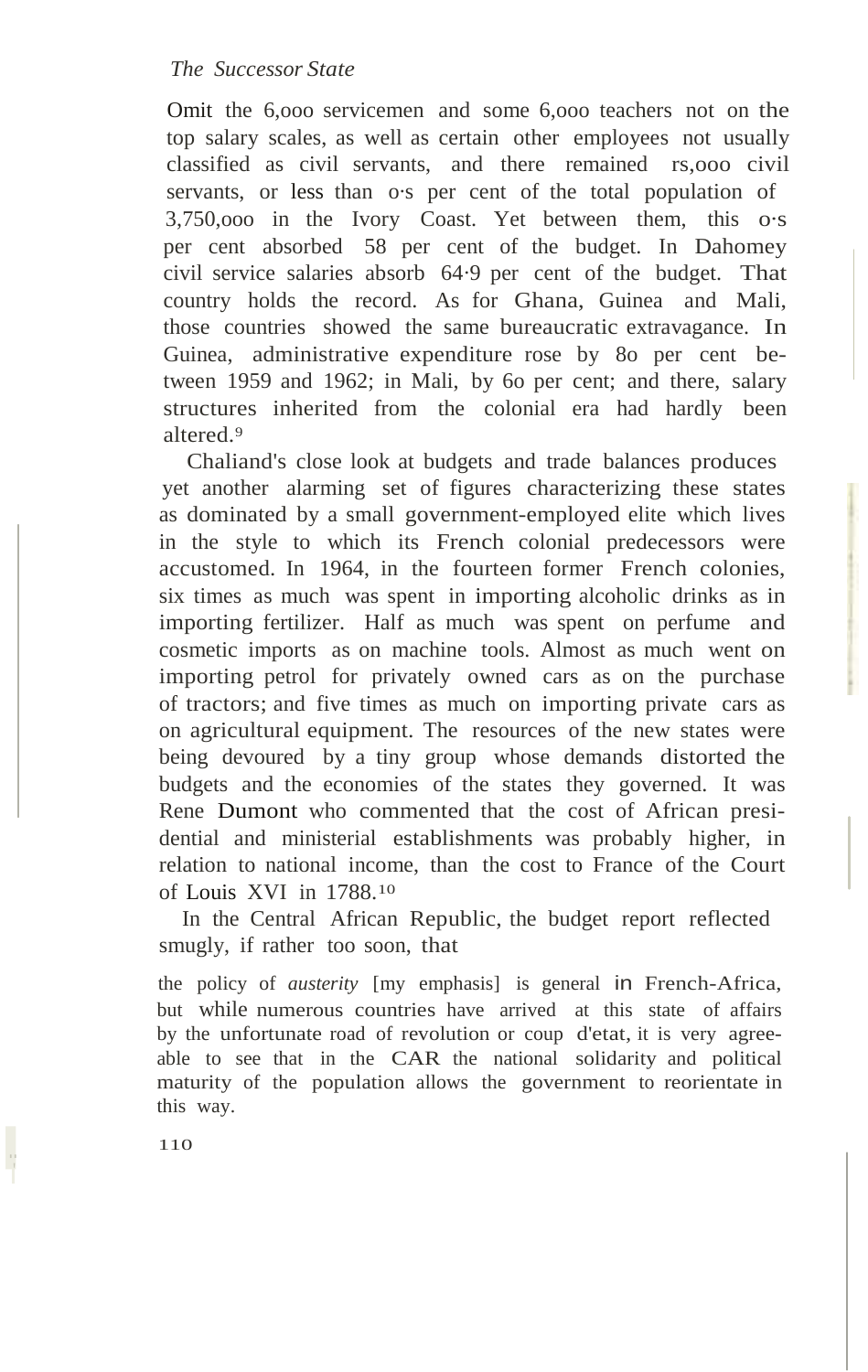#### *The State of Bureaucrats*

In that country, as in Dahomey and Upper Volta, it was the imposition of so-called 'austerity' measures that precipitated the strikes which brought those governments down and the army to power. The cry of'austerity' was implausible, even insulting, from notoriously profligate politicians. Yet, significantly, the unions that led the strikes were composed largely of civil servants and other government employees, for these comprise the largest and best organized of those in wage employment, and ' while, beside the squandering of resources by the politicianbusinessmen, their wage and bonus demands could have been nothing but just, in the tug-of-war between politician-businessmen and the privileged administrative elite, the greatest proportion of the national income continued to be appropriated by parasitic and unproductive groups, oblivious to the needs of the common people and ranged against any real development policy.

## BUREAUCRATS AGAINST POLITICIANS

The tug-of-war between different levels of the elite grew stronger as the experience of independence lengthened, and the politicians rapidly lost their grip. The speciousness and brevity of the independence struggle itself had endowed the political class that came to power with little moral authority. And as it squandered this along with the coffers, it opened itself to challenge and displacement by other competing groups within the elite. Such conflicts have not been fundamental, however, in the sense that different branches of the elite have had divergent policies for their country. The quarrel has been between 'ins' and 'outs'for the same prize, the control of power and patronage.

Elite competition has not always been the trigger, nor the single or central motive, for every army intervention; but in several it has played an important role in precipitating the collapse of a government and, after the military has acted, installing another. If competing elites have not always directly made a coup  $-$  because it takes a complex of factors to do so  $$ they have generally taken advantage of it. For the 'outs' in the elite groups, coups become a swift way 'in' to power.

And, to be sure, the first generation of politicians had seen to it that there was virtually no other way to displace them. Among

III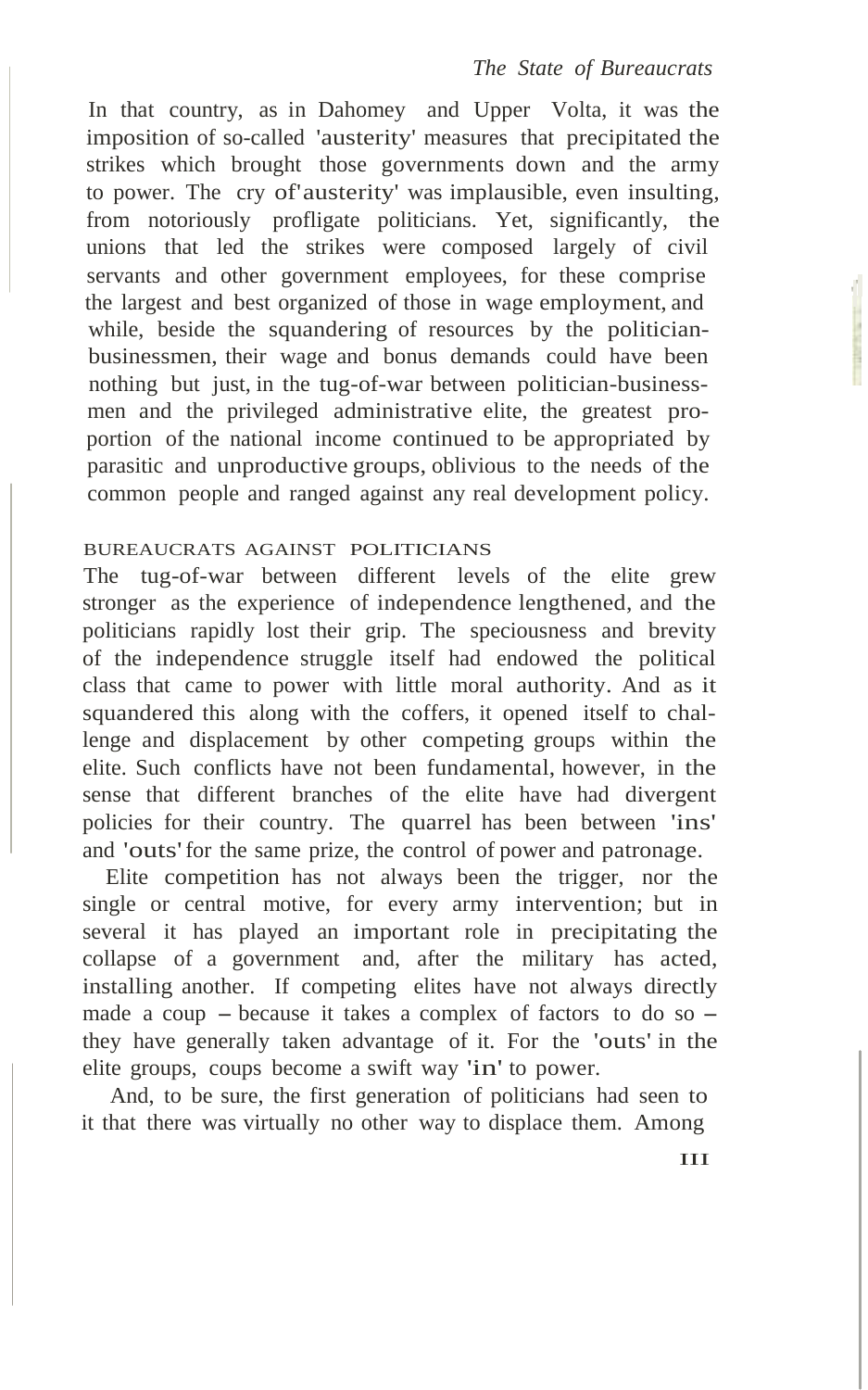the elite groupings not accommodated by the political class in power were opposition politicians belonging to the generation of agitational independence politics. In addition, the large second-generation elite which consisted mainly of administrators often better educated and qualified than the men in office, saw the first-generation leaders as part of a closed corporation. *Les anciens* occupied the positions of real power. In Senegal, young civii servants talked of politics as 'a basket of crabs'.<sup>11</sup> They knew that dissent from the party leadership would mean the loss of their jobs. So they avoided politics, but returned, degrees in hand, expecting the best jobs and the fullest opportunities through the administration. In Upper Volta, there was the same criticism about *les anciens* in power. And when the coup came in January 1966, it seemed to have brought a significant number of the second generation elite to office. In Dahomey, the coup that forced Maga out of office and placed General Soglo in power was almost certainly engineered by a group of young second-generation elite in the government, trade unions and educational establishment. For three months, until Soglo withdrew from political power in January 1964, the government was dominated by a dozen or so second-generation technocrats. When Soglo re-emerged at the head of the Dahomeyan government in December 1965, there was a wholesale house-cleaning that again brought a group of young technocrats to the fore. The new Soglo government included two doctors, an engineer, the director of a public corporation, a former teacher, and administrators or technicians for the rest.<sup>12</sup>

With independence, the strategic command posts of the society had fallen to politics, and there, to the ruling party. The rewards of the successful politicians had been disproportionate to all others, including those of the technicians and the administrators. When the politicians fell, or were removed, the pivot swung from politics to administration as the principal point of entry to the power elite. The bureaucracy, civil service and army became the new road to power, and the administrators, in uniform or in tailored suits, the new power-bureaucrats.

Post argues<sup>13</sup> that the parties and politicians running the state are always threatened potentially, at times actually, by two II2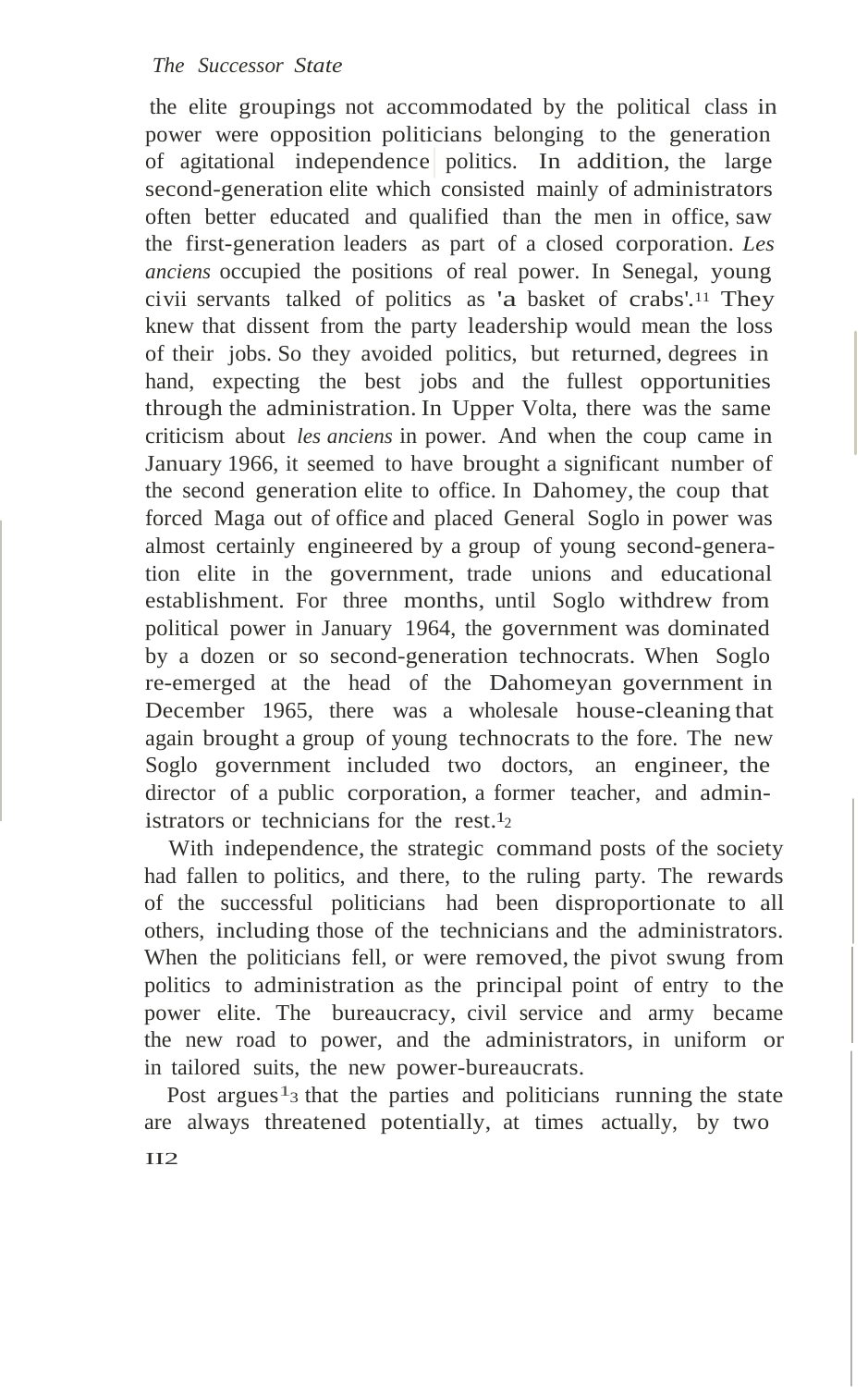corporate groups whose existence is determined only partially by social class. These are the bureaucrats and the army officers.

In more developed class systems their class affiliations are clear; these are usually with the bourgeoisie, though in the case of army officers they may be with a landowner class. In West Africa classes are just forming. During the colonial period many sons of peasant farmers managed to get the education essential for entry into the bureaucracy or army.... The present senior bureaucrats are recruited not through the class system but by the state, through a relatively classless educational system. Their careers are based on their symbiotic relationship with the state. They share its power with the politicians, but the relationship is frequently an uneasy one. The bureaucrats and army officers are corporate groups in that they have their own sense of community, their own consciousness, their own values.... The power of the politicians lies with the party; that of the bureaucrats in their technical expertise in managing the state....

The politician-businessmen in office were intent on rapid acquisition and the manipulation of political control for their patently personal economic ends; the soldiers and the administrators -and their connterparts in the managements of expatriate firms - persuaded themselves that they were the agents of rational ' development' and 'efficiency' in management. Civil servants have always nursed a deep resentment of the politicians. The politicians were the upstarts. The civil servants had a function to perform before the politicians entered the scene. They have expertise; the politicians generally do not. The politicians arrive in office talking about making a clean sweep (though they usually sweep anything but clean); civil servants were trained in attitudes that make adaptation and change nnsettling. Ideology is rejected. Civil servants, drilled in the notion that political contest should be free and open, with the administration itself disinterested, were quick to accuse the politicians of defiling the neutrality of the service and its incumbents by using government for their own narrow ends. Like its imperial mentor before it, the African civil service develops a contempt for political movements. Its inherited mystique is that efficiency solves all problems; politics is a dirty game, and government would be better off without it.

''i-'

II3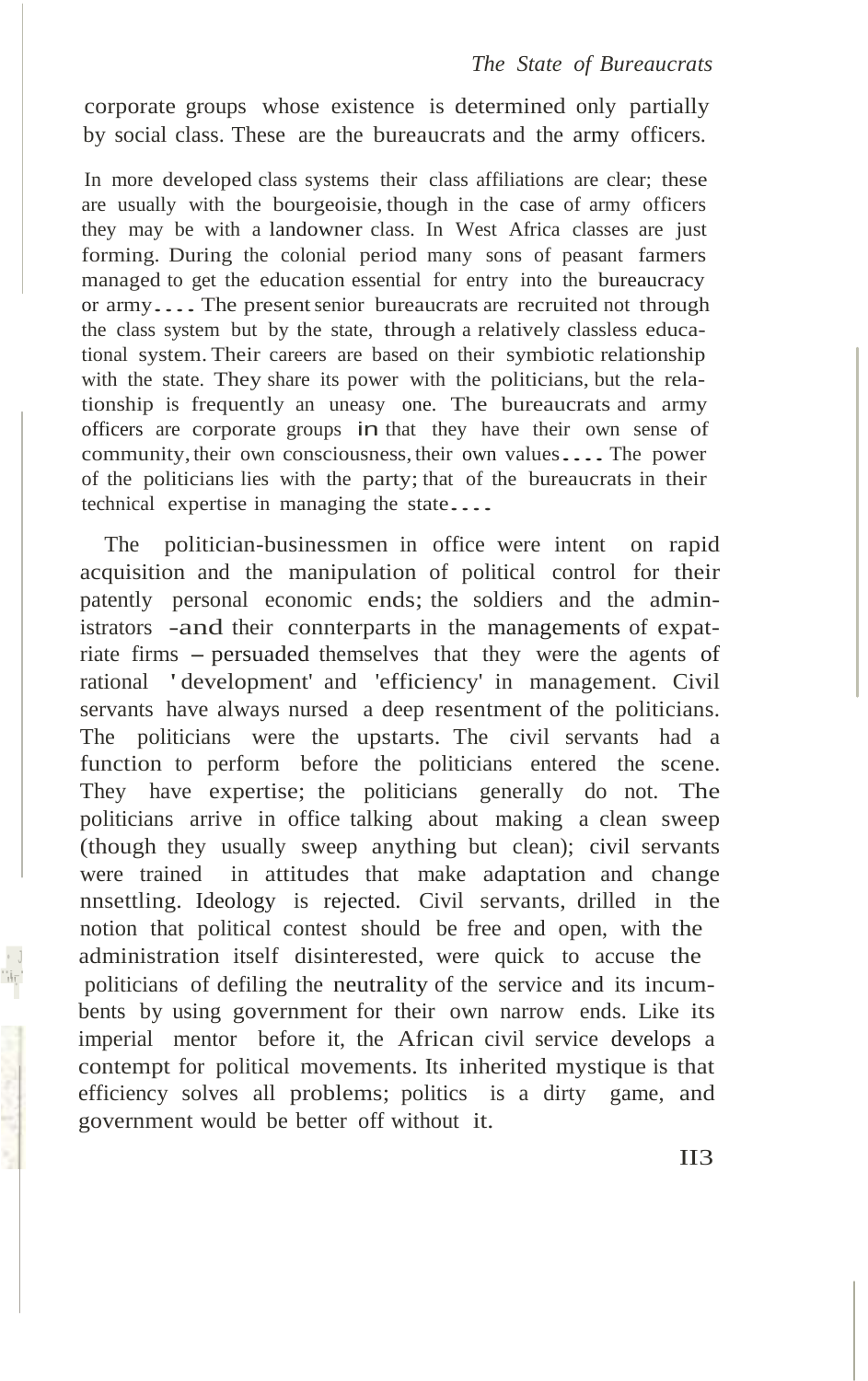The civil service does not act directly to seize state power. But once the military does that, it is the civil service that cossets the new regime in its shaky first hours and makes sure it survives. Dahomey and Upper Volta are the outstanding examples of coups triggered by the corporate interests of bureaucrats; and Togo, of a coup by soldiers acting directly in their own interest. But even where coups have not been immediately instigated by either of these corporate group interests, the two have merged very soon after the seizure of power. For while the invasion of government by the soldiers need not be precipitated directly by competition within the elite  $-$  any crisis can cause the coup  $d'$ etat  $-$  in the actual rearrangement of the power structure caused by the coup, there is a shift in dominance, temporarily as in Ghana or more permanently as in the Congo, from the politician-businessmen of the power elite to the power bureaucrats.

It was, in fact, *in* the Congo that the conflict between these two mainstreams of the elite bureaucrats, the army included, rose earliest and swung the pendulum of power furthest into the hands of the power bureaucrats.

The pre-independence handing-over period was exceedingly brief, and the political parties had not time to build popular bases. The only Congolese party with a serious claim to national leadership, the MNC led by Lumumba, was overthrown by a conjunction of external and domestic forces before it could assert its hold on the state machinery.Perhaps the major internal cause of the Lumumba government's fall, indeed, was the challenge to the politicians, to the whole nascent political class, from lower ranks of the elite, the army and the Congolese clerks of the civil service. 14 When the Force Publique mutinied under strong Belgian-officer provocation, this was because it saw no immediate prospect of a share in the fruits of independence.<sup>15\*</sup>

\*According to Crawford Young, *Politics in the Congo* (Princeton, 1965), p. 315, a soldiers' petition said: 'There will be two branches of Congolese independence. First there will be . .. the class of the great Congolese leaders and their white counselors. These will benefit from all the advantages of the new independent state.... <sup>A</sup> second dishonoured wing, which will include the inferiors, the criers of "Vive Independence" will be and remain the servants of the first branch.'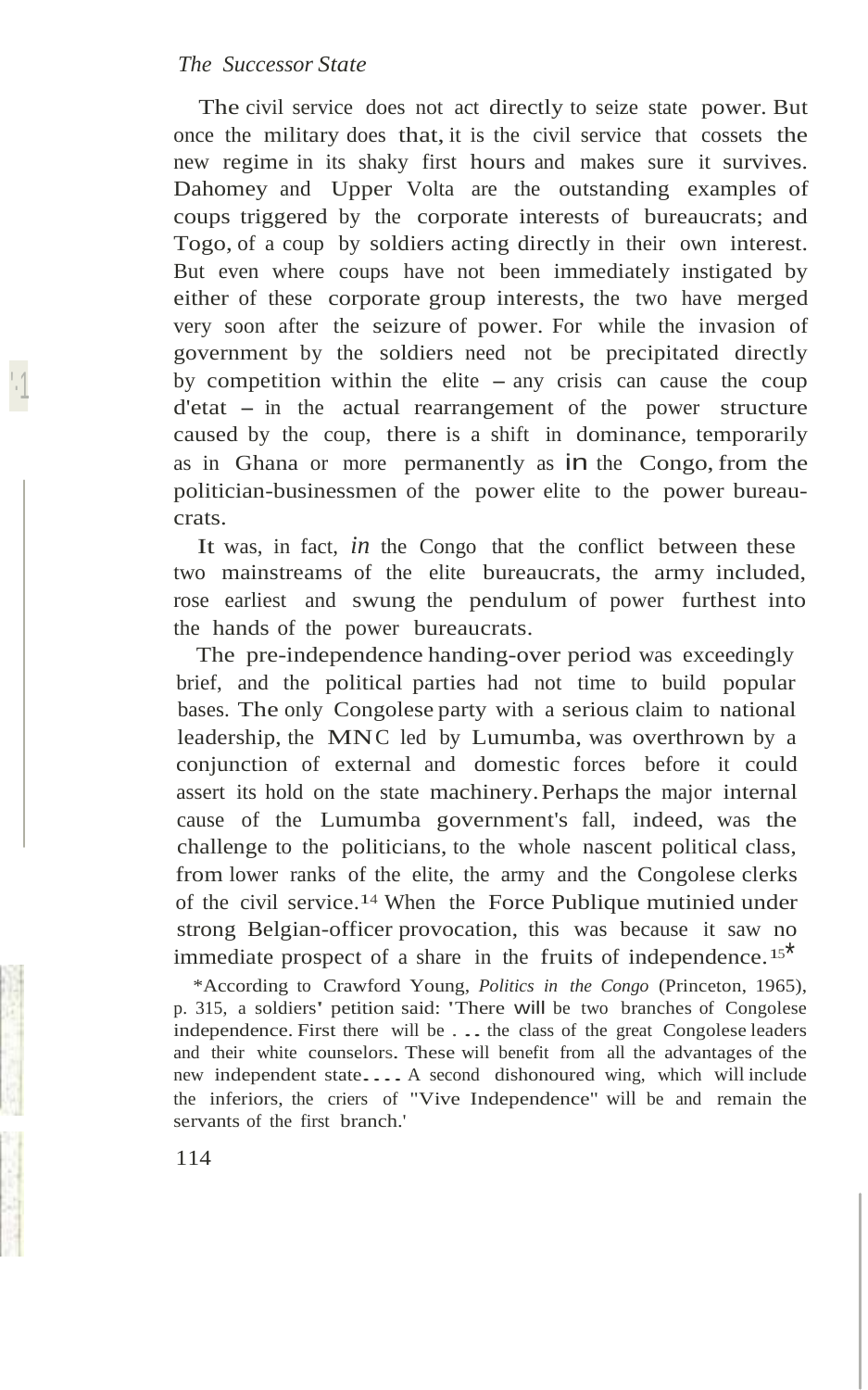It was the mutiny and the breakdown of the administration that gave the Belgians the pretext for their intervention and that undermined the authority of Lumumba and his government; had Lumumba been able to rally the army, and so possibly deal with the Katanga secession, there might have been no necessity to call in the United Nations. Without an effective army, the central government was impotent. A few months later, during the United Nations operation, and with the complicity of UN officials, the first military coup led by Mobutu swept the Lumumba government from power. In the subsequent period, the army did not rule directly, but it backed a government of commissioners drawn from the small university-educated elite. Government was conducted by *cabinet de coulisses*,<sup>16</sup> manoeuvring in aisles and back rooms. Apart from •the foreign governments and companies, the major power-brokers in the Congo were the men who controlled the army, the police, the security services and 'other channels of communication with friendly foreign powers',17 The Binza group included Mobutu as head of the army, security police chief Nendaka, head of internal security Kandolo, Foreign Minister Justin Bomboko, and president of the National Bank, Albert Ndele. The group owed its effectiveness to a political situation where power derived from control of the key political resources in the central government structure at the capital. This, says Crawford Young, was an anonymous coalition, whose existence did not even become widely known until mid-1962, a year after it had started functioning.<sup>18</sup> After the 1964 crisis caused by the Eastern Province and Kwilu peasant rebellions, Tshombe was brought to power; but in the following year, Mobutu staged his second take-over, this time with carefully laid plans to build a political base for the army-run regime.

The swing from politics to bureaucracy-and-army as the centre of power is graphically illustrated in the careers sought by young educated Congolese. On the eve of independence, only three Congolese had reached the top level of the administrative hierarchy (there were 4,642 Belgians in those grades), and so there was a massive exodus of junior Congolese civil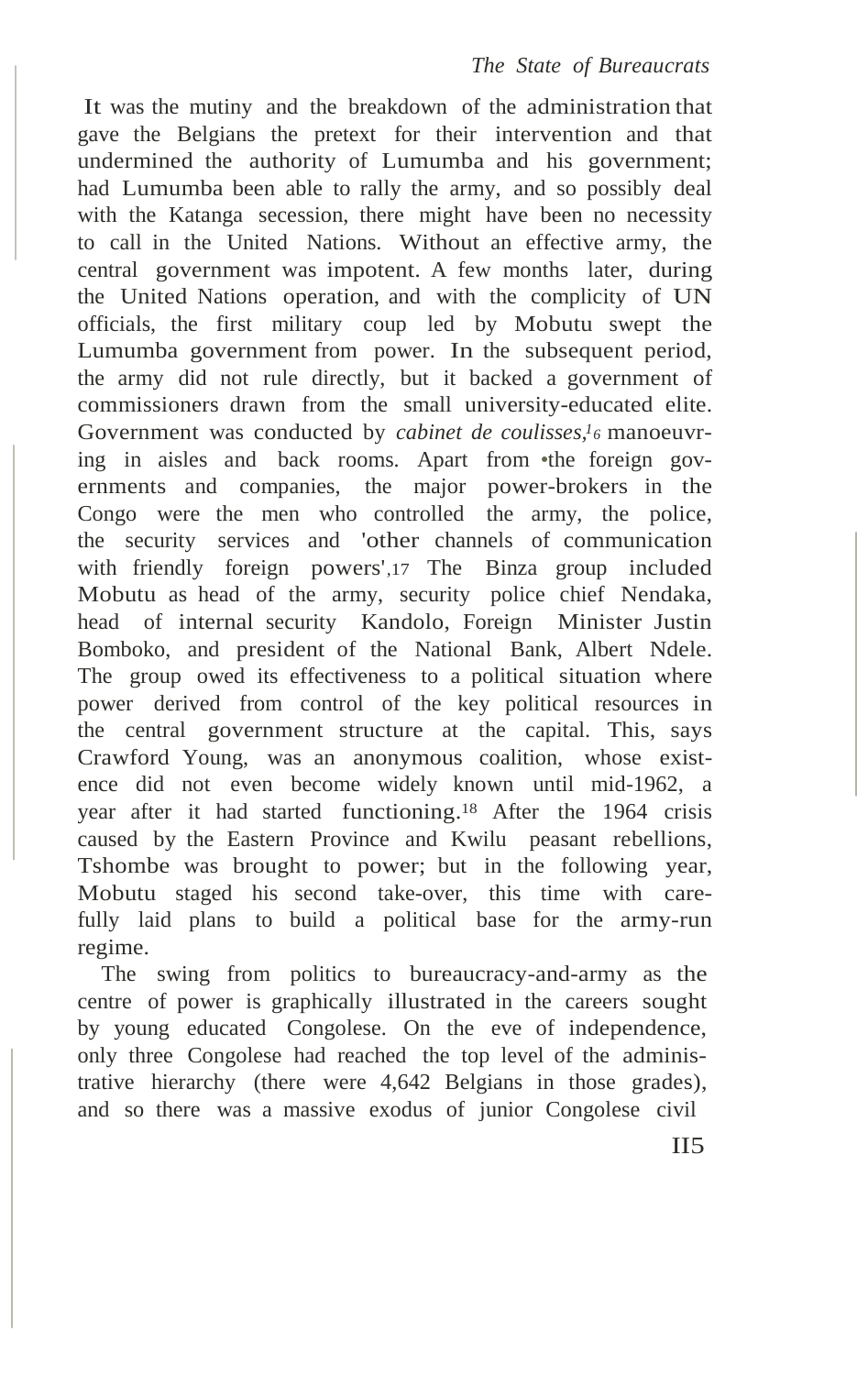servants into politics. There were no outlets in the administration, and politics seemed the answer. Of 137 deputies in the 1960 assembly, sixty-six had been public employees; as had thirtyone of the eighty-four senators.<sup>19</sup> After 1960, the trend was sharply reversed. The university graduates, the best trained members of the younger generation, went not into politics, but into the bureaucracy. It was through the administration and not through the polls that the Congo's new political class was emerging. A certain fusion of interests had occurred between pre-independence politicians and the men running the administration; but the characteristic of post-1960 Congo politics is the rapid recruitment into the new power elite of petty officialdom. Its first instinct was to proliferate the administrative machinery. The number of provinces was increased from six to twenty-one: each with a government; its own administrative personnel; its administrative and political clients; and an assembly of around 700 members. In the urban centres there grew a commercial class born of speculation, inflation, administrative corruption and trafficking in licences for commodities. The new ruling class in the Congo contained, at the political level, some 1,5oo important and profitable posts; some II,ooo high-ranking administrative posts, and nearly IOo,ooo Iniddle ones; and, in the army, some 23,000 men, of whom less than n,000 were privates or corporals.<sup>20</sup> The administration had been the guiding force in colonial days; once again the single most important source of power lay in the civil service, with the army behind it. Mobutu's second regime turned to reinforcing government at the centre and building a political base for the army through the Mouvement Populaire de la Revolution, organized along the lines of the mass independence parties.

# THE DECLINE OF THE PARTIES

When the soldiers struck, what became of the parties ?

Some of the independence parties achieved an impressive measure of popular support from the men of property and trade in the towns, from the articulate in the professions, from the lower ranks of the elite among the civil servants, including

I

II6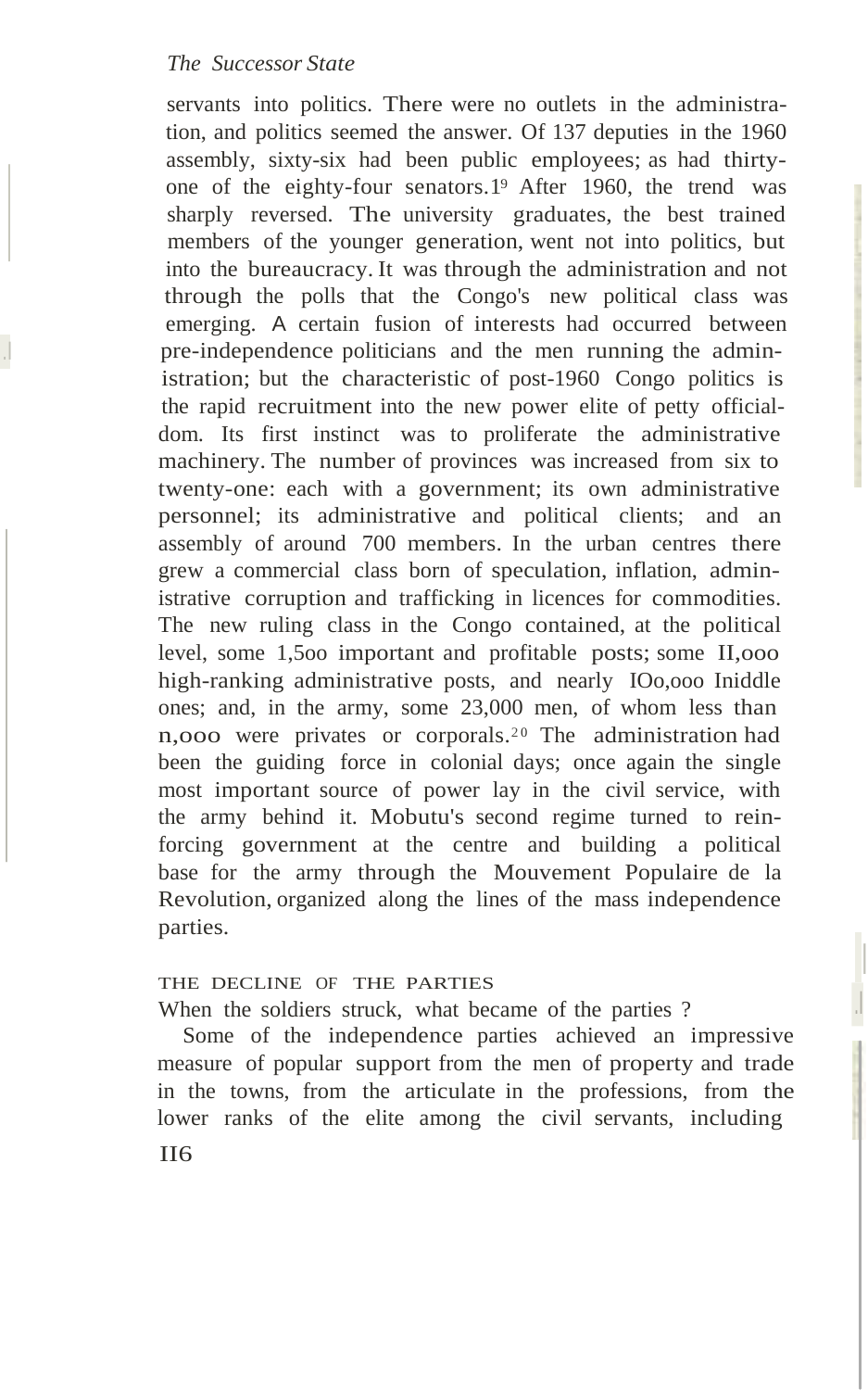the teachers, from those newly arrived in the towns, whose voluntary associations maintained close links with their rural communities, and from local communities where the new politicians acted as intermediari s, rather like the political bosses among new immigrants to the United States in the nineteenth and early twentieth centuries. <sup>21</sup> The traders, especially, were formidable financial and political backers of the new parties, from the CPP, where the mammies of the market-places first helped install, and then topple Nkrumah, to the Ivory Coast where to this day the party headquarters are situated in the middle of the market, the heart of trading power.

The parties were not all alike. There were the elite parties that relied on an existing social elite, with chiefs and headmen prominent pillars of support. There were the mass parties which recruited on the basis of political commitment rather than of social status and which aimed to carry out not only a political transfer of power but a social revolution as well.<sup>22</sup> In Ghana there was a distinct shift of political dominance away from the older, more highly educated and better entrenched elite, to the 'veranda' boys of the CP P, the products of the primary rather than the secondary schools. There, as in Guinea and Mali, where the trader and rural bourgeosie was feeble, a younger outgrowth of the elite came to power. In Nigeria, on the other hand, and in the Sudan, traditional heads and traditional support formed an influential amalgam within the power elite. In Mali and Guinea, the trade unions were active in the independence parties; methods of mass campaigning and mass organization were developed; the parties acquired a more radical ideology; and union leaderships were well integrated into the party structures at independence. In Nigeria, by contrast, the parties of the new southern elites had lost their radical momentum even before they came to power. Shrewdly timed constitutional reforms focused political energies on competition by election, and diverted the popular mobilization that the unions were just beginning to achieve. Within the independence movement, the Zikist radical wing and trade-union militants were alike defeated in attempts to influence the shape of the political system that

I

II7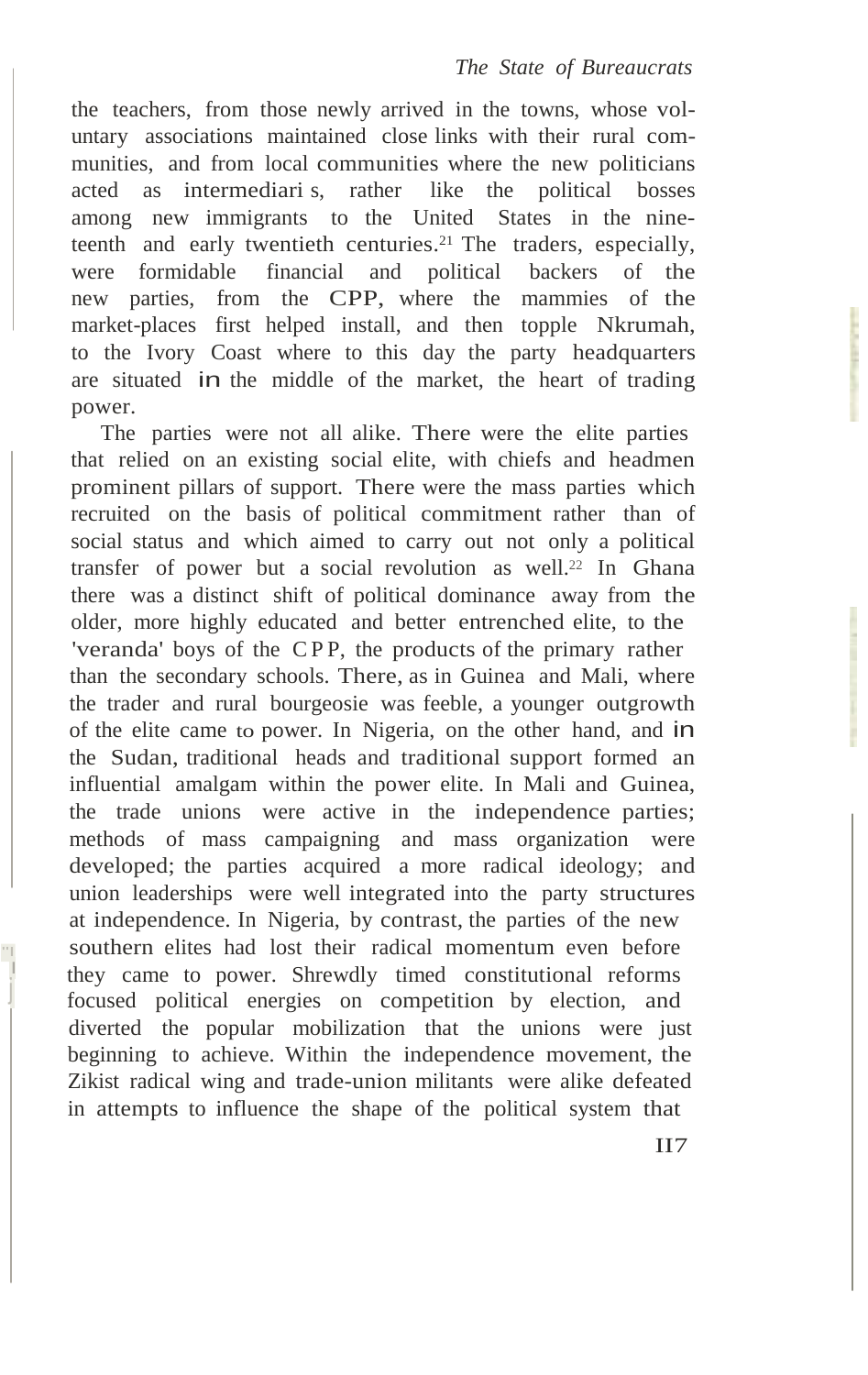emerged through constitutional negotiation.<sup>23\*</sup> There was a shift of political gravity from mass organization to regional assemblies built on communal constituencies, at the same time that the unions began to fragment and so recede in political influence. Of 42*5* M Ps elected to the regional assemblies in I9*5* I, only eight were trade-unionists. Eight years later, in the Federal Parliament of 312 MPs, there were only six. In the French colonies, skilful direction by the French government and their man in French West Africa, Felix Houphouet-Boigny, broke the back of the radical wing of the independence movement, except where it survived to comprise the governments in Guinea and Mali, and to some degree in Niger and the Cameroun. In the Ivory Coast, Houphouet-Boigny showed himself a master at embracing his radical opposition to suffocate it in the bosom of his party. Critics were invited into the Assembly or into government, and student unions that proved too difficult to buy were adeptly out-manoeuvred and displaced by governmentapproved bodies.24

In the transfer-of-power formula, the balance of old and new elites, the type of independence party  $-$  mass or elite  $-$  and the base of party support, differed from one state to another; but these distinctions faded into insignificance in the face of the military challenge, for the parties of all types had begun to atrophy with independence. There were several reasons.

The anti-colonial independence parties were built on the assumption that there was an interest and goal common to all colonial subjects, the elite and the common men alike. And so there was, up to a point. But few if any political leaders, of elites or commoners, identified the point at which, or the direction in which, interests diverged after independence.

The mass party had been built in the pre-independence period as the party of the potential nation: the nation would be realized through the unity and functioning of the party. The

\* Mukwugo Okoye, the secretary-general of the Zikist movement, wrote of the 1949 Convention of the NCNC where Dr Azikiwe led the party's condemnation of the Zikists and ridiculed those who were.Political prisoners at the time : 'After preaching revolution for a decade he [Dr Azikiwe], a success*ful* businessman and a man of pleasure, was terrified when he saw one.'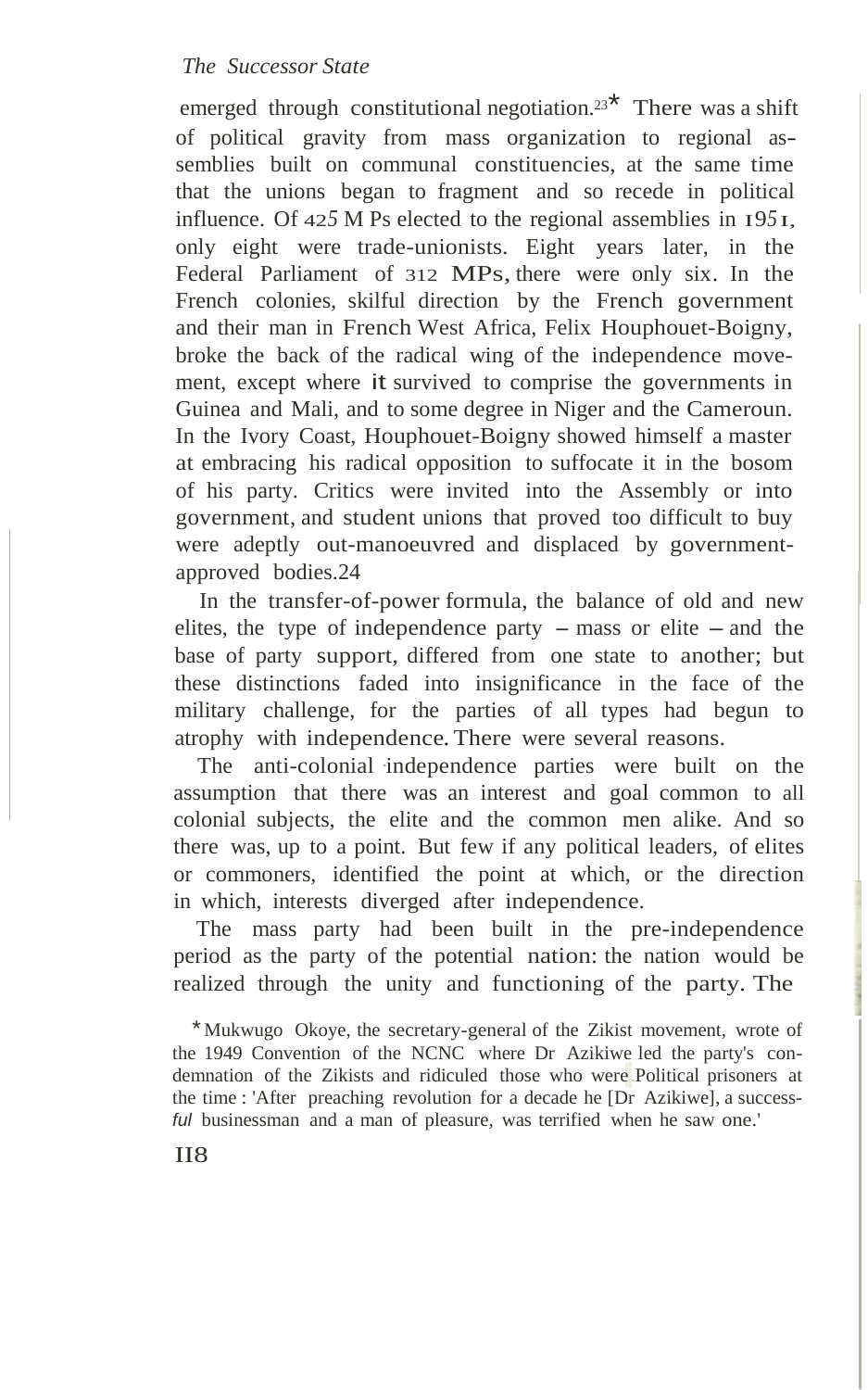mass party and, after independence, the one-party state were created to strengthen the power of the newly liberated 'nation' or people. There had to be one united party; for party proliferation or opposition within the 'nation' was a source ofweakness.<sup>25</sup> Thus the parties reconciled divergent standpoints in the common interest and goal of independence. Auxiliary organizations were built, of women, youth and of trade unions, but they had little autonomy to mobilize support in their own right.<sup>26\*</sup> If the party declined in vigour and representativeness, its supporting bodies inevitably did so as well. Rooted in the notion that the party equalled the state, and the state the party, and that both expressed the will of the undifferentiated people, the mass party, and its successor the one-party state, presumed a high degree of clarity of political purpose, and a high level of consciousness and mobilization on the part of the 'people'. What ideology there was did not wear well, however, with the experience of independence. Membership of the party was elusive. It was a matter more of loyalty than of organization, a question of feeling an association rather than of holding a party card. Within the party, divergent social and economic interests developed; and it was hard to convince the rural poor and the urban unemployed that politicians and administrators in well-paid posts shared, or understood, their needs. It was not only that politicians waxed manifestly prosperous in office, but that they distorted the party to turn themselves into a new economic class.

The absence or incoherence of an independence ideology and development programme was the first major reason for the decline of the independence parties. The second was the shift of gravity from party organization to state, from the ways of popu1ar mobilization to the methods of the administrator. When the party came to power, its leading cadres deserted it for government and other state jobs. The state asserted itself over the party, not the other way about. Once again, as in colonial days, bureaucratic methods dominated over the political. The

·

"' In Mali, for instance, when the leader of the youth was dismissed from the party's leading committee after a disagreement within the party, the maximum age limit within the youth section was lowered, and the youth branches were brought under the direct political control of the party.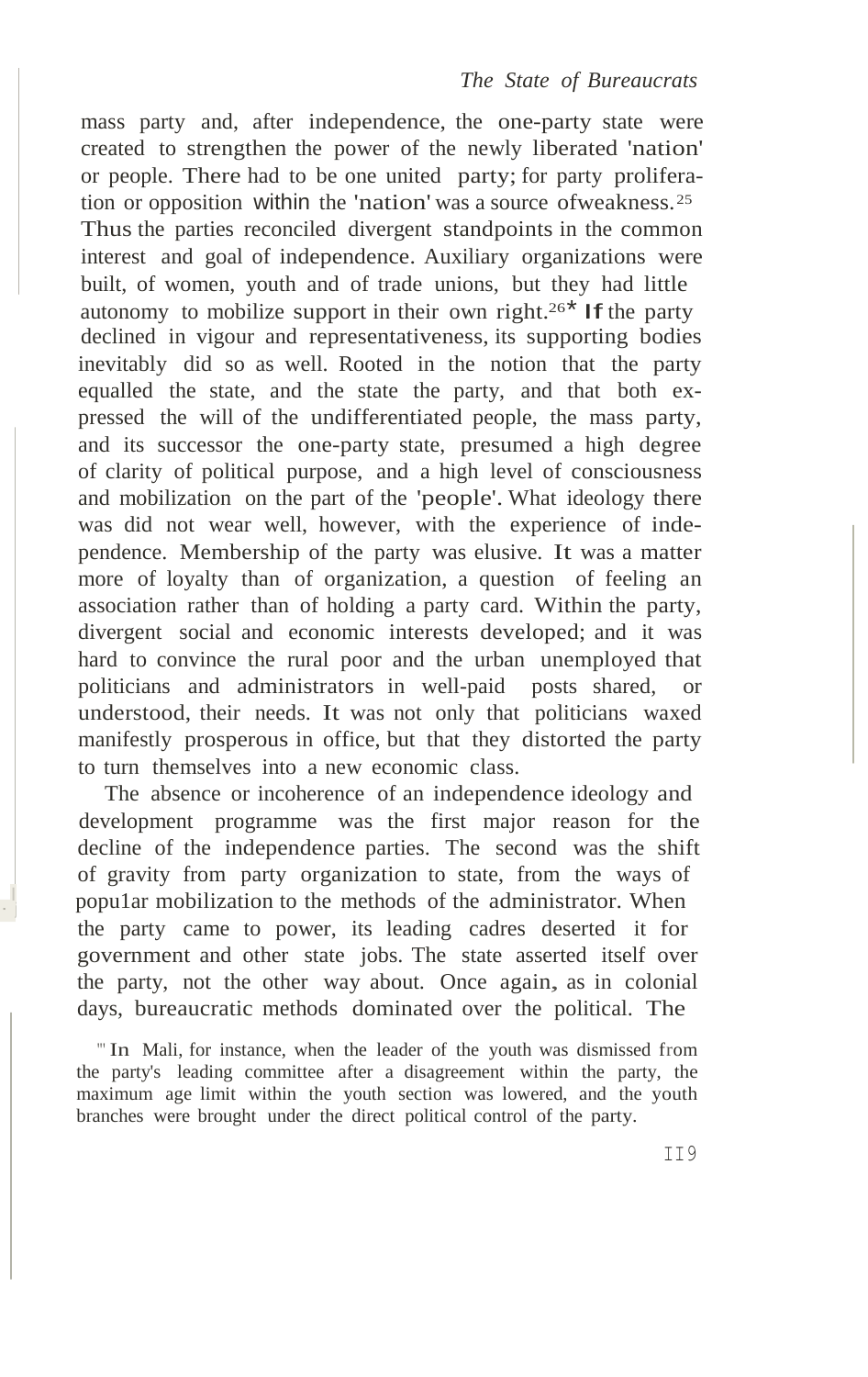leader of the party became head of state. The committee of the party became the cabinet. Local party leaders were given key posts in local administration. The local party branch blurred indistinguishably with the local administration. Even when the intention was to avoid abandoning methods of popular mobilization, the party was so milked of its promising cadres for government roles that mobilization became virtually impossible. In office, the party could use state patronage as a substitute for organization, and a state decree, instead of promoting popular support. There were parties enough governing in the name of the people, but they did little or nothing to provide the people with the means of participation. On the whole government continued to function much as it had done during the colonial period, as a centralized and hierarchical system of adrninistration.27 Even in the states of maximum mobilization, where the party grew into a popular institution, it was nowhere really successfully transformed into an effective system of mobilization. Neither Guinea nor Mali had had much of a civil service, so the party emerged by default as almost the sole instrument of rule, responsible for many services normally within the sphere of the administration. <sup>26</sup> Even in Mali the huge network of party organization seemed to spend most of its time relaying directives from the centre; how effective it was at local mobilization it is difficult to say.<sup>29</sup> In Ghana the CPP ceased after some years to be a 'tangibly separate organization'; far from transforming Ghana it came to reflect all the cleavages in the country.<sup>30</sup>

Government and party thus drew weakness from one another. Government was centralized in the capital· and fairly rudimentary in the provinces; likewise the party had a large head and under-developed limbs. Because political party, government and power elite were almost indistinguishable, a blow against the one was liable to bring down all three.

The apparent ease of the army coup in Africa must be seen in conjunction with the fragility of the power system. Physical take-over was all too easy. The government had all too few defences. Control of administration and party were centralized in the capital. Government was often concentrated in one man, the president, who was simultaneously head of state and leader